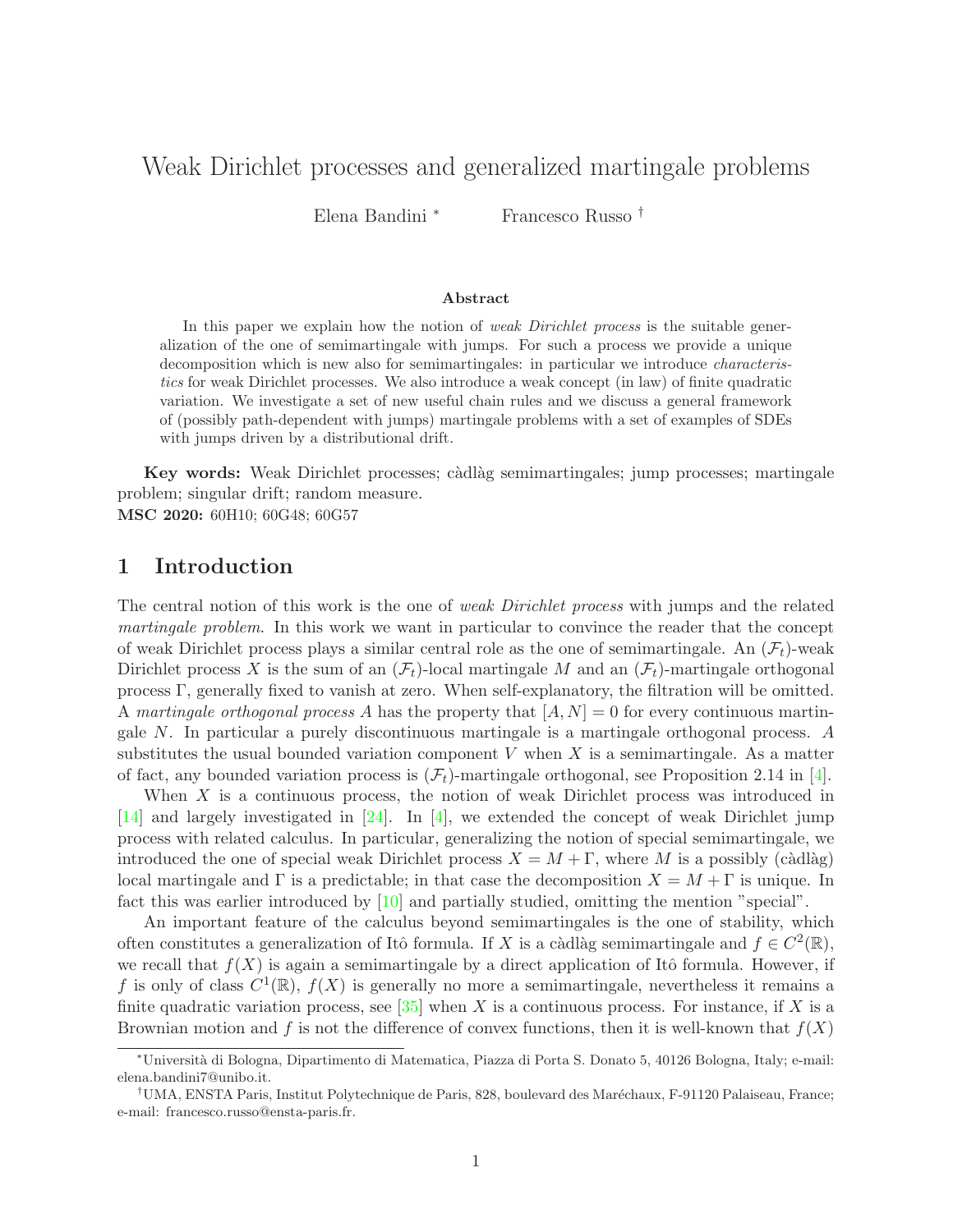is not a semimartingale. On the other hand, if f is bounded and of class  $C^1$  and X is a Poisson process, then  $f(X)$  is a special semimartingale.

A càdlàg process X will be called *finite quadratic variation process* (see  $[34, 4]$  $[34, 4]$ ) whenever the u.c.p. limit (which will be denoted by  $[X, X]$ ) of  $[X, X]_{\varepsilon}^{ucp}$  exists, where

$$
[X,Y]_{\varepsilon}^{ucp}(t) := \int_{]0,t]} \frac{(X((s+\varepsilon)\wedge t) - X(s))(Y((s+\varepsilon)\wedge t) - Y(s))}{\varepsilon} ds.
$$
 (1.1)

By Lemma 2.10 in  $[4]$ , we know that

<span id="page-1-1"></span><span id="page-1-0"></span>
$$
[X, X] = [X, X]^{c} + \sum_{s \leq \cdot} |\Delta X_s|^{2}, \qquad (1.2)
$$

where  $[X, X]^c$  is the continuous component. The covariation of two càdlàg processes X and Y was defined in [\[34\]](#page-50-2) as the u.c.p. limit of  $[X, Y]_{\varepsilon}^{ucp}$ , whenever it exists.

The notion of quadratic variation for a non-semimartingale  $X$  was introduced in [\[19\]](#page-49-3) by means of discretizations (instead of regularizations, that we denote here by  $[X]$ ). One also proved that if  $f \in C^1(\mathbb{R})$  and  $[X]$  exists, then  $[f(X)]$  also exists. A natural extension of the notion of the semimartingale is the one of  $(\mathcal{F}_t)$ -Dirichlet process introduced in [\[20\]](#page-49-4) still in the discretization approach, which is the (unique) sum of an  $(\mathcal{F}_t)$ -local martingale and a zero quadratic variation process (vanishing at zero). For us, an  $(\mathcal{F}_t)$ -Dirichlet process will be the analogous concept in the regularization approach. Let  $X$  be such a Dirichlet process, which is obviously in particular an  $(\mathcal{F}_t)$ -(even special) weak Dirichlet process. Let  $X = M + \Gamma$  its unique decomposition. Observe that the notion of Dirichlet process does not naturally fit the jump case; indeed  $[\Gamma, \Gamma] = 0$  implies that  $\Gamma$  is continuous by [\(1.2\)](#page-1-0), therefore predictable. On the other hand, since X is a finite quadratic variation process, if  $f \in C^1(\mathbb{R})$  then  $f(X)$  is also a finite quadratic variation process but it is not necessarily a Dirichlet process, see [\[3\]](#page-48-0).

For applications (for instance to control problems and BSDEs theory, see e.g. [\[23,](#page-49-5) [5,](#page-49-6) [22\]](#page-49-7)), it is useful to investigate stability for functions  $f \in C^{0,1}([0, T] \times \mathbb{R}; \mathbb{R})$ . Let  $f \in C^{0,1}([0, T] \times \mathbb{R}; \mathbb{R})$ and X be a finite quadratic variation process. In general we cannot expect that  $f(t, X_t)$  to be a finite quadratic variation process: for instance a very irregular function  $f$  not depending on  $x$ may not be of finite quadratic variation.

If X is a continuous weak Dirichlet process with finite quadratic variation, it is known that  $f(t, X_t)$  is a weak Dirichlet process, see Proposition 3.10 in [\[24\]](#page-50-0). This stability result was extended to the case where  $X$  is a discontinuos process, provided a specific relation between the jumps of X and f, see [\[4\]](#page-49-0). Under these conditions,  $f(t, X_t)$  is a special weak Dirichlet process. Recently, an interesting generalization in the continuous framework is provided in [\[8\]](#page-49-8), where f is a  $C^{0,1}$ path-dependent functional in the sense of horizontal-vertical Dupire derivative.

As mentioned earlier, the second central notion of the present paper is the one of martingale problem, whose classical notion is due to Stroock and Varadhan, see e.g. [\[36\]](#page-50-3). In general, one says that a process X is a solution to the martingale problem with respect to a probability  $\mathbb P$  (on some probability space), to some domain  $D$  and to a time-indexed family of operators  $L_t$  if

$$
f(X_t) - f(X_0) - \int_0^t L_s f(X_s) ds,
$$

is a P-local martingale. One also says that  $(X, P)$  is a solution to the martingale problem related to D and  $L_t$ . In the classical martingale problem in [\[36\]](#page-50-3) one takes  $\mathcal{D} = C^2(\mathbb{R}^d)$  and  $L_t$  is a second order PDE operator. One also knows that the solution of Stroock-Varadhan martingale problem is equivalent to the one of an SDE in law (or weak). In more singular situations, the notion of SDE seems difficult to exploit and define, and in that case it is substituted by the more flexible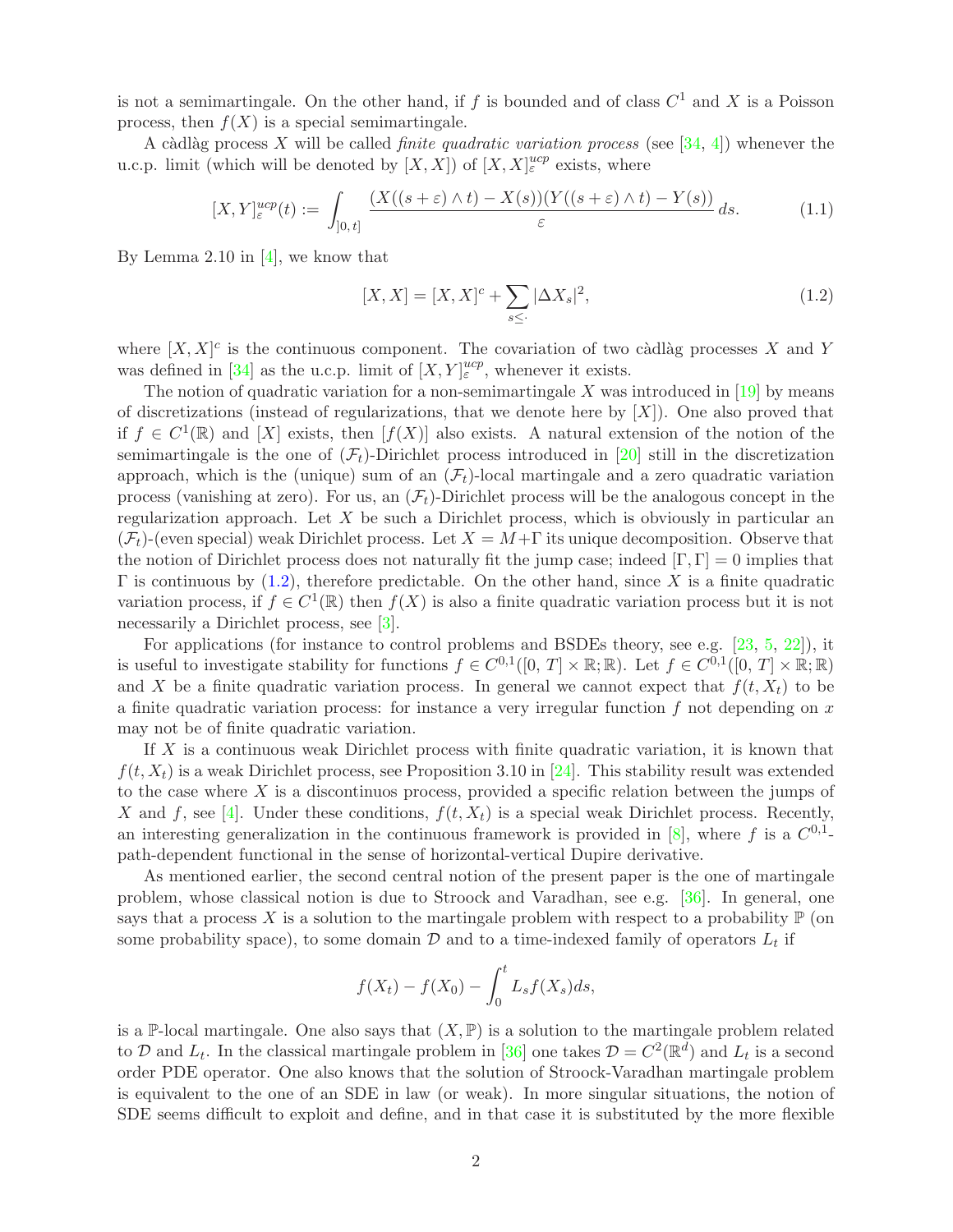notion of martingale problem. This is the case for instance when one investigates the notion of SDEs with distributional drift, i.e. of the type

$$
X_t = X_0 + \int_0^t \sigma(X_s) dW_s + \sqrt{\int_0^t b(X_s) ds},
$$

and b is a Schwartz distribution. In this case it is more comfortable to express those processes as solutions to a martingale problem with respect to some domain  $\mathcal D$  which is a suitable subset of  $C^1(\mathbb{R})$ , where the formal map  $L_t f(x) := \frac{1}{2}\sigma^2(x)f''(x) + b(x)f'(x)$  is well-defined (independently of t). We remark that this is not the case in general for  $f \in C_0^{\infty}(\mathbb{R})$ . This was the objet of [\[17,](#page-49-9) [18,](#page-49-10) [33\]](#page-50-4). Later extensions to the multi-dimensional case were performed, see [\[16,](#page-49-11) [12,](#page-49-12) [9\]](#page-49-13). Generalizations to the path-dependent case were done by [\[30,](#page-50-5) [31\]](#page-50-6). In all these cases the solutions are constituted by continuous processes which are not necessarily semimartingales. In the literature of jump processes the notion of martingale problem has followed two different routes. The first one is a new formulation of martingale problem given in [\[27\]](#page-50-7) where the formulation makes essentially use of the notion of characteristics. This approach is particularly natural in the purely discontinuous framework, see e.g. [\[2\]](#page-48-1). The second one continues the Stroock-Varadhan approach, see e.g. [\[29,](#page-50-8) [6\]](#page-49-14).

We describe now the main contributions of the paper.

- 1. First we formulate a unique decomposition for a weak Dirichlet process  $X = X^c + A$ , where  $X<sup>c</sup>$  is a continuous local martingale and A a martingale orthogonal process vanishing at zero, see Proposition [3.2.](#page-6-0) Until now unique decompositions of weak Dirichlet processes were established when  $X$  has the special weak Dirichlet property, in particular if  $X$  is a special semimartingale. Even when  $X = M + V$  is a general càdlàg semimartingale, no unique decomposition was available because the property of V to have bounded variation was not enough to determine it. We recall that often purely discontinuous martingales have bounded variation.
- 2. Let  $X$  be a càdlàg process satisfying

<span id="page-2-0"></span>
$$
\sum_{s \leq \cdot} |\Delta X_s|^2 < \infty \quad \text{a.s.} \tag{1.3}
$$

Notice that condition [\(1.3\)](#page-2-0) is equivalent to ask that  $(1 \wedge |x|^2) \star \mu^X \in \mathcal{A}_{\text{loc}}^+$  (see Proposition [C.1\)](#page-48-2), where  $\mu^X$  is the jump measure related to X defined in [\(2.1\)](#page-5-0).

In Corollary  $3.18$  we prove that if X is a weak Dirichlet process then it is a special weak Dirichlet process if and only if

$$
x \mathbb{1}_{\{|x|>1\}} \star \mu^X \in \mathcal{A}_{\text{loc}}.\tag{1.4}
$$

This result in particular extends the classical characterization of a special semimartingale, see Proposition 2.29, Chapter II, in  $[27]$ . We recall that if X is a special weak Dirichlet process and a semimartingale, then it is a special semimartingale, see Proposition 5.14 in [\[4\]](#page-49-0).

More generally, let  $v : \mathbb{R}_+ \times \mathbb{R} \to \mathbb{R}$  continuous. In Theorem [3.16](#page-10-1) we give a necessary and sufficient condition on the weak Dirichlet process  $Y_t = v(t, X_t)$  to be a special weak Dirichlet process, namely

$$
(v(s, X_{s-} + x) - v(s, X_{s-})) 1_{\{|x| > 1\}} \star \mu^X \in \mathcal{A}_{loc}.
$$

Notice that in the literature only sufficient conditions were available for Y to be a special weak Dirichlet process, see for instance Theorem 5.31 in [\[4\]](#page-49-0).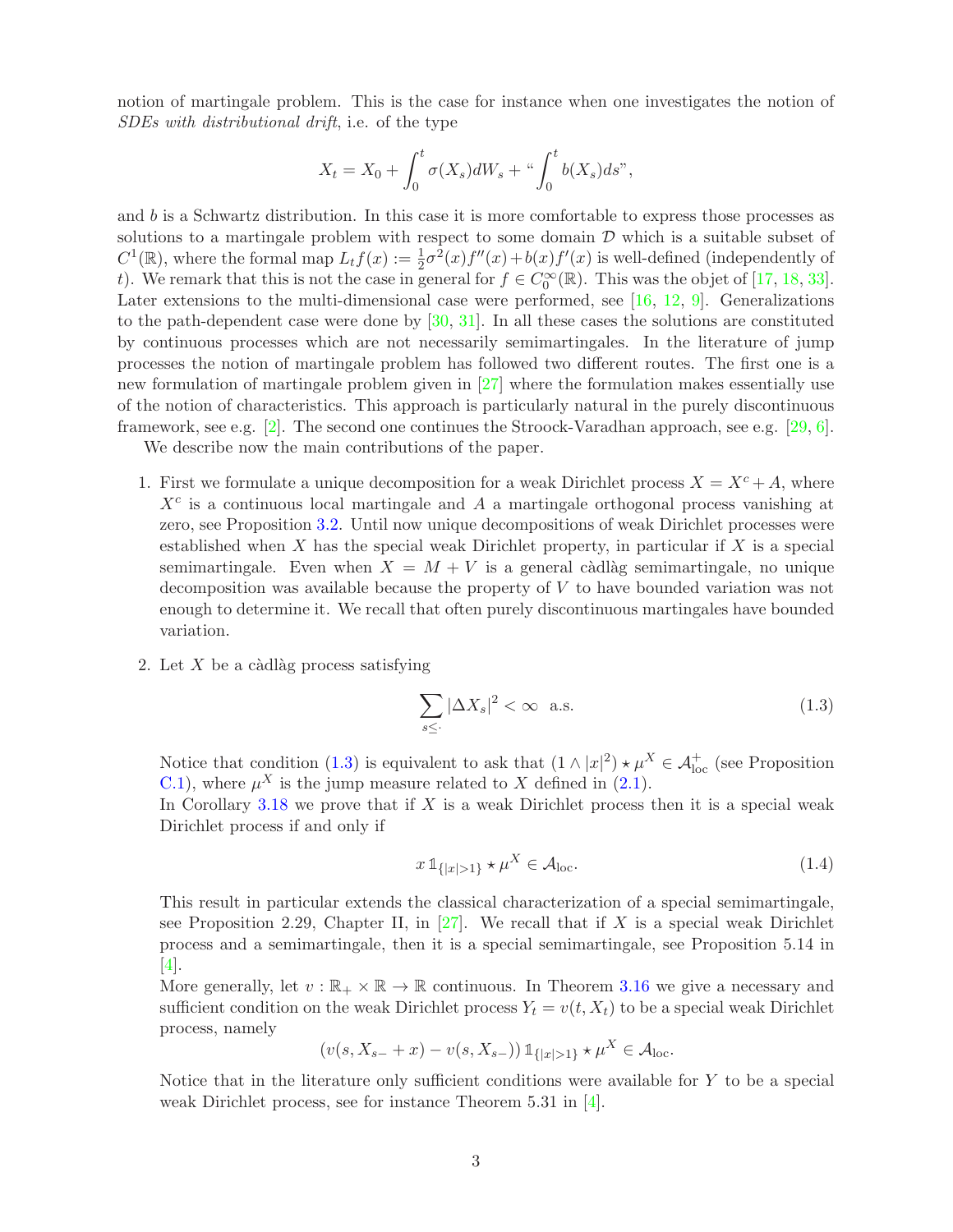3. In Theorem [3.10](#page-8-0) we provide a first chain rule expanding a process  $v(s, X_s)$ , where v has no regularity at all, that extends a similar chain rule established in [\[4\]](#page-49-0) but only for purely jump processes. Indeed, under the conditions [\(3.7\)](#page-8-1) and [\(3.8\)](#page-8-2), if  $v(t, X_t)$  is an F-weak Dirichlet process with unique continuous martingale component  $Y<sup>c</sup>$ , then we have

$$
Y = Y^{c} + (v(s, X_{s-} + x) - v(s, X_{s-})) \frac{k(x)}{x} \star (\mu^{X} - \nu^{X})
$$
  
+  $\Gamma^{k}(v) + (v(s, X_{s-} + x) - v(s, X_{s-})) \frac{x - k(x)}{x} \star \mu^{X},$  (1.5)

with  $\Gamma^k(v)$  a predictable and martingale orthogonal process. Our result constitutes an important tool to solve the identification problem for a BSDE driven by a random measure and a Brownian motion, see Remark 3.11.

4. We relax the notion of finite quadratic variation process, by giving the notion of weakly finite quadratic variation, see Definition [3.29.](#page-13-0) This is a notion which is more related to the convergence in law of subsequences. The u.c.p convergence of  $(1.1)$  is replaced by the fact that, for every  $T > 0$ ,  $[X, X]_{0 \leq \epsilon}^{ucp}$  $\int_{0<\epsilon\leq\varepsilon_0}^{ucp}(T)$  are tight for  $\varepsilon_0>0$  small enough. A classical example of weakly finite quadratic variation process comes up when

<span id="page-3-0"></span>
$$
\sup_{0<\varepsilon\leq \varepsilon_0}[X,X]^{ucp}_\varepsilon(T)<\infty \text{ a.s.},
$$

see Remark  $3.32$ -(i). Another example is given when X has finite energy, see Remark [3.32-](#page-14-0)(ii). It is not difficult to exhibit a process with finite energy which has no quadratic variation, see Example [3.33.](#page-14-1) Notice that condition  $(1.3)$  holds if X is a finite quadratic variation process, and it is also valid under the weaker condition of  $X$  being a weak finite quadratic variation process, see Proposition [3.34.](#page-14-2)

5. Let  $v \in C^{0,1}(\mathbb{R}_+ \times \mathbb{R})$ . If X is a weakly finite quadratic variation process, then Theorem [3.36](#page-16-0) states that the process  $Y = v(\cdot, X)$  is a weak Dirichlet process, and identifies its unique continuous local martingale component  $Y^c$  of Y, as

$$
Y^{c} = Y_0 + \int_0^{\cdot} \partial_x v(s, X_s) dX_s^{c}.
$$

The combined results in Theorems [3.10](#page-8-0) and [3.36](#page-16-0) constitute indeed a  $C^{0,1}$ -type chain rule for weak Dirichlet processes which generalizes Theorem 5.15 in [\[4\]](#page-49-0). As far as special weak Dirichlet processes are concerned, the corresponding  $C^{0,1}$ -type chain rule is given in Corol-lary [3.37](#page-16-1) generalizing Theorem 5.31 in [\[4\]](#page-49-0), see also Remark [3.38.](#page-16-2) Notice that in [4] X was also supposed to be a finite quadratic variation process.

6. We introduce the notion of *characteristics*  $(B^k, C, \nu)$  for weak Dirichlet processes (see Definition [3.25\)](#page-12-0), that extends the corresponding one for semimartingales. We remark that, if X is a weak Dirichlet process, then  $\Gamma^k(Id) = B^k \circ X$  with  $\Gamma^k(v)$  defined in [\(1.5\)](#page-3-0), see Corollary [3.22](#page-12-1) and Remark [3.23.](#page-12-2) Given the characteristics  $(B^k, C, \nu)$  of a weak Dirichlet process X, a natural question is to determine the characteristics of a process  $h(\cdot, X)$ , where  $h \in C^{0,1}$ . In fact, it is possible to provide the second and third characteristic of  $h(\cdot, X)$  in terms of C and  $\nu$ , see Remark [3.42,](#page-20-0) while it is a challenging problem to evaluate the first characteristic. Nevertheless, we are able to solve this problem in the case when  $h$  is bijective and time-homogeneous, see Remark [3.43.](#page-20-1)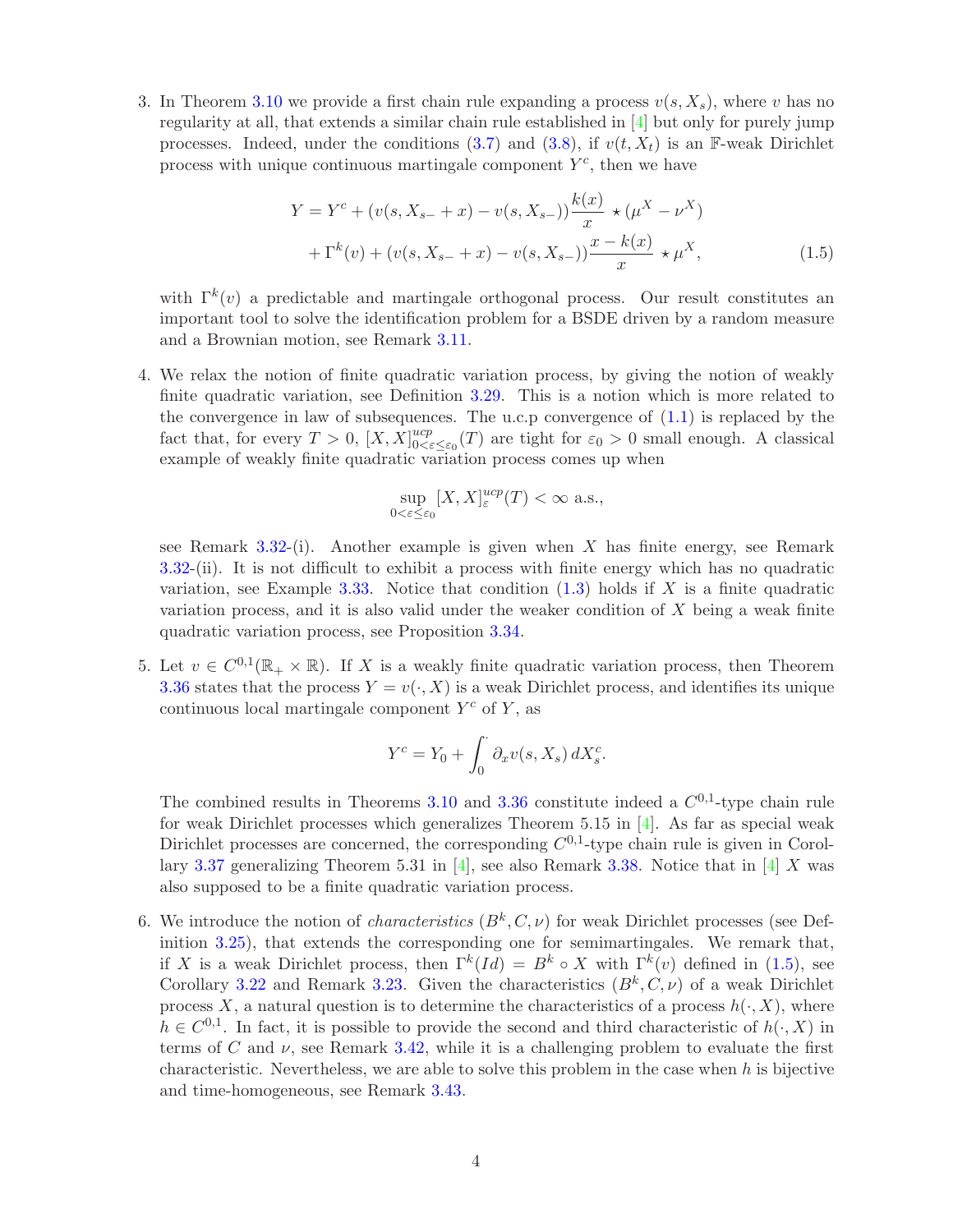7. We introduce a notion of martingale problem, which applies in a general framework including possibly non-Markovian jumps processes and non semimartingales, by generalizing the classical Stroock-Varadhan martingale problem with respect to some domain  $\mathcal{D}_\mathcal{A} \subseteq C^{0,1}$ (replacing D) and operator A (replacing  $\partial_t + L_t$ ), see Definition [4.12.](#page-27-0) Moreover, here the Lebesgue measure dt can be substituted by some random kernel.

Let X be a càdlàg weakly finite quadratic variation process. The fact that X is a solution to some martingale problem in the sense of Definition [4.12](#page-27-0) does not imply that it is a semimartingale (indeed, we are in particular interested in the case where  $X$  is not a semimartingale). Among others, if  $X$  is a solution of a martingale problem with respect to  $\mathcal{D}_{\mathcal{A}}$  and  $\mathcal{A}$ , with  $\mathcal{D}_{\mathcal{A}}$  dense in  $C^{0,1}$ , we even do not know if X is a weak Dirichlet process. Corollary  $4.21$  provides some necessary and sufficient condition conditions under which  $X$ is weak Dirichlet. To get those conditions, Theorem [4.3](#page-22-0) together with Proposition [4.5](#page-25-0) give some crucial preparatory stochastic calculus tools.

- 8. Section [4.3](#page-28-0) relates our inhomogeneous formulation of martingale problem with the (more classical) time-homogeneous expression. Knowing that a process  $X$  solves some martingale problem (in the time-homogeneous sense), the fact that it also solves a non-homogeneous martingale problem corresponds to some general chain rule.
- 9. In Section [4.5](#page-31-0) we discuss five classes of examples of martingale problems. The first two are respectively the case of general semimartingales and the case where there is a bijective function h in  $C^{0,1}$  such that  $h(t, X_t)$  is a semimartingale. The third one concerns discontinuous processes solving martingale problems with distributional drift. For this, existence and uniqueness is discussed systematically in the companion paper [\[3\]](#page-48-0). The fourth one is about continuous path-dependent problems involving distributional drifts. The latter one is about the martingale problem solved by a piecewise deterministic Markov process.

## <span id="page-4-0"></span>2 Preliminaries and notations

In the sequel we will consider the space of functions  $u : \mathbb{R}_+ \times \mathbb{R} \to \mathbb{R}$ ,  $(t, x) \mapsto u(t, x)$ , which are of class  $C^{0,1}$  or  $C^{1,2}$ .  $C_b^{0,1}$  $b^{0,1}$  (resp.  $C_b^{1,2}$  $b<sub>b</sub>$  stands for the class of bounded functions which belong to  $C^{0,1}$  (resp.  $C^{1,2}$ ).  $C^{0,1}$  is equipped with the topology of uniform convergence on each compact of u and  $\partial_x u$ .  $C^0$  (resp.  $C_b^0$ ) will denote the space of continuous functions (resp. continuous and bounded functions) on R equipped with the topology of uniform convergence on each compact (resp. equipped with the topology of uniform convergence).  $C^1$  (resp.  $C^2$ ) will be the space of continuously differentiable (twice continuously differentiable) functions  $u : \mathbb{R} \to \mathbb{R}$ .  $C_b^1$  (resp.  $C_b^2$ ) stands for the class of bounded functions which belong to  $C^1$  (resp.  $C^2$ ).  $D(\mathbb{R}_+)$  will denote the space of real càdlàg functions on  $\mathbb{R}_+$ .

Let  $T > 0$  be a finite horizon.  $C^{0,1}([0,T] \times \mathbb{R})$  will denote the space of functions in  $C^{0,1}$ restricted to  $[0, T] \times \mathbb{R}$ . In the following,  $D(0, T)$  (resp.  $D_-(0, T)$ ,  $C(0, T)$ ,  $C^1(0, T)$ ) will indicate the space of real càdlàg (resp. càglàd, continuous, continuously differentiable) functions on [0, T]. These spaces are equipped with the uniform norm. We will also indicate by  $|| \cdot ||_{\infty}$  the essential supremum norm and by  $||\cdot||_{var}$  the total variation norm. Given a topological space E, in the sequel  $\mathcal{B}(E)$  will denote the Borel  $\sigma$ -field associated with E.

A stochastic basis  $(\Omega, \mathcal{F}, \mathbb{F}, \mathbb{P})$  is fixed throughout the section. We will suppose that  $\mathbb{F} = (\mathcal{F}_t)$ satisfies the usual conditions. By convention, any càdlàg process (or function) defined on  $[0, T]$ is extended to  $\mathbb R$  by continuity. A similar convention is made for random fields (or functions) on  $[0, T] \times \mathbb{R}$ . Related to  $\mathbb{F}$ , the symbol  $\mathbb{D}^{ucp}$  will denote the space of all adapted càdlàg processes endowed with the u.c.p. (uniform convergence in probability) topology on each compact interval.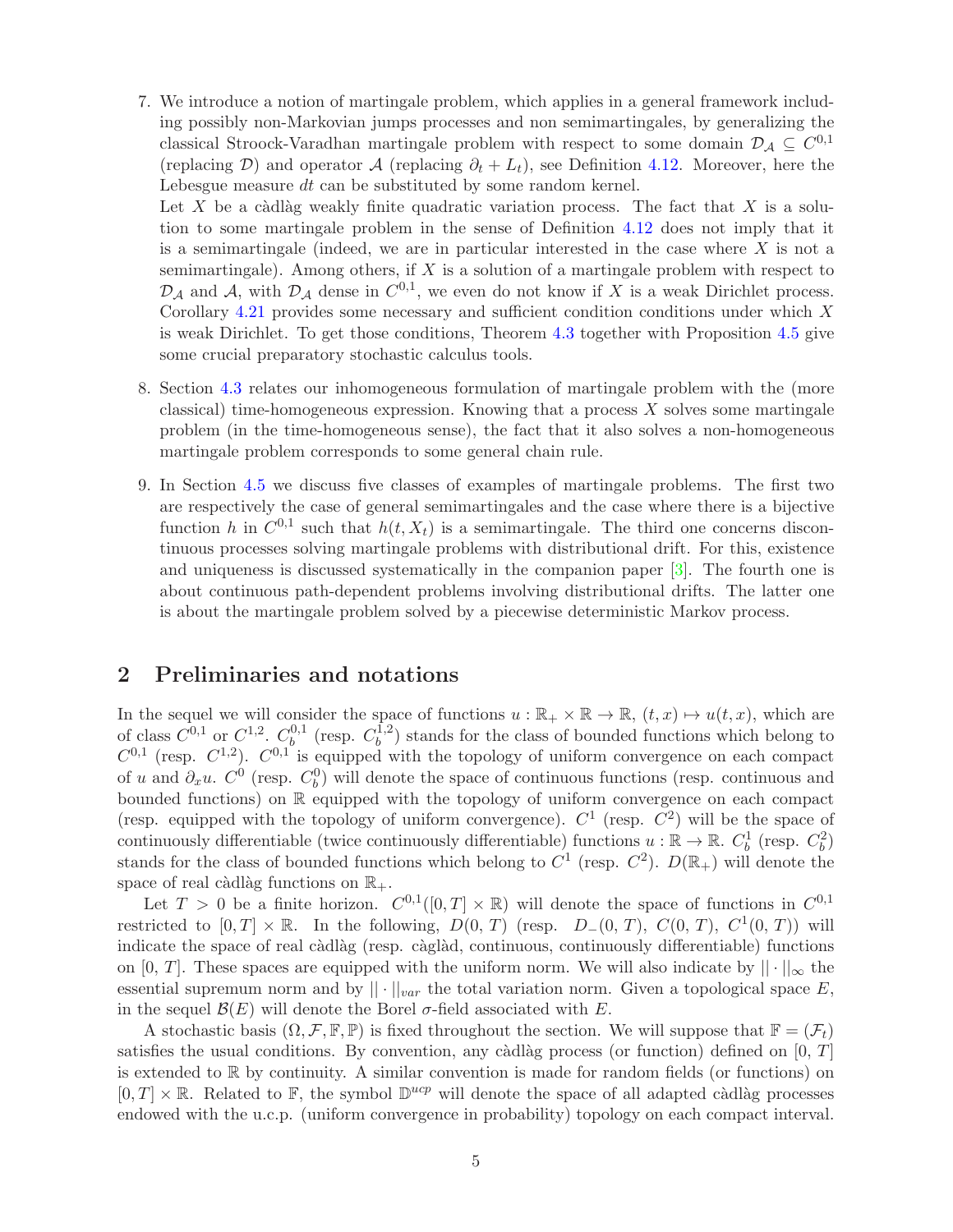P (resp.  $\tilde{\mathcal{P}} := \mathcal{P} \otimes \mathcal{B}(\mathbb{R})$ ) will denote the predictable  $\sigma$ -field on  $\Omega \times \mathbb{R}_+$  (resp. on  $\tilde{\Omega} :=$  $\Omega \times \mathbb{R}_+ \times \mathbb{R}$ . For a random field W, the simplified notation  $W \in \tilde{\mathcal{P}}$  means that W is  $\tilde{\mathcal{P}}$ -measurable.

A process X indexed by  $\mathbb{R}_+$  will be said to be with integrable variation if the expectation of its total variation is finite. A (resp.  $A_{\text{loc}}$ ) will denote the collection of all adapted processes with integrable variation (resp. with locally integrable variation), and  $\mathcal{A}^+$  (resp  $\mathcal{A}^+_{\text{loc}}$ ) the collection of all adapted integrable increasing (resp. adapted locally integrable) processes. The significance of locally is the usual one which refers to localization by stopping times, see e.g.  $(0.39)$  of  $[26]$ .

The concept of random measure will be extensively used throughout the paper. For a detailed discussion on this topic and the unexplained notations, we refer to Chapter I and Chapter II, Section 1, in [\[27\]](#page-50-7), Chapter III in [\[26\]](#page-50-9), and Chapter XI, Section 1, in [\[25\]](#page-50-10). In particular, if  $\mu$  is a random measure on  $[0, T] \times \mathbb{R}$ , for any measurable real function H defined on  $\Omega \times [0, T]$ , one denotes  $H \star \mu_t := \int_{[0, t] \times \mathbb{R}} H(\cdot, s, x) \mu(\cdot, ds \, dx)$ , when the stochastic integral in the right-hand side is defined (with possible infinite values).

We recall that a transition kernel  $Q(e, dx)$  of a measurable space  $(E, \mathcal{E})$  into another measurable space  $(G, \mathcal{G})$  is a family  $\{Q(e, \cdot): e \in E\}$  of positive measures on  $(G, \mathcal{G})$ , such that  $Q(\cdot, C)$  is  $\mathcal{E}$ -measurable for each  $C \in \mathcal{G}$ , see for instance in Section 1.1, Chapter I of [\[27\]](#page-50-7).

Let X be an adapted càdlàg process. We set the corresponding jump measure  $\mu^X$  by

<span id="page-5-0"></span>
$$
\mu^X(dt\,dx) = \sum_{s>0} \mathbb{1}_{\{\Delta X_s \neq 0\}} \delta_{(s,\Delta X_s)}(dt\,dx). \tag{2.1}
$$

We denote by  $\nu^X = \nu^{X,\mathbb{P}}$  the compensator of  $\mu^X$ , see [\[27\]](#page-50-7) (Theorem 1.8, Chapter II). The dependence on  $\mathbb P$  will be omitted when self-explanatory. For any random field  $W$ , we set

$$
\hat{W}_t = \int_{\mathbb{R}} W_t(x) \, \nu^X(\{t\} \times dx), \quad \tilde{W}_t = \int_{\mathbb{R}} W_t(x) \, \mu^X(\{t\} \times dx) - \hat{W}_t,
$$

whenever they are well-defined. We also define

$$
C(W) := |W - \hat{W}|^2 \star \nu^X + \sum_{s \leq \cdot} |\hat{W}_s|^2 (1 - \nu^X(\{s\} \times \mathbb{R})),
$$

and, for every  $q \in [1, \infty]$ , the linear spaces

$$
\mathcal{G}^q(\mu^X) = \left\{ W \in \tilde{\mathcal{P}} : \ \forall s \ge 0 \int_{\mathbb{R}} |W(s,x)| \, \nu^X(\{s\} \times dx) < \infty, \ \left[ \sum_{s \le \cdot} |\tilde{W}_s|^2 \right]^{q/2} \in \mathcal{A}^+ \right\},
$$
\n
$$
\mathcal{G}_{\text{loc}}^q(\mu^X) = \left\{ W \in \tilde{\mathcal{P}} : \ \forall s \ge 0 \int_{\mathbb{R}} |W(s,x)| \, \nu^X(\{s\} \times dx) < \infty, \ \left[ \sum_{s \le \cdot} |\tilde{W}_s|^2 \right]^{q/2} \in \mathcal{A}_{\text{loc}}^+ \right\}.
$$

For a random field W on  $[0,T] \times \mathbb{R}$  we set the norms  $||W||^2_{\mathcal{G}^2(\mu^X)} := \mathbb{E}[C(W)_T]$ ,  $||W||_{\mathcal{L}^2(\mu^X)} :=$  $\mathbb{E}[|W|^2 \star \nu_T],$  and the space  $\mathcal{L}^2(\mu^X) := \{ W \in \tilde{\mathcal{P}} : ||W||_{\mathcal{L}^2(\mu^X)} < \infty \}.$ 

If  $W \in \mathcal{G}^1_{loc}(\mu^X)$ , we call stochastic integral with respect to  $\mu^X - \nu^X$  and we denote it by  $W \star (\mu^X - \nu^X)$ , any purely discontinuous local martingale X such that  $\Delta X$  and  $\tilde{W}$  are in-distinguishable, see Definition 1.27, Chapter II, in [\[27\]](#page-50-7). We recall that, if  $W \in \tilde{\mathcal{P}}$  such that  $|W| \star \mu^X \in \mathcal{A}^+_{\text{loc}}$ , then  $W \in \mathcal{G}^1_{\text{loc}}(\mu^X)$  and  $W \star (\mu^X - \nu) = W \star \mu^X - W \star \nu^X$ , see Theorem 1.28, Chapter II, in  $[27]$ . Moreover, by Theorem 11.21, point 3) in  $[25]$ , the following statements are equivalent:

- 1.  $W \in \mathcal{G}_{\text{loc}}^2(\mu^X);$
- 2.  $C(W) \in \mathcal{A}_{\text{loc}}^+$ ;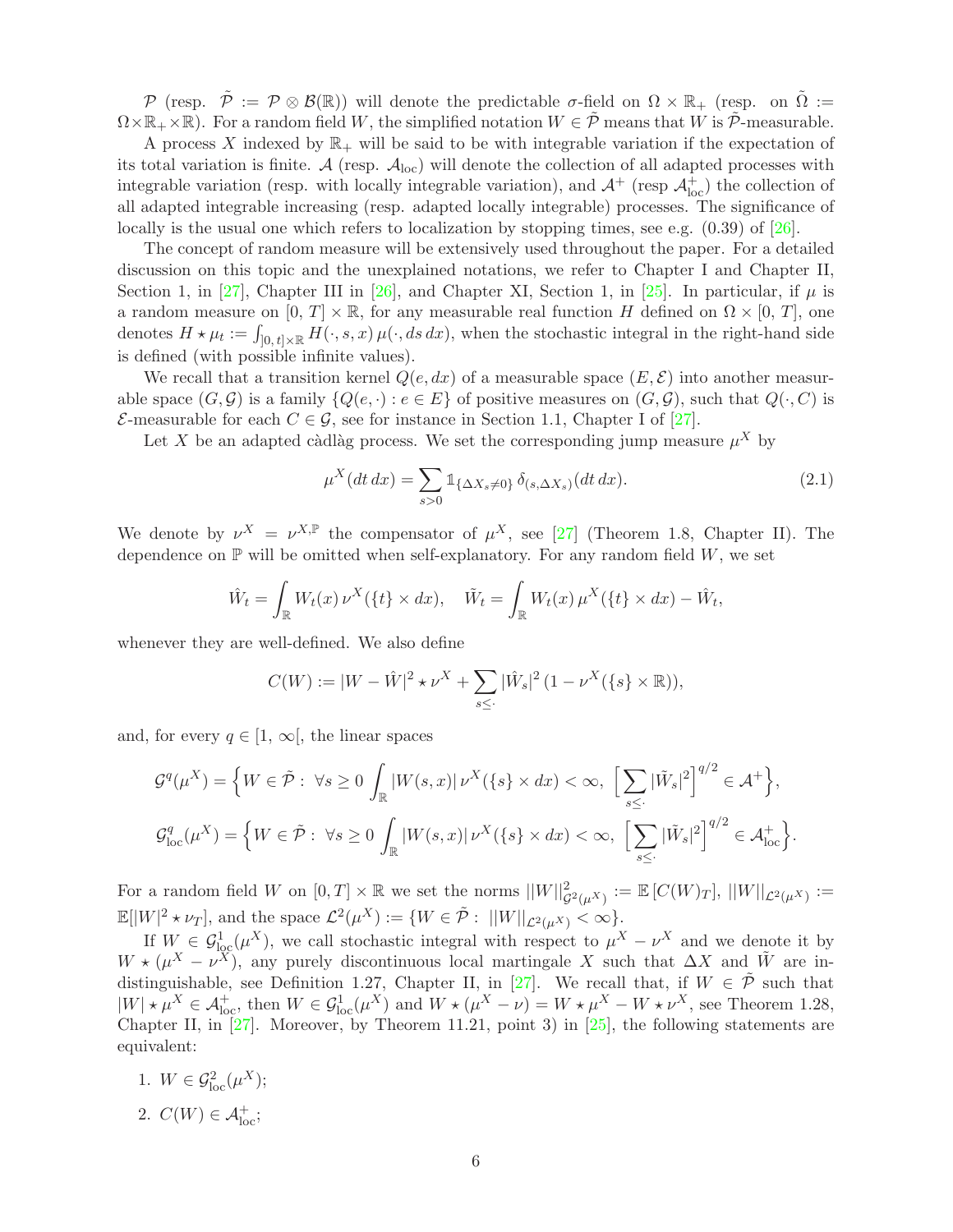3.  $W \star (\mu^X - \nu^X)$  is a square integrable local martingale.

In this case  $\langle W \star (\mu^X - \nu^X), W \star (\mu^X - \nu^X) \rangle = C(W)$ . Finally, if  $W \in \mathcal{L}^2(\mu^X)$  then  $W \in \mathcal{G}^2(\mu^X)$ , and  $C(W) = |W|^2 * \nu^X - \sum_{s \leq 1} |\hat{W}_s|^2$ . In this case  $||W||^2_{\mathcal{G}^2(\mu^X)} \leq ||W||^2_{\mathcal{L}^2(\mu^X)}$ .

# 3 Weak Dirichlet processes: the suitable generalization of semimartingales with jumps

#### 3.1 A new unique decomposition

A stochastic basis  $(\Omega, \mathcal{F}, \mathbb{F}, \mathbb{P})$  is fixed throughout the section. Sometimes the dependence on  $\mathbb{F}$ will be omitted. Given an adapted (càdlàg) process X on it, we will denote by  $\mu^X$  its jump measure given in  $(2.1)$  and by  $\nu^X$  the corresponding compensator.

We recall that an  $\mathbb{F}\text{-weak Dirichlet process}$  is a process of the type

<span id="page-6-1"></span>
$$
X = M + \Gamma,\tag{3.1}
$$

where M is an F-local martingale and  $\Gamma$  is an F-orthogonal process vanishing at zero, while a special weak Dirichlet process is a weak Dirichlet process  $X = M + \Gamma$ , where  $\Gamma$  is in addition predictable, see Definitions 5.5. and 5.6 in  $[4]$ . For complementary results, the reader can consult Section 5 in [\[4\]](#page-49-0).

<span id="page-6-2"></span>Remark 3.1. Any local martingale M can be uniquely decomposed as the sum of a continuous local martingale  $M^c$  and a purely discontinuous local martingale  $M^d$  such that  $M_0^d = 0$ , see Theorem 4.18, Chapter I, in [\[27\]](#page-50-7)

The decomposition [\(3.1\)](#page-6-1) is not unique, but the result below proposes a particularly natural one, which is unique.

<span id="page-6-3"></span><span id="page-6-0"></span>**Proposition 3.2.** Let X be a càdlàg  $\mathbb{F}-weak$  Dirichlet process. Then there is a unique continuous  $F-local$  martingale  $X<sup>c</sup>$  and a unique  $F-martale$  orthogonal process A vanishing at zero, such that

<span id="page-6-4"></span>
$$
X = X^c + A.\tag{3.2}
$$

*Proof.* Existence. Since X is an F-weak Dirichlet process, by  $(3.1)$  it is a process of the type  $X = M + \Gamma$ , with M an F-local martingale and  $\Gamma$  an F-martingale orthogonal process vanishing at zero. Recalling Remark [3.1,](#page-6-2) it follows that  $X$  admits the decomposition

$$
X = M^c + M^d + \Gamma,\tag{3.3}
$$

that provides [\(3.2\)](#page-6-3) by setting  $A := M^d + \Gamma$  and  $X^c := M^c$ .

Uniqueness. Assume that  $X$  admits the two decompositions

$$
X = M^1 + A^1, \quad X = M^2 + A^2,
$$

with  $M^1, M^2$  continuous F-local martingales and  $A^1, A^2$  F-martingale orthogonal processes vanishing at zero. So we have  $0 = M^1 - M^2 + A^1 - A^2$ . Taking the covariation of previous equality with  $M^1 - M^2$ , we get  $[M^1 - M^2, M^1 - M^2] \equiv 0$ . Since  $M^1 - M^2$  is a continuous martingale vanishing at zero we finally obtain  $M^1 = M^2$  and so  $A^1 = A^2$ .  $\Box$ 

*Remark* 3.3. Notice that decomposition  $(3.3)$  of the weak Dirichlet X is not unique.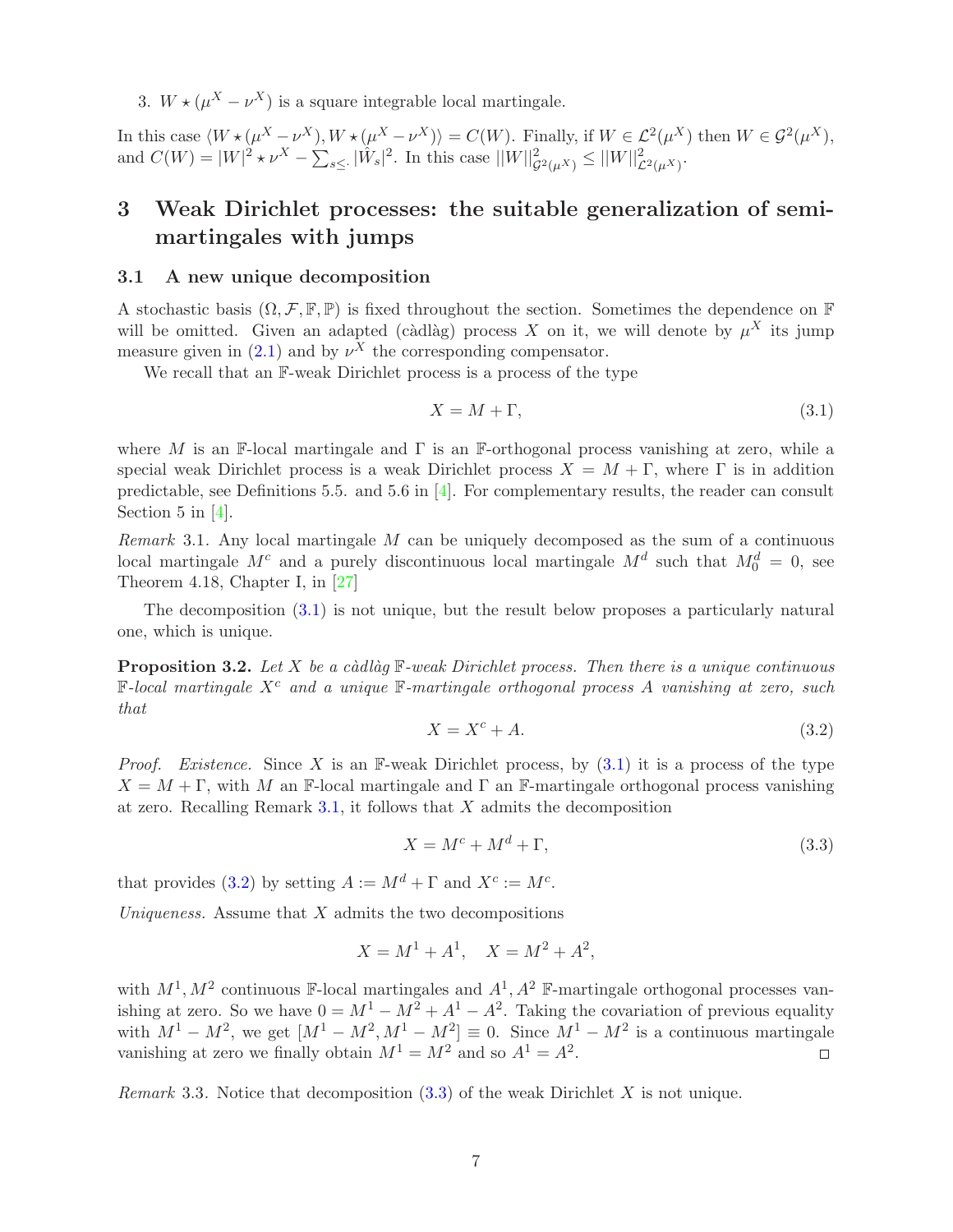Remark 3.4. The unique decomposition [\(3.2\)](#page-6-3) holds (and it is new) in particular for semimartingales. On the other hand, when X is a semimartingale, the notion of  $X^c$  (as unique continuous martingale component) was introduced in Definition 2.6, Chapter II, in [\[27\]](#page-50-7) (in that case it was fixed  $X_0^c = 0$ ). There, a unique decomposition was provided only after having fixed a truncation.

<span id="page-7-3"></span>**Proposition 3.5.** Let X be an  $\mathbb{F}$ -semimartingale. Then  $[X, X]^c = \langle X^c, X^c \rangle$ .

*Proof.* By Proposition [3.2](#page-6-0) we have the unique decomposition  $X = X^c + A$ . On the other hand, being X a semimartingale, we also have that  $X = M + V$  with V a bounded variation process, and M a local martingale. Since the unique decomposition  $M = M^c + M^d$  holds (see Remark [3.1\)](#page-6-2), we get that  $X^c = M^c$  and

<span id="page-7-2"></span>
$$
A = M^d + V.\t\t(3.4)
$$

Indeed  $M^d$  and V are  $\mathbb{F}-$ martingale orthogonal processes. Now, by [\(1.2\)](#page-1-0) and [\(3.2\)](#page-6-3)

$$
[X, X] = [X, X]^{c} + \sum_{s \leq \cdot} |\Delta A_s|^{2}.
$$
\n(3.5)

On the other hand, the bilinearity of the covariation gives

$$
[X, X] = [X^c, X^c] + [A, A]
$$
\n(3.6)

<span id="page-7-1"></span><span id="page-7-0"></span> $\Box$ 

also taking into account that  $A$  is an  $\mathbb{F}\text{-martingale orthogonal process}$ . To conclude, comparing [\(3.5\)](#page-7-0) and [\(3.6\)](#page-7-1), we have to show that  $[A, A] = \sum_{s \leq 1} |\Delta A_s|^2$ . Now, by [\(3.4\)](#page-7-2), Proposition 5.3 and Proposition 2.14 in [\[4\]](#page-49-0),

$$
[A, A] = [M^d, M^d] + [V, V] + 2[M^d, V] = \sum_{s \le \cdot} (|\Delta M_s^d|^2 + |\Delta V_s|^2 + 2\Delta M_s^d \Delta V_s)
$$
  
= 
$$
\sum_{s \le \cdot} |\Delta M_s^d + \Delta V_s|^2 = \sum_{s \le \cdot} |\Delta A_s|^2.
$$

Remark 3.6. The equality  $[X, X]^c = \langle X^c, X^c \rangle$  valid for semimartingales (see Proposition [3.5\)](#page-7-3) may be not true for weak Dirichlet processes, even if they are of finite quadratic variation. Indeed, let W, B be two canonical Brownian motions, and  $\mathbb F$  be the canonical filtration associated with W and B. We set

$$
X_t = \int_0^t B_{t-s} dW_s.
$$

By Proposition 2.10 of  $[15]$ , X is an F-weak Dirichlet and F-martingale orthogonal. By Proposition [3.2](#page-6-0) it follows that  $X^c \equiv 0$ . On the other hand, by Remark 2.16-(2) in [\[15\]](#page-49-15),  $[X, X]_t = \frac{t^2}{2}$  which is different from zero.

#### 3.2 Fundamental chain rules

From here on we will denote by  $K$  the set of truncation functions, namely

 $\mathcal{K} := \{k : \mathbb{R} \to \mathbb{R} \text{ bounded with compact support: } k(x) = x \text{ in a neighborhood of } 0\}.$ 

A typical choice of  $k(x)$  will be  $k(x) = x \mathbb{1}_{\{|x| \leq 1\}}$ . In this case,  $\frac{x-k(x)}{x} = \mathbb{1}_{\{|x| > 1\}}$ . We will make use the following assumption on a pair  $(v, X)$ , with  $v : \mathbb{R}_+ \times \mathbb{R} \to \mathbb{R}$  locally bounded and X a càdlàg process.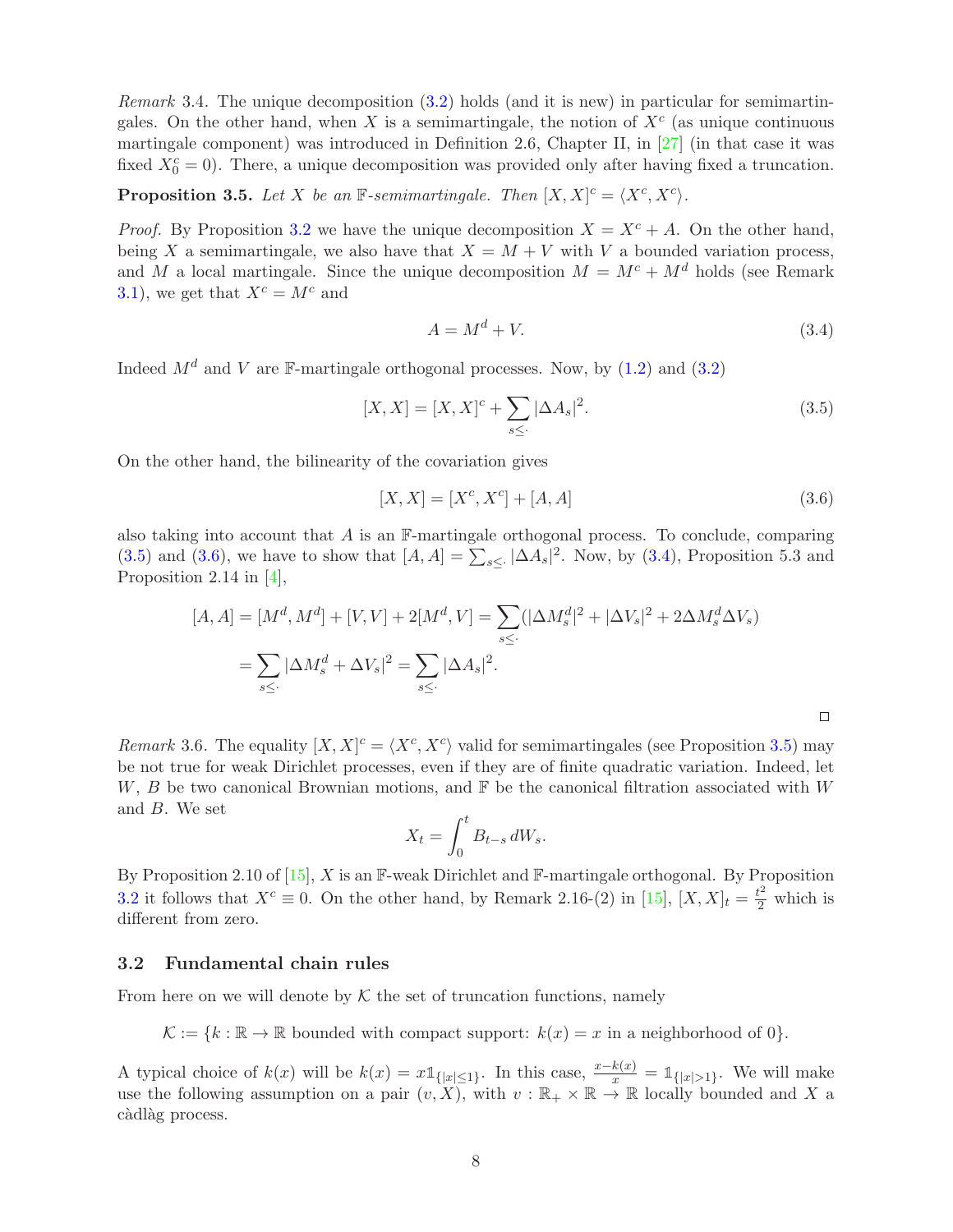#### <span id="page-8-3"></span>Hypothesis 3.7.

 $v(t, X_t)$  is a càdlàg process, and for every  $t \in \mathbb{R}_+$ ,  $\Delta v(t, X_t) = v(t, X_t) - v(t, X_{t-})$ ; (3.7)

$$
\exists k \in \mathcal{K} \text{ such that } (v(s, X_{s-} + x) - v(s, X_{s-})) \frac{k(x)}{x} \in \mathcal{G}_{\text{loc}}^1(\mu^X). \tag{3.8}
$$

- *Remark* 3.8. (i) If v is continuous, then the pair  $(v, X)$  obviously fulfills [\(3.7\)](#page-8-1). For a more refined condition on  $(v, X)$  to guarantee the validity of [\(3.7\)](#page-8-1) we refer to Hypothesis 5.34 in  $|4|$ .
	- (ii) Assume the validity of [\(3.7\)](#page-8-1). If there is  $a \in \mathbb{R}_+$  such that  $\sum_{s \leq \cdot} |\Delta v(s, X_s)| \mathbb{1}_{\{|\Delta X_s| \leq a\}} < \infty$ a.s., then [\(3.8\)](#page-8-2) is verified. This is trivially verified if  $v(\cdot, X)$  is a bounded variation process.

<span id="page-8-6"></span>**Proposition 3.9.** Let X be an adapted càdlàg process satisfying [\(1.3\)](#page-2-0). Let  $v : \mathbb{R}_+ \times \mathbb{R} \to \mathbb{R}$  be a function of class  $C^{0,1}$ . Then Hypothesis [3.7](#page-8-3) holds true.

*Proof.* Condition [\(3.7\)](#page-8-1) holds true being v continuous, see Remark 3.8-(i). On the other hand, by Proposition [C.4,](#page-45-0)

<span id="page-8-2"></span><span id="page-8-1"></span>
$$
|v(s, X_{s-} + x) - v(s, X_{s-})|^2 \frac{k^2(x)}{x^2} \star \mu^X \in \mathcal{A}_{\text{loc}}^+, \quad \forall k \in \mathcal{K}.
$$

In particular,  $(v(s, X_{s-} + x) - v(s, X_{s-})) \frac{k(x)}{x} \in \mathcal{G}_{loc}^2(\mu^X)$ , that in turn implies condition  $(3.8)$ , being  $\mathcal{G}_{\text{loc}}^2(\mu^X) \subseteq \mathcal{G}_{\text{loc}}^1(\mu^X)$ .  $\Box$ 

<span id="page-8-0"></span>**Theorem 3.10.** Let X be a càdlàg and  $\mathbb{F}\text{-}adapted process satisfying (1.3)$  $\mathbb{F}\text{-}adapted process satisfying (1.3)$ . Let  $v : \mathbb{R}_+ \times \mathbb{R} \to \mathbb{R}$ be a locally bounded function such that  $(v, X)$  satisfies Hypothesis [3.7.](#page-8-1) Let  $Y_t = v(t, X_t)$  be an  $\mathbb{F}\text{-weak Dirichlet process with continuous martingale component } Y^c$ . Then, for every  $k \in \mathcal{K}$ , one can write the decomposition

<span id="page-8-5"></span>
$$
Y = Y^{c} + M^{k,d} + \Gamma^{k}(v) + (v(s, X_{s-} + x) - v(s, X_{s-})) \frac{x - k(x)}{x} \star \mu^{X},
$$
\n(3.9)

with

<span id="page-8-4"></span>
$$
M^{k,d} := (v(s, X_{s-} + x) - v(s, X_{s-})) \frac{k(x)}{x} \star (\mu^X - \nu^X)
$$
\n(3.10)

and  $\Gamma^k(v)$  a predictable and  $\mathbb{F}\text{-}martingale$  orthogonal process.

*Remark* 3.11. (i) Sufficient conditions for Y to be weak Dirichlet are given in Theorem [3.36.](#page-16-0)

(ii) Theorem [3.10](#page-8-0) drastically generalizes the results given in Proposition 5.37 in [\[4\]](#page-49-0), where we  $\sum_{s\leq 1} |\Delta Y_s| \in \mathcal{A}_{\text{loc}}^+$ ; in particular,  $\sum_{s\leq T} |\Delta Y_s| < \infty$  a.s. Notice that, by Remark 3.8-(ii), considered the case of an F-martingale orthogonal process  $Y_t = v(t, X_t)$  and such that Hypothesis [3.7](#page-8-3) is verified. In that case  $Y^c = 0$  by Proposition [3.2.](#page-6-0)

<span id="page-8-7"></span>Remark 3.12. Let D be the set of functions  $v \in \mathbb{R}_+ \times \mathbb{R} \to \mathbb{R}$  locally bounded such that  $v(\cdot, X)$ is a weak Dirichlet process and  $(v, X)$  satisfies Hypothesis [3.7.](#page-8-3) We observe that  $v \mapsto \Gamma^k(v)$  in Theorem [3.10](#page-8-0) can be seen as a linear map from  $D$  to the space of càdlàg adapted processes. In the sequel D will also denote a similar set of functions defined on  $[0, T] \times \mathbb{R}$  instead of  $\mathbb{R}_+ \times \mathbb{R}$ , and related to a process  $X = (X(t))_{t \in [0,T]}$ .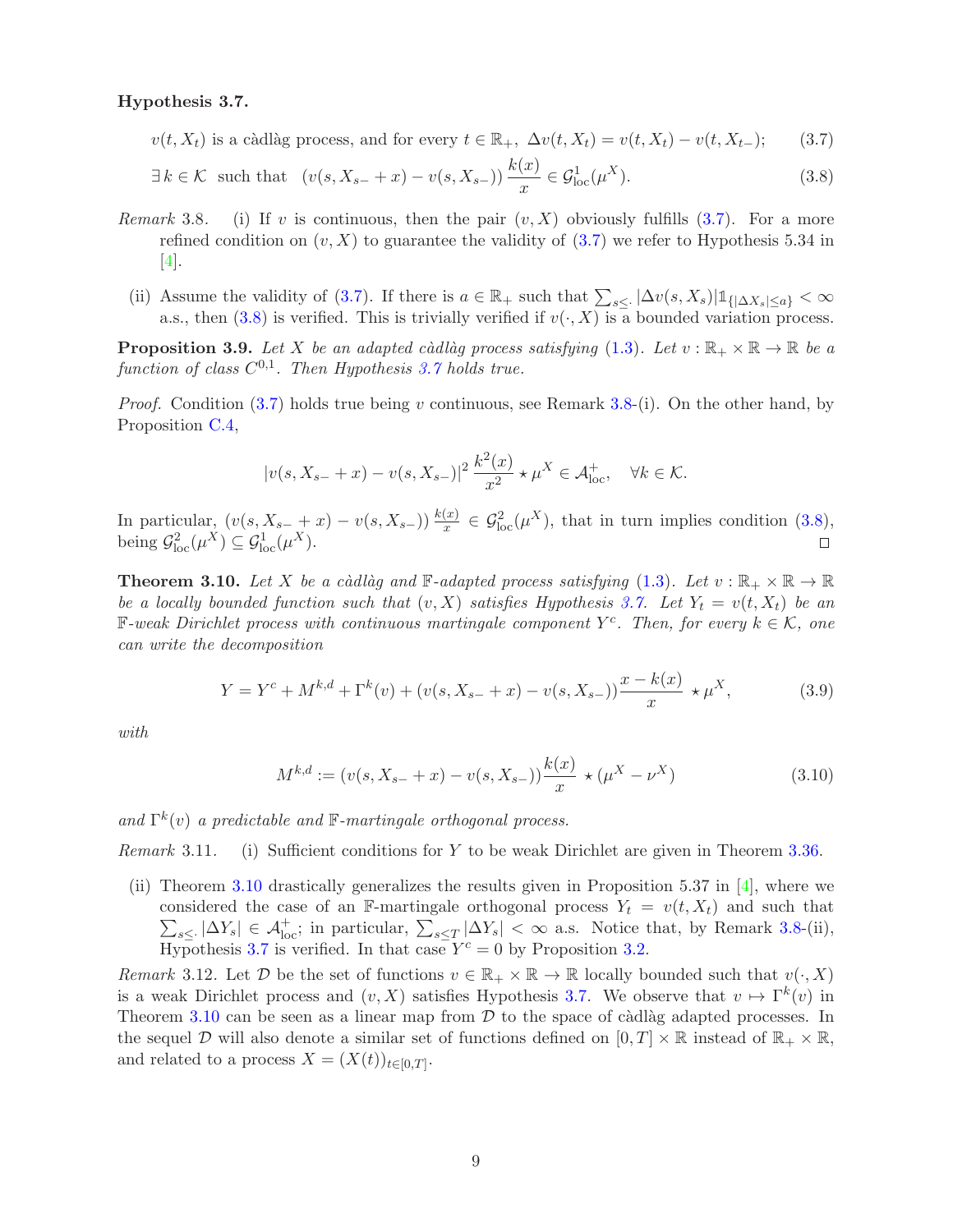*Proof of Theorem [3.10.](#page-8-0)* Let  $k \in \mathcal{K}$ . We claim that

<span id="page-9-1"></span>
$$
Y^{k} := Y - (v(s, X_{s-} + x) - v(s, X_{s-})) \frac{x - k(x)}{x} \star \mu^{X}
$$
\n(3.11)

is an F-special weak Dirichlet process. Indeed, we notice that,

$$
Y^{k} = Y^{c} + A^{Y} - (v(s, X_{s-} + x) - v(s, X_{s-})) \frac{x - k(x)}{x} \star \mu^{X} =: Y^{c} + \tilde{A}^{k},
$$
 (3.12)

where  $\tilde{A}^k$  is an F-martingale orthogonal process. By condition [\(3.8\)](#page-8-2) and Lemma [C.7,](#page-47-0)  $(v(s, X_{s-} +$  $(x) - v(s, X_{s-})) \frac{k(x)}{x} \in \mathcal{G}_{loc}^1(\mu^X)$ . Then the process  $M^{k,d}$  in [\(3.10\)](#page-8-4), is a purely discontinuous F-local martingale, see Section [2.](#page-4-0) We rewrite [\(3.12\)](#page-9-0) as

<span id="page-9-2"></span><span id="page-9-0"></span>
$$
Y^{k} = Y^{c} + M^{k,d} + \Gamma^{k}(v),
$$
\n(3.13)

<span id="page-9-3"></span>with

$$
\Gamma^k(v) := \tilde{A}^k - M^{k,d}.\tag{3.14}
$$

This gives  $\Delta Y_t^k = \Delta M_t^{k,d} + \Delta \Gamma_t^k(v)$ . Now, by [\(3.11\)](#page-9-1) and [\(3.10\)](#page-8-4) we get

$$
\Delta Y_t^k = \int_{\mathbb{R}} (v(s, X_{s-} + x) - v(s, X_{s-})) \frac{k(x)}{x} \mu^X(\{t\} \times dx),
$$
  

$$
\Delta M_t^{k,d} = \int_{\mathbb{R}} (v(s, X_{s-} + x) - v(s, X_{s-})) \frac{k(x)}{x} \mu^X(\{t\} \times dx)
$$
  

$$
- \int_{\mathbb{R}} (v(s, X_{s-} + x) - v(s, X_{s-})) \frac{k(x)}{x} \nu^X(\{t\} \times dx),
$$

so that, by  $(3.13)$ ,

$$
\Delta\Gamma_t^k(v) = \int_{\mathbb{R}} (v(s, X_{s-} + x) - v(s, X_{s-})) \frac{k(x)}{x} \nu^X(\{t\} \times dx).
$$

Recall that an adapted càdlàg process is predictable if and only if its jump process is predictable, see Remark 3.13-2. below. We conclude that  $\Gamma^k(v)$  is an F-predictable process; moreover, by  $(3.14)$ ,  $\Gamma^k(v)$  is also an F-martingale orthogonal process. This yields decomposition  $(3.9)$ .  $\Box$ 

- Remark 3.13. 1. Any càglàd process is locally bounded, see the lines above Theorem 15, Chapter IV, in [\[32\]](#page-50-11).
	- 2. Let X be a càdlàg adapted process. Recalling that  $\Delta X_s = X_s X_{s-}$ , we have the following.
		- X is locally bounded if and only if  $\Delta X$  is locally bounded. As a matter of fact,  $(X_{s-})$ is a càglàd process and therefore locally integrable.
		- X is predictable if and only if  $\Delta X$  is predictable. Indeed,  $(X_{s-})$  is a predictable process being adapted and left-continuous.

<span id="page-9-5"></span>Taking  $k(x) = x \mathbb{1}_{\{|x| \le a\}}$  in Theorem [3.10](#page-8-0) we get the following result.

<span id="page-9-4"></span>**Corollary 3.14.** Let X be a càdlàg F-adapted process satisfying [\(1.3\)](#page-2-0). Let  $v : \mathbb{R}_+ \times \mathbb{R} \to \mathbb{R}$  be a locally bounded function, such that  $(v, X)$  satisfies Hypothesis [3.7.](#page-8-1) Assume moreover that, for some  $a \in \mathbb{R}_+,$ 

$$
|\Delta X_t| \le a, \quad \forall t \in \mathbb{R}_+.
$$
\n(3.15)

Then, if  $Y_t = v(t, X_t)$  is an  $\mathbb{F}\text{-weak Dirichlet process}$ , then it is an  $\mathbb{F}\text{-special weak Dirichlet process}$ .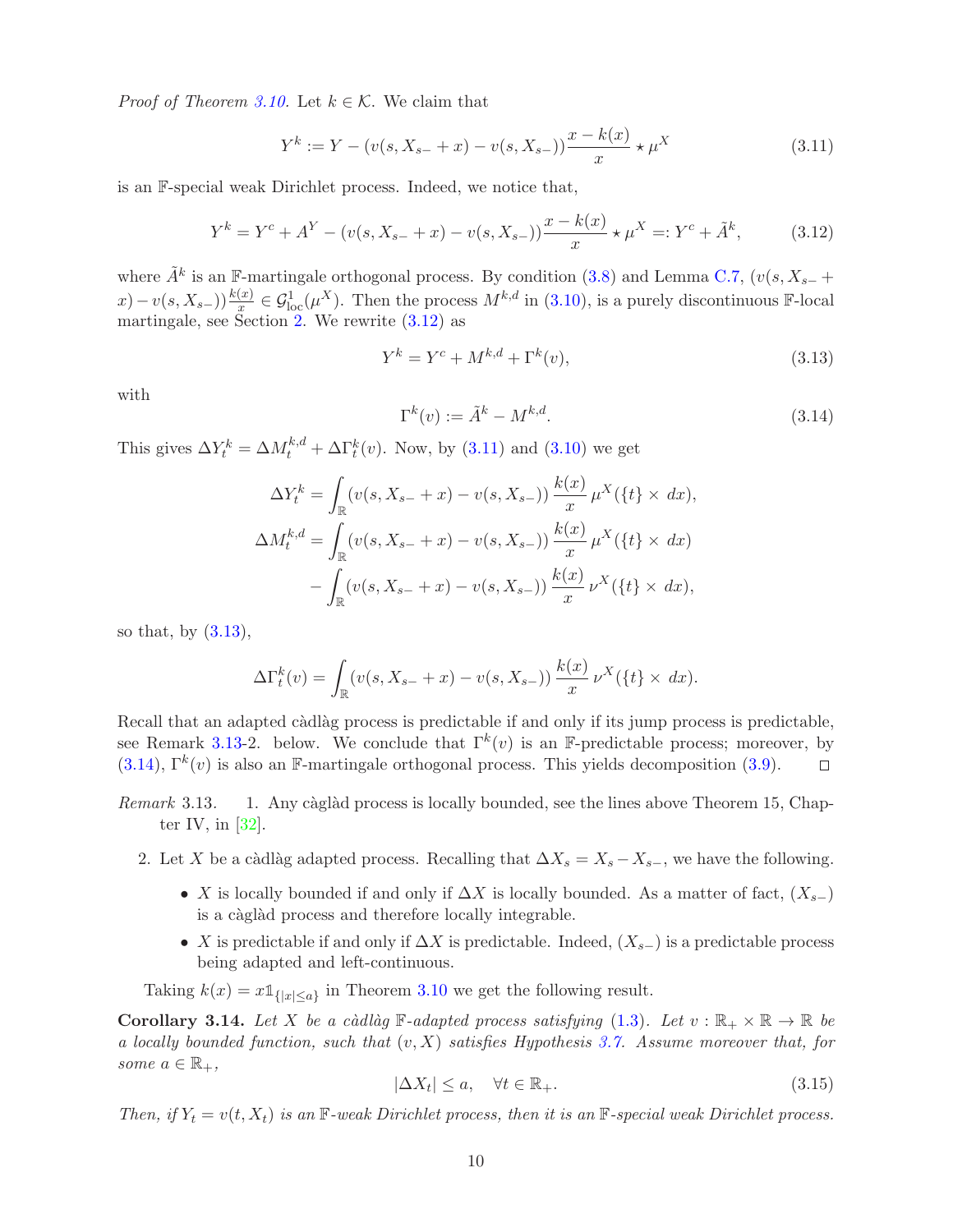The particular case of Corollary [3.14](#page-9-4) with  $v \equiv Id$  is stated below.

Corollary 3.15. Let X be a càdlàg and  $\mathbb{F}\text{-}adapted$  process satisfying  $(1.3)$  and  $(3.15)$ . Then, if  $X$  is an  $\mathbb{F}\text{-}weak Dirichlet process, it is an  $\mathbb{F}\text{-}special weak Dirichlet process.$$ 

<span id="page-10-1"></span>**Theorem 3.16.** Let X be càdlàg and  $\mathbb{F}\text{-}adapted$  process satisfying [\(1.3\)](#page-2-0). Let  $v : \mathbb{R}_+ \times \mathbb{R} \to \mathbb{R}$  be a locally bounded function such that  $(v, X)$  satisfies Hypothesis [3.7.](#page-8-1) Set  $Y_t = v(t, X_t)$ , and assume that Y is an  $\mathbb F$ -weak Dirichlet process. Then Y is an  $\mathbb F$ -special weak Dirichlet process if and only if

 $\exists a \in \mathbb{R}_+ \text{ s.t. } (v(s, X_{s-} + x) - v(s, X_{s-})) \mathbb{1}_{\{|x| > a\}} \star \mu^X \in \mathcal{A}_{\text{loc}}.$  (3.16)

<span id="page-10-5"></span><span id="page-10-2"></span>Remark 3.17. If v is bounded and X is a càdlàg and  $\mathbb{F}\text{-adapted}$ , then condition [\(3.16\)](#page-10-2) is satisfied because of Lemma [C.2.](#page-48-3)

*Proof of Theorem [3.16.](#page-10-1)* Let  $a \in \mathbb{R}_+$  and set

$$
\tilde{Y} := \sum_{s \leq Y} \Delta Y_s \, \mathbb{1}_{\{|\Delta X_s| > a\}} = (v(s, X_{s-} + x) - v(s, X_{s-})) \, \mathbb{1}_{\{|x| > a\}} \star \mu^X.
$$

By Theorem [3.10](#page-8-0) with  $k(x) = \mathbb{1}_{\{|x| \le a\}}$ ,  $Y - \tilde{Y}$  is an F-special weak Dirichlet process. It follows that Y is an F-special weak Dirichlet process if and only if Y is an F-special weak Dirichlet process. Y has bounded variation, so it is a semimartingale, therefore it is a special semimartingale, see Proposition 5.14 in  $[4]$ . This can be shown to be equivalent to condition  $(3.16)$  by making use of the first three equivalent items of Proposition 4.23, Chapter I, in [\[27\]](#page-50-7).  $\Box$ 

Corollary [3.18](#page-10-0) below follows from Theorem [3.16](#page-10-1) taking  $v \equiv$  Id. It extends a characterization stated in Proposition 5.24 in  $[4]$ : thereby, X was supposed to belong to a particular class of weak Dirichlet processes.

<span id="page-10-0"></span>Corollary 3.18. Let X be an  $\mathbb{F}\text{-}weak Dirichlet process satisfying (1.3)$  $\mathbb{F}\text{-}weak Dirichlet process satisfying (1.3)$ . Then X is an  $\mathbb{F}\text{-}special$ weak Dirichlet process if and only if

<span id="page-10-7"></span><span id="page-10-4"></span><span id="page-10-3"></span>
$$
\exists a \in \mathbb{R}_+ \text{ s.t. } x \, \mathbb{1}_{\{|x| > a\}} \star \mu^X \in \mathcal{A}_{\text{loc}}.\tag{3.17}
$$

The following result is the analogous of Theorem [3.10](#page-8-0) for special weak Dirichlet processes.

<span id="page-10-6"></span>**Theorem 3.19.** Let X be a càdlàg and  $\mathbb{F}\text{-}adapted$  process satisfying [\(1.3\)](#page-2-0). Let  $v : \mathbb{R}_+ \times \mathbb{R} \to \mathbb{R}$ be a locally bounded function such that  $(v, X)$  satisfies Hypothesis [3.7.](#page-8-1) Let  $Y_t = v(t, X_t)$  be an  $\mathbb{F}\text{-}weak Dirichlet process with continuous martingale component  $Y^c$ . Assume moreover that the$ pair  $(v, X)$  satisfies condition [\(3.16\)](#page-10-2). Then  $Y_t = v(t, X_t)$  is an F-special weak Dirichlet process, admitting the unique decomposition

$$
Y = Yc + (v(s, Xs- + x) - v(s, Xs-)) \star (\muX - \nuX) + \Gamma(v),
$$
\n(3.18)

with  $\Gamma(v)$  a predictable and  $\mathbb{F}\text{-}martingale$  orthogonal process. Moreover,

$$
\Gamma(v) = \Gamma^{k}(v) + (v(s, X_{s-} + x) - v(s, X_{s-})) \frac{x - k(x)}{x} \star \nu^{X},
$$
\n(3.19)

with  $\Gamma^k(v)$  the predictable and  $\mathbb{F}$ -martingale orthogonal process appearing in [\(3.9\)](#page-8-5).

*Proof.* Thanks to condition  $(3.16)$  $(3.16)$  $(3.16)$ , by Theorem  $3.16$  Y is an F-special weak Dirichlet process. By Theorem [3.10,](#page-8-0)

$$
Y = Y^{c} + (v(s, X_{s-} + x) - v(s, X_{s-})) \frac{k(x)}{x} \star (\mu^{X} - \nu^{X}) + \Gamma^{k}(v)
$$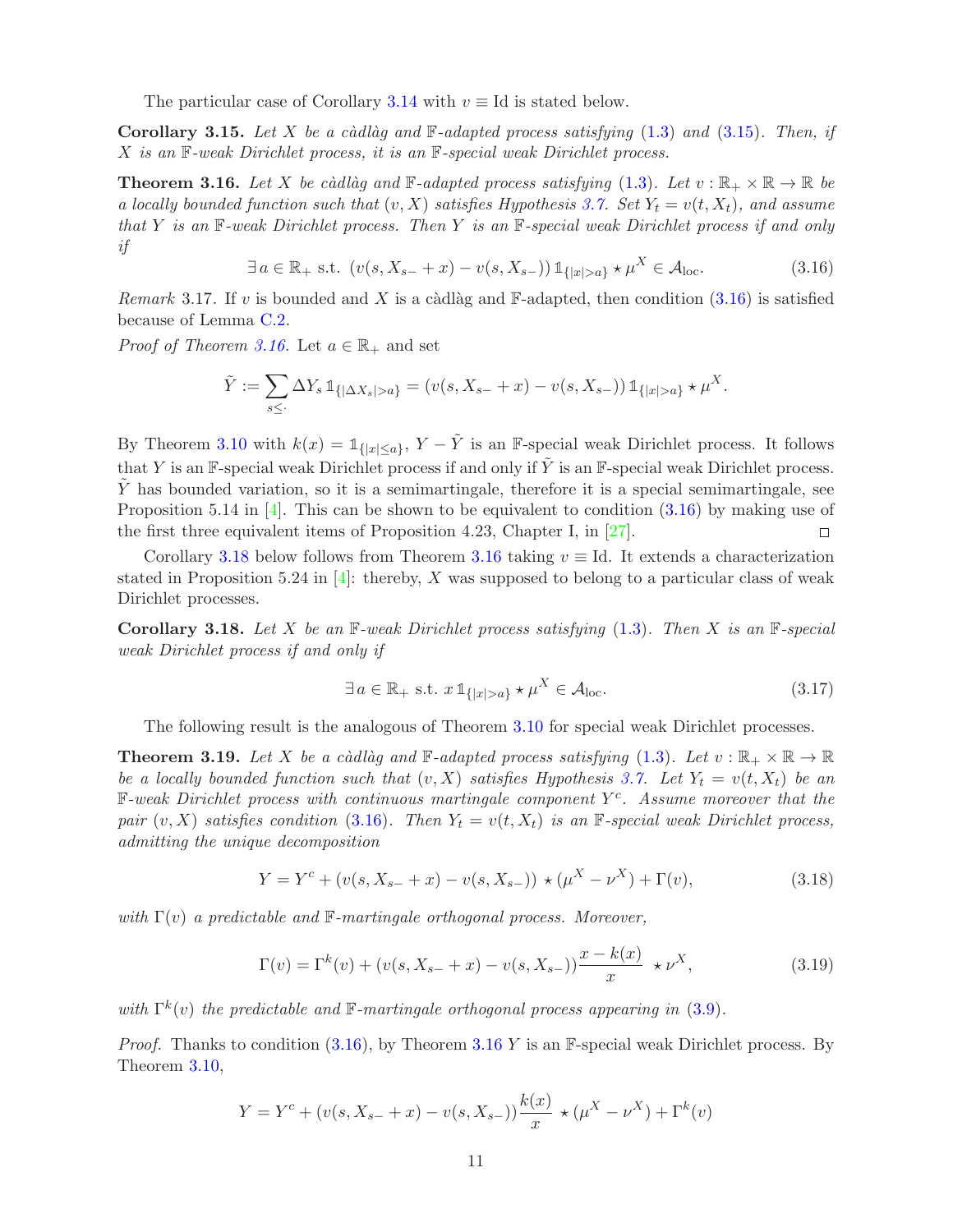+ 
$$
(v(s, X_{s-} + x) - v(s, X_{s-})) \frac{x - k(x)}{x} \star \mu^{X}
$$
. (3.20)

We add and subtract in [\(3.20\)](#page-11-0) the term  $(v(s, X_{s-}+x)-v(s, X_{s-}))\frac{x-k(x)}{x} \star \nu^{X}$ . Recalling that, for every random field  $W$ ,  $|W| \star \mu^{X} \in \mathcal{A}_{\text{loc}}^{+}$  implies  $W \in \mathcal{G}_{\text{loc}}^{1}(\mu^{X})$  and  $W \star (\mu^{X} - \nu^{X}) = W \star \mu^{X} - W \star \nu^{X}$ (see Section [2\)](#page-4-0), we get decomposition  $(3.18)$  with  $\Gamma(v)$  provided by  $(3.19)$ .  $\Box$ 

*Remark* 3.20. 1. It directly follows from  $(3.18)$  that

<span id="page-11-0"></span>
$$
\Delta\Gamma_s(v) = \int_{\mathbb{R}} (v(s, X_{s-} + x) - v(s, X_{s-})) \star \nu^X(\{s\} \times dx).
$$

2. Let X be a càdlàg and F-adapted process satisfying [\(1.3\)](#page-2-0). Let  $v : \mathbb{R}_+ \times \mathbb{R} \to \mathbb{R}$  be such that  $(v, X)$  satisfies Hypothesis [3.7.](#page-8-1) If v is moreover a bounded function, by Remark [3.17](#page-10-5) condition [\(3.16\)](#page-10-2) is satisfied as well, and all the assumptions of Theorem [3.19](#page-10-6) are verified.

<span id="page-11-2"></span>Remark 3.21. Theorem [3.19](#page-10-6) is in particular useful to solve the so-called identification problem for BDSEs. Proposition 5.37 in [\[4\]](#page-49-0) allowed to solve the identification problem when the BSDE was exclusively driven by the random measure, see Theorem 3.14 in [\[5\]](#page-49-6).

Let  $\zeta$  be a non-decreasing, adapted and continuous process, and  $\lambda$  be a predictable random measure on  $\Omega \times [0, T] \times \mathbb{R}$ . We consider a BSDE driven by a random measure  $\mu - \nu$  and a continuous martingale M of the type

$$
Y_t = \xi + \int_{]t,T]} \tilde{g}(s, Y_{s-}, Z_s) d\zeta_s + \int_{]t,T] \times \mathbb{R}} \tilde{f}(s, Y_{s-}, U_s(e)) \lambda(ds \, de)
$$

$$
- \int_{]t,T]} Z_s dM_s - \int_{]t,T] \times \mathbb{R}} U_s(e)(\mu - \nu)(ds \, de), \tag{3.21}
$$

whose solution is a triple of processes  $(Y, Z, U(\cdot))$ . If  $Y_t = v(t, X_t)$  for some function v and some adapted càdlàg process X, the identification problem consists in expressing Z and  $U(\cdot)$  in terms of v.

(i) Being  $Y_t = v(t, X_t)$  a solution to a BSDE, it is a special weak Dirichlet process (even a special semimartingale), and therefore  $(v, X)$  satisfies condition [\(3.16\)](#page-10-2). Therefore, if Hypothesis [3.7](#page-8-1) holds for  $(v, X)$ , then Theorem [3.19](#page-10-6) allows to identify  $U(\cdot)$ . More precisely, this provides

$$
U(e) \star (\mu - \nu) = (v(s, X_{s-} + x) - v(s, X_{s-})) \star (\mu^X - \nu^X), \quad \text{a.s.}
$$

From now on suppose  $\mu = \mu^X$ , even though this can be generalized, see Hypothesis 2.9 in [\[5\]](#page-49-6). This yields

<span id="page-11-1"></span>
$$
H(x) \star (\mu^X - \nu^X) = 0, \quad \text{a.s.},
$$

with  $H(x) := U(x) - (v(s, X_{s-} + x) - v(s, X_{s-}))$ . If  $H \in \mathcal{G}_{loc}^2(\mu^X)$ , then the predictable bracket of  $H(x) \star (\mu^X - \nu^X)$  is well-defined and equals  $C(H)$ . Since  $C(H)_T = 0$ , we get (see Proposition 2.8 in [\[5\]](#page-49-6)) that there is a predictable process  $(l_s)$  such that

$$
H_s(x) = l_s \mathbb{1}_K(s) \quad d\mathbb{P} \nu^X(ds \, dx) \text{ a.e.,}
$$

where  $K := \{(\omega, t) : \nu^X(\omega, \{t\} \times \mathbb{R}) = 1\}.$ 

(ii) In order to identify the process Z we need that v belongs to  $C^{0,1}([0,T] \times \mathbb{R})$  and that X is a weakly finite quadratic variation process, and this will be discussed in Remark [3.39.](#page-16-3)

Theorems [3.10](#page-8-0) and [3.19](#page-10-6) with  $v \equiv$  Id give in particular the following result.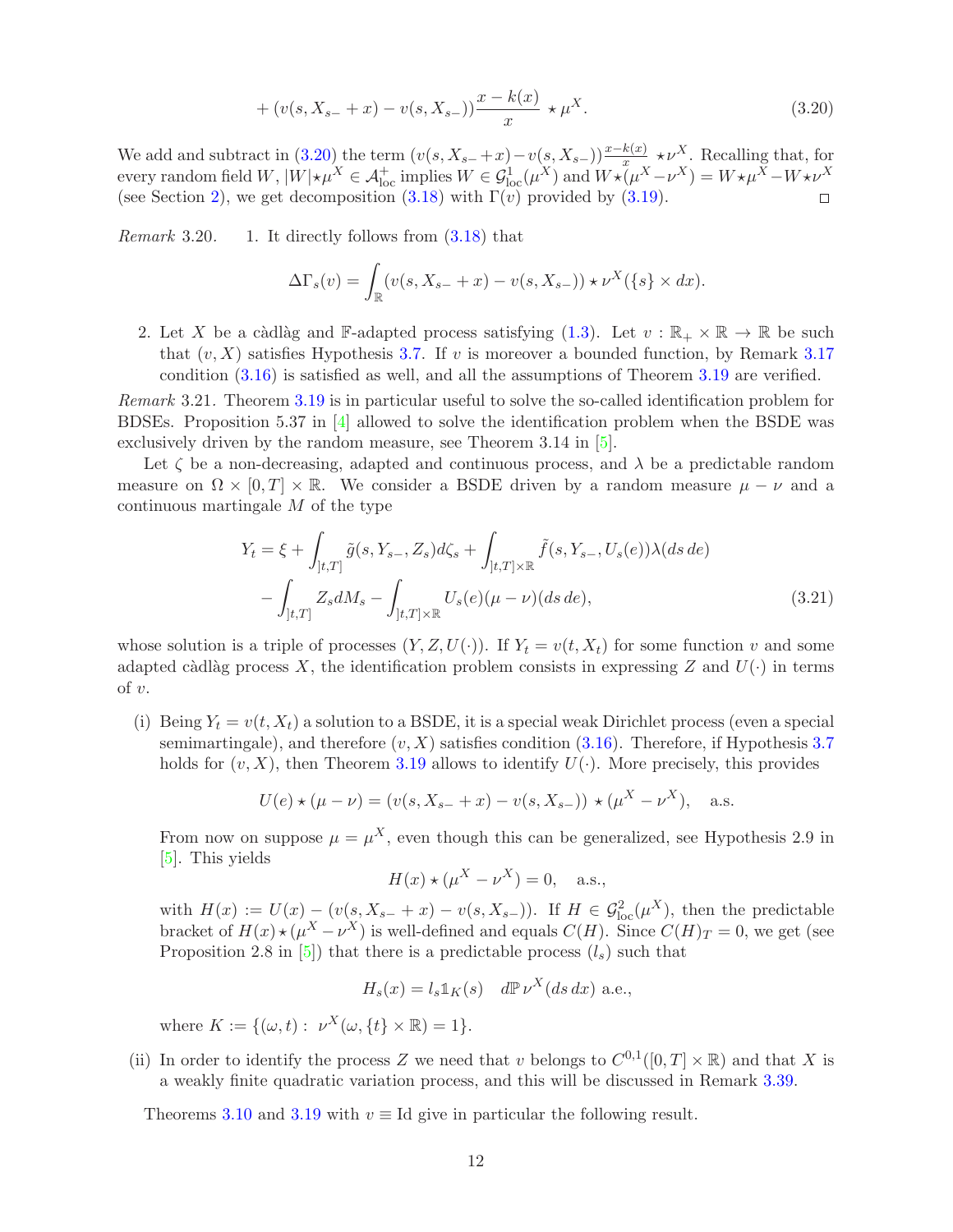<span id="page-12-1"></span>Corollary 3.22. Let X be an  $\mathbb{F}\text{-}weak Dirichlet process satisfying condition (1.3)$  $\mathbb{F}\text{-}weak Dirichlet process satisfying condition (1.3)$ . Let  $X^c$  be the continuous martingale part of X. Then, the following holds.

(i) Let  $k \in \mathcal{K}$ . Then X can be decomposed as

$$
X = X^{c} + k(x) \star (\mu^{X} - \nu^{X}) + \Gamma^{k}(Id) + (x - k(x)) \star \mu^{X},
$$
\n(3.22)

with  $\Gamma^k$  the operator introduced in Theorem [3.10.](#page-8-0)

(ii) If  $(3.17)$  holds, then the F-special weak Dirichlet process X admits the decomposition

$$
X = X^c + x \times (\mu^X - \nu^X) + \Gamma \tag{3.23}
$$

with  $\Gamma := \Gamma^k(Id) + x \mathbb{1}_{\{|x| > 1\}} \star \nu^X$ .

### <span id="page-12-4"></span>3.3 The notion of characteristics for weak Dirichlet processes

In the present section we provide a generalization of the concept of characteristics for semimartingales (see Appendix [D\)](#page-47-1) in the case of weak Dirichlet processes.

<span id="page-12-2"></span>Remark 3.23. Let X be an F-weak Dirichlet process with jump measure  $\mu^X$  satisfying condition [\(1.3\)](#page-2-0). Given  $k \in \mathcal{K}$ , by Corollary [3.22-](#page-12-1)(i), we have that  $X^k = X - \sum_{s \leq k} [\Delta X_s - k(\Delta X_s)]$  is an F-special weak Dirichlet process with unique decomposition

<span id="page-12-3"></span>
$$
X^{k} = X^{c} + k(x) \star (\mu^{X} - \nu^{X}) + B^{k,X}, \qquad (3.24)
$$

where

- $X<sup>c</sup>$  is the unique continuous F-local martingale part of X introduced in Proposition [3.2;](#page-6-0)
- $B^{k,X} := \Gamma^k(Id)$ , which is in particular a predictable and F-martingale orthogonal process.

Remark 3.24. When X is a semimartingale,  $B^{k,X}$  is a bounded variation process, so in particular F-martingale orthogonal.

From here on we denote by  $\check{\Omega}$  the canonical space of all càdlàg functions  $\check{\omega} : \mathbb{R}_+ \to \mathbb{R}$ , namely  $\check{\Omega} = \mathcal{D}(\mathbb{R}_+),$  and by  $\check{X}$  the canonical process defined by  $\check{X}_t(\omega) = \check{\omega}(t)$ . We also set  $\check{\mathcal{F}} = \sigma(\check{X}),$ and  $\check{F} = (\check{\mathcal{F}}_t)_{t \geq 0}$ . Let  $\mu$  be the jump measure of  $\check{X}$  and  $\nu$  the compensator of  $\mu$  under the law  $\mathcal{L}(X)$  of X.

<span id="page-12-0"></span>**Definition 3.25.** We call characteristics of X, associated with  $k \in \mathcal{K}$ , the triplet  $(B^k, C)$  $\langle \check{X}^c, \check{X}^c \rangle$ ,  $\nu$ ) on  $(\check{\Omega}, \check{\mathcal{F}}, \check{\mathbb{F}})$  obtained from the unique decomposition [\(3.24\)](#page-12-3) for  $\check{X}$  under  $\mathcal{L}(X)$ . In particular,

- (i)  $B^k$  is a predictable and  $\check{F}$ -martingale orthogonal process, with  $B_0^k = 0$ ;
- (ii) C is an  $\check{F}$ -predictable and increasing process, with  $C_0 = 0$ ;
- (iii)  $\nu$  is an  $\check{F}$ -predictable random measure on  $\mathbb{R}_+ \times \mathbb{R}$ .
- Remark 3.26. a)  $\mu \circ X$  is the jump measure of X, and its compensator under  $\mathbb P$  is  $\nu \circ X$ , see Proposition 10.39-b) in [\[26\]](#page-50-9).
	- b) It is not difficult to show that  $\check{X}^c \circ X$  is a continuous local martingale under  $\mathbb{P}$ .
	- c) Let Y and Z be two processes on  $(\check{\Omega}, \check{\mathcal{F}}, \check{\mathbb{F}})$  such that  $[Y, Z]$  exists under  $\mathcal{L}(X)$ . Then  $[Y, Z] \circ X = [Y \circ X, Z \circ X]$  under  $\mathbb{P}$ . In particular,  $B^k \circ X$  is an F-martingale orthogonal process.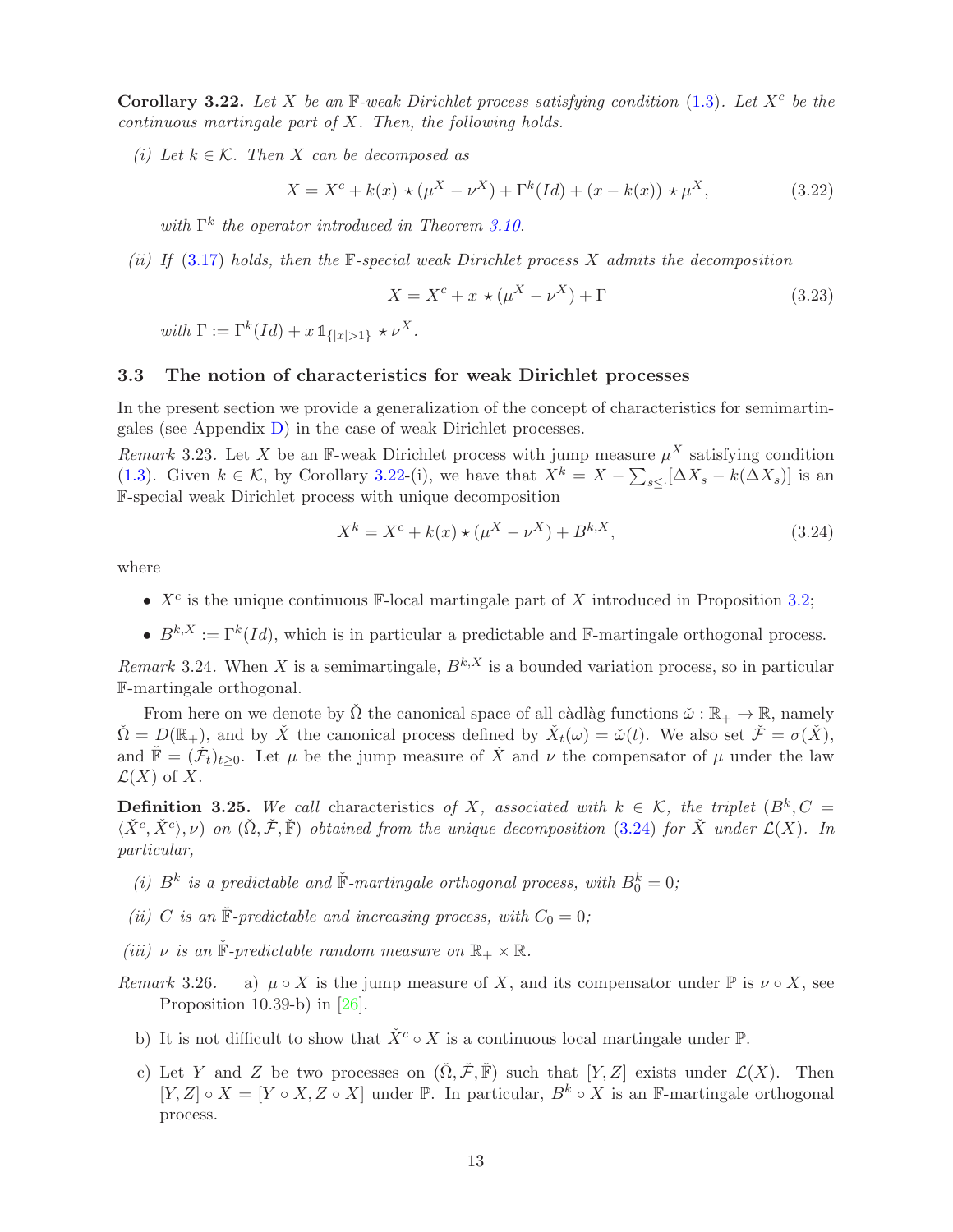d) By previous items we have a new decomposition of the process  $X^k$ :

$$
X^k = \check{X}^c \circ X + k \star (\mu \circ X - \nu \circ X) + B^k \circ X.
$$

e) By the uniqueness of decomposition [\(3.24\)](#page-12-3) we have  $X^c = \check{X}^c \circ X$  and  $B^{k,X} = B^k \circ X$ .

f) 
$$
C^X := C \circ X = \langle X^c, X^c \rangle
$$
 by c) and e).

Remark 3.27. Assume that X admits characteristics  $(B^{k_0}, C, \nu)$  depending to a given truncation function  $k_0$ . Then, if we choose another truncation function  $k$ , the corresponding characteristics will be  $(B^k, C, \nu)$  with

$$
B^k \circ X = B^{k_0} \circ X + (k - k_0) \star (\nu \circ X),
$$

where  $(k - k_0) \star (\nu \circ X) \in \mathcal{A}_{loc}$ , see Lemma [C.6.](#page-47-2)

- Remark 3.28. a) Given a process  $X \in \mathcal{A}^+_{loc}$ , Theorem 3.17, Chapter I, in [\[27\]](#page-50-7) shows that there is a unique predictable process  $X^p \in \widetilde{\mathcal{A}}_{\text{loc}}^+$ , called *compensator* of X, such that  $X - X^p$  is a local martingale. In particular, X is a special semimartingale.
	- b) The notion of compensator can be naturally extended. Given a process  $X$ , we denote by  $X^p$  a process verifying the following conditions:
		- (i)  $X^p$  is predictable;
		- (ii)  $X^p$  is martingale orthogonal;
		- (iii)  $X X^p$  is a local martingale.

Obviously, such  $X^p$  exists if and only if X is a special weak Dirichlet process, and  $X^p = \Gamma$ , with  $\Gamma$  the process in Corollary [3.22-](#page-12-1)(ii), so it is uniquely determined.

c) The two notions of  $X^p$  in a) and b) coincide when  $X \in \mathcal{A}^+_{loc}$ . Indeed, a special semimartingale is a special weak Dirichlet process.

#### 3.4 A weak notion of finite quadratic variation and a stability theorem

In the following we will use the notation (for  $t \geq 0$ )

$$
[X, X]_{\varepsilon}^{ucp}(t) := \int_0^t \frac{(X_{(s+\varepsilon)\wedge t} - X_s)^2}{\varepsilon} ds, \quad \varepsilon > 0,
$$
\n(3.25)

$$
C_{\varepsilon}(X,X)(t) := \int_0^t \frac{(X_{s+\varepsilon} - X_s)^2}{\varepsilon} ds, \quad \varepsilon > 0.
$$
 (3.26)

From now on  $T > 0$  will denote a fixed maturity time.

<span id="page-13-0"></span>**Definition 3.29.** A càdlàg process  $X = (X(t))_{t \in [0,T]}$  is said to be a weakly finite quadratic variation process if there is  $\varepsilon_0 > 0$  such that the laws of the random variables  $[X, X]_{\varepsilon}^{ucp}(T)$ ,  $0 < \varepsilon \leq \varepsilon_0$ , are tight.

Below,  $\varepsilon > 0$  will mean  $0 < \varepsilon \leq \varepsilon_0$  for some  $\varepsilon_0$  small enough. For instance, a family  $(Z_{\varepsilon})_{\varepsilon > 0}$ of random variables will indicate a sequence  $(Z_{\varepsilon})_{0<\varepsilon\leq \varepsilon_0}$  for some  $\varepsilon_0$  small enough.

Remark 3.30. A finite quadratic variation process is a weakly finite quadratic variation process. Indeed, if  $\int_0^1$  $(X_{(s+\varepsilon)\wedge \cdot}-X_s)^2$  $\frac{d_A(x)-X_s)^2}{dx}$  as converges u.c.p., the random variable  $[X, X]_{\varepsilon}^{ucp}(T)$  converges in probability, and so it also converges in law.

<span id="page-13-1"></span>**Proposition 3.31.** Let  $(Z_{\varepsilon})_{\varepsilon>0}$  be a nonnegative sequence of random variables. Suppose that one of the two items below hold.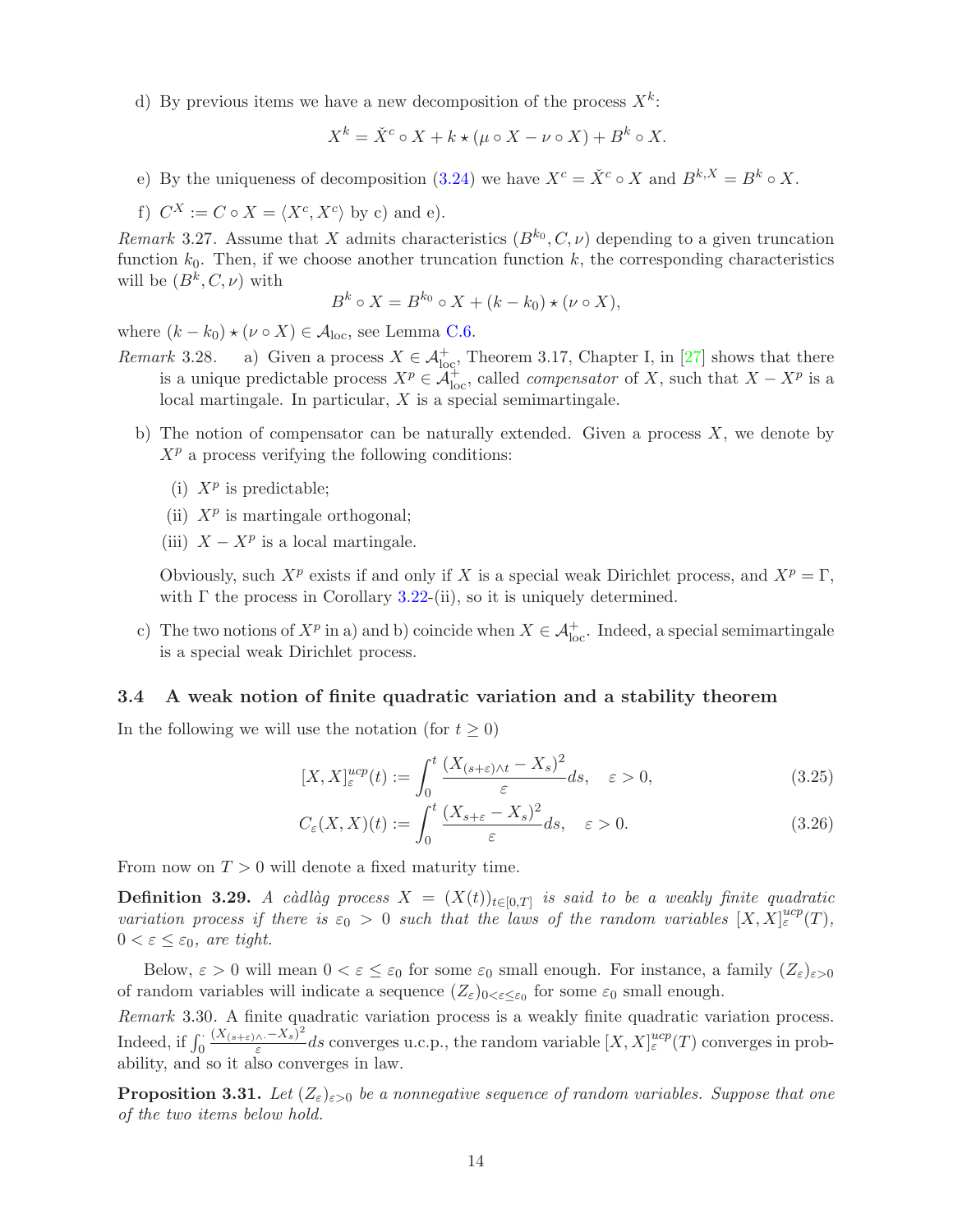- (i)  $\sup_{\varepsilon>0} Z_{\varepsilon} < \infty$  a.s.
- (ii)  $\sup_{\varepsilon>0} \mathbb{E}[Z_{\varepsilon}] < \infty$ .

Then the family of distribution of  $(Z_{\varepsilon})_{\varepsilon>0}$  is tight.

*Proof.* Let  $\delta > 0$ . In order to prove the result, we need to find  $M > 0$  such that

$$
\mathbb{P}\left(Z_{\varepsilon}\notin[0,M]\right)\leq\delta,\quad\forall\varepsilon>0.
$$

- (i) We choose  $M = M(\delta) > 0$  such that  $\mathbb{P}(\sup_{\varepsilon>0} Z_{\varepsilon} > M) \leq \delta$ .
- (ii) For every  $M$ , by Markov-Chebishev inequality,

$$
\mathbb{P}\left(Z_{\varepsilon} > M\right) \leq \frac{\mathbb{E}[Z_{\varepsilon}]}{M} \leq \frac{1}{M} \sup_{\varepsilon > 0} \mathbb{E}[Z_{\varepsilon}].
$$

We choose M so that the previous upper bound is smaller or equal then  $\delta$ .

 $\Box$ 

<span id="page-14-0"></span>Remark 3.32. It follows from Proposition [3.31](#page-13-1) that a càdlàg process X is a weakly finite quadratic variation process when one of the following conditions holds:

- (i)  $\sup_{\varepsilon>0} \int_0^T$  $(X_{s+\varepsilon}-X_s)^2$  $\frac{(-\Lambda_s)^2}{\varepsilon}$ ds  $<\infty$  a.s.
- (ii)  $\sup_{\varepsilon>0} \mathbb{E} \left[ \int_0^T$  $(X_{s+\varepsilon}-X_s)^2$  $\left| \frac{-X_s}{\varepsilon} \right|^2 ds$  <  $\infty$ . A process X fulfilling this condition was called a finite energy process, see  $[10]$  (in the framework of Föllmer's discretizations) and  $[35]$ .

<span id="page-14-1"></span>*Example* 3.33. Let  $X$  be a square integrable process with weakly stationary increments. Set  $V(a) := \mathbb{E} [(X_a - X_0)^2], a \in \mathbb{R}_+$ . Let  $V(\varepsilon) = O(\varepsilon), \varepsilon > 0$ , i.e., there is a constant  $C > 0$  such that  $V(\varepsilon) \leq C\varepsilon$  for a small  $\varepsilon > 0$ . Then condition (ii) of Remark [3.32](#page-14-0) is verified. A classical example of a process that satisfies that condition is a weak Brownian motion of order  $\kappa = 2$ , see [\[21\]](#page-49-16). In this case  $V(a) = a$ . Indeed the bivariate distributions of such a process are the same as those of Brownian motion. In general, such a process is not a semimartingale and not even a finite quadratic variation process.

<span id="page-14-2"></span>**Proposition 3.34.** Suppose that X is a weakly finite quadratic variation process. Then condition [\(1.3\)](#page-2-0) holds true.

<span id="page-14-4"></span>Remark 3.35. By Proposition [C.1,](#page-48-2) condition [\(1.3\)](#page-2-0) is equivalent to  $(1 \wedge |x|^2) \star \nu^X \in \mathcal{A}_{\text{loc}}^+$ . The validity of latter condition was known for semimartingales, see Theorem 2.42, Chapter II, in [\[27\]](#page-50-7).

*Proof.* Let  $\gamma$  be a constant. For each fixed  $\omega$ , let  $\tau_0 = \tau_{0,\gamma} := 0$  and set

$$
\tau_i(\omega) = \tau_{i,\gamma}(\omega) := \inf_{t > \tau_{i-1,\gamma}(\omega)} \{ t : \ |\Delta X_t| > \gamma \}, \quad i \in \mathbb{N},
$$

with the convention that it is  $+\infty$  if the set is empty. Notice that, almost surely, there exists a finite number of jumps of X greater than  $\gamma$ . Let thus  $N = N(\omega)$  be such that  $\tau_{N,\gamma}$  is the maximum of those jump times. Let  $\varepsilon > 0$ , and define  $\Omega_{\varepsilon,\gamma}^0 = \{ \omega \in \Omega : \tau_i(\omega) - \tau_{i-1}(\omega) > \varepsilon, \ i \in \mathbb{N} \},\$ with the convention that  $\infty - \infty = \infty$ . We have that

<span id="page-14-3"></span>
$$
\cup_{\varepsilon} \Omega_{\varepsilon,\gamma}^0 = \Omega,\tag{3.27}
$$

up to a null set. We set

$$
J_A(\varepsilon) := \sum_{i=1}^N \frac{1}{\varepsilon} \int_{\tau_i - \varepsilon}^{\tau_i} (X_{(s+\varepsilon)\wedge T} - X_s)^2 ds.
$$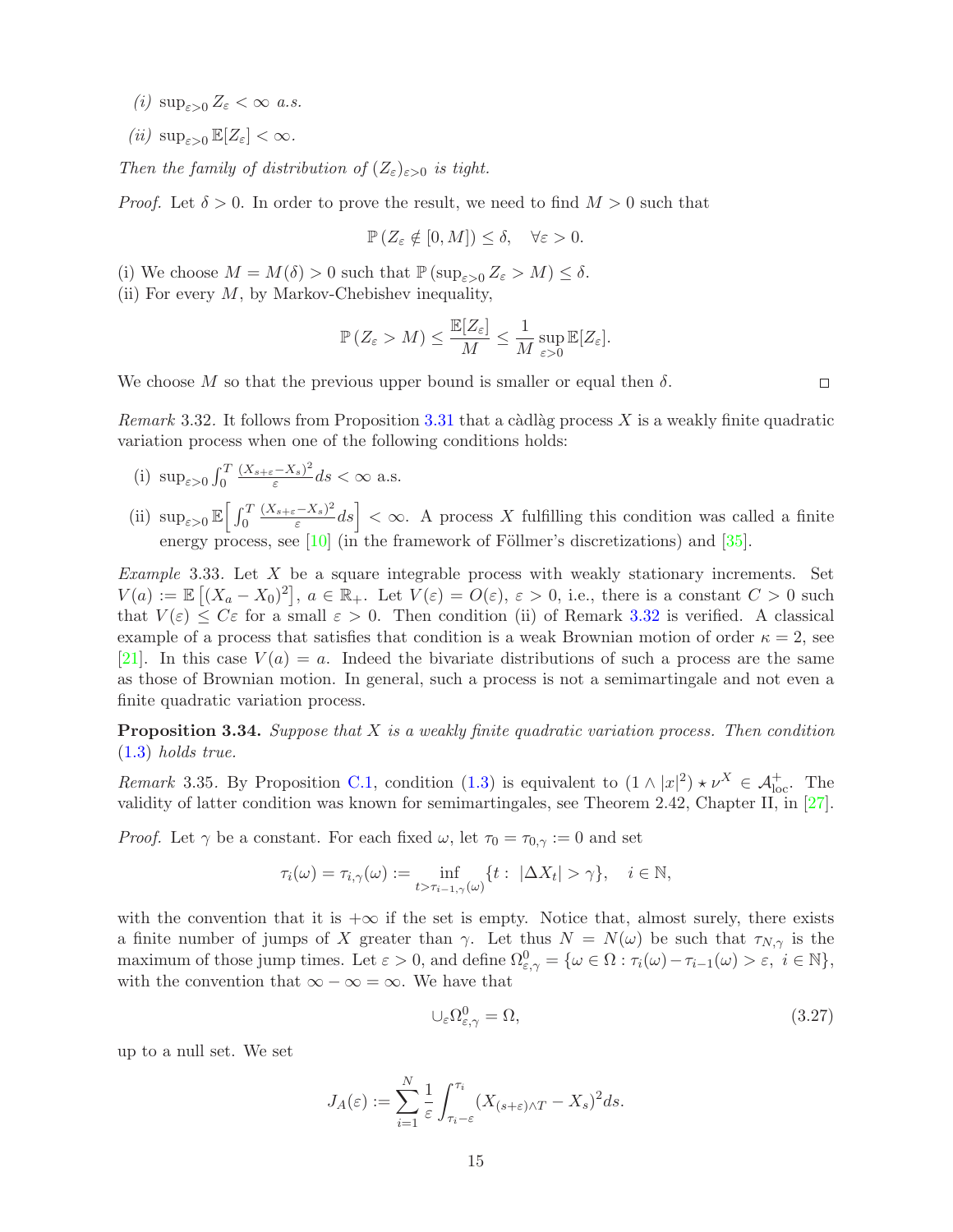On  $\Omega_{\varepsilon,\gamma}^0$  we have

<span id="page-15-2"></span>
$$
[X, X]_{\varepsilon}^{ucp}(T) \ge J_A(\varepsilon). \tag{3.28}
$$

We also know, by Lemma 2.11 in  $[4]$ , that

<span id="page-15-0"></span>
$$
J_A(\varepsilon) \underset{\varepsilon \to 0}{\to} \sum_{i=1}^{N} \mathbb{1}_{[0,T]}(\tau_i) |\Delta X_{\tau_i}|^2 = \sum_{t \le T} |\Delta X_t|^2 \mathbb{1}_{\{|\Delta X_t| > \gamma\}} \text{ a.s.}
$$
 (3.29)

Let  $\kappa > 0$ . Since X is a weakly finite quadratic variation process, there exists  $\ell = \ell(\kappa) > 0$  such that, for every  $\varepsilon$  (small enough),  $\mathbb{P}(\Omega_{\varepsilon,\ell}^c) < \kappa$  with  $\Omega_{\varepsilon,\ell} := {\omega \in \Omega : [X, X]_{\varepsilon}^{ucp}(T) \le \ell}.$  We get

$$
\mathbb{P}\Big(\sum_{t\leq T}|\Delta X_t|^2 \mathbb{1}_{\{|\Delta X_t|>\gamma\}} > K\Big) \leq \kappa + \mathbb{P}\Big(\sum_{t\leq T}|\Delta X_t|^2 \mathbb{1}_{\{|\Delta X_t|>\gamma\}} > K; \Omega_{\varepsilon,\ell}\Big) \n\leq \kappa + \mathbb{P}\Big(|J_A(\varepsilon)| > \frac{K}{2}; \Omega_{\varepsilon,\ell}\Big) + \mathbb{P}\Big(\Big|\sum_{t\leq T}|\Delta X_t|^2 \mathbb{1}_{\{|\Delta X_t|>\gamma\}} - J_A(\varepsilon)\Big| > \frac{K}{2}; \Omega_{\varepsilon,\ell}\Big) \n\leq \kappa + \mathbb{P}\Big(|J_A(\varepsilon)| > \frac{K}{2}; \Omega_{\varepsilon,\ell} \cap \Omega_{\varepsilon,\gamma}^0\Big) + \mathbb{P}\Big(|J_A(\varepsilon)| > \frac{K}{2}; \Omega_{\varepsilon,\ell} \setminus \Omega_{\varepsilon,\gamma}^0\Big) \n+ \mathbb{P}\Big(\Big|\sum_{t\leq T}|\Delta X_t|^2 \mathbb{1}_{\{|\Delta X_t|>\gamma\}} - J_A(\varepsilon)\Big| > \frac{K}{2}\Big) \n\leq \kappa + \mathbb{P}\Big([X, X]_{\varepsilon}^{ucp}(T) > \frac{K}{2}; \Omega_{\varepsilon,\ell} \cap \Omega_{\varepsilon,\gamma}^0\Big) + \mathbb{P}\Big((\Omega_{\varepsilon,\gamma}^0)^c\Big) \n+ \mathbb{P}\Big(\Big|\sum_{t\leq T}|\Delta X_t|^2 \mathbb{1}_{\{|\Delta X_t|>\gamma\}} - J_A(\varepsilon)\Big| > \frac{K}{2}\Big), \tag{3.30}
$$

where we have used  $(3.28)$  in the latter inequality. The first probability in the right-hand side of latter inequality equals

$$
\mathbb{P}\Big([X,X]^{ucp}_{\varepsilon}(T) \wedge \ell > \frac{K}{2}; \Omega_{\varepsilon,\ell} \cap \Omega^0_{\varepsilon,\gamma}\Big).
$$

Choosing  $K = K(\ell, \kappa)$  so that  $\frac{K}{2} \leq \ell$ , this probability is zero. Therefore, applying the lim sup<sub> $\epsilon \to 0$ </sub> in  $(3.30)$ , and taking into account  $(3.27)$  and  $(3.29)$ , we get

$$
\mathbb{P}\Big(\sum_{t\leq T}|\Delta X_t|^2 \mathbb{1}_{\{|\Delta X_t|>\gamma\}} > K\Big) \leq \kappa. \tag{3.31}
$$

Notice that  $\sum_{t \leq T} |\Delta X_t|^2 \mathbb{1}_{\{|\Delta X_t| > \gamma\}}$  converges increasingly to  $\sum_{t \leq T} |\Delta X_t|^2$ , a.s. when  $\gamma$  converges to zero. Consequently, letting  $\gamma \to 0$  in [\(3.31\)](#page-15-3), we obtain

$$
\mathbb{P}\Big(\sum_{t\leq T}|\Delta X_t|^2 > K\Big) \leq \kappa.
$$

Finally,

$$
\mathbb{P}\Big(\sum_{t\leq T}|\Delta X_t|^2=\infty\Big)\leq \mathbb{P}\Big(\sum_{t\leq T}|\Delta X_t|^2>K\Big)\leq \kappa,
$$

so the conclusion follows.

Below we give a significant generalization of Proposition 3.10 in [\[24\]](#page-50-0), where the result was proven when X is continuous and of finite quadratic variation. When X is càdlàg, even in the case when  $X$  is a finite quadratic variation process, the result is new. Crucial tools to prove the result are the canonical decomposition stated in Proposition [3.2](#page-6-0) and Proposition [A.3.](#page-45-1)

<span id="page-15-3"></span><span id="page-15-1"></span> $\Box$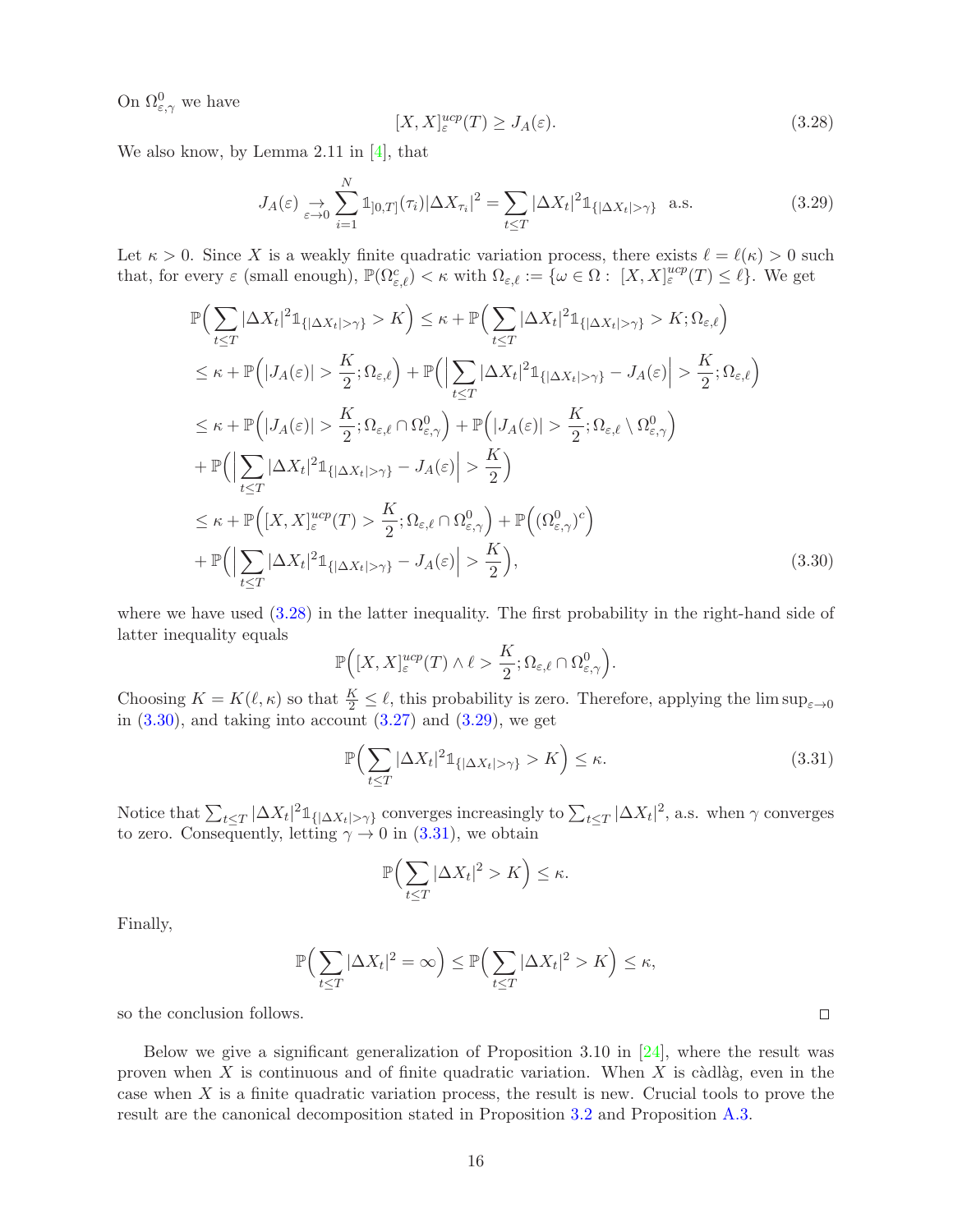<span id="page-16-0"></span>**Theorem 3.36.** Let X be an  $\mathbb{F}\text{-weak Dirichlet process with weakly finite quadratic variation.}$ Let  $v \in C^{0,1}([0,T] \times \mathbb{R})$ . Then  $Y_t = v(t, X_t)$  is an  $\mathbb{F}\text{-}weak Dirichlet with continuous martingale$ . component

<span id="page-16-5"></span>
$$
Y^{c} = Y_{0} + \int_{0}^{\cdot} \partial_{x} v(s, X_{s}) dX_{s}^{c}.
$$
\n(3.32)

Theorem [3.36,](#page-16-0) together with Theorems [3.16](#page-10-1) and [3.19](#page-10-6) (recall Proposition [3.9\)](#page-8-6), provides the following result.

<span id="page-16-1"></span>**Corollary 3.37.** Let X be an  $\mathbb{F}-weak$  Dirichlet process with weakly finite quadratic variation. Let  $v \in C^{0,1}([0,T] \times \mathbb{R})$  such that  $(v, X)$  satisfies condition [\(3.16\)](#page-10-2). Then  $Y_t = v(t, X_t)$  is an  $\mathbb{F}$ -special weak Dirichlet process, admitting the unique decomposition

$$
Y = Y_0 + \int_0^{\cdot} \partial_x v(s, X_s) dX_s^c + (v(s, X_{s-} + x) - v(s, X_{s-})) \star (\mu^X - \nu^X) + \Gamma(v), \tag{3.33}
$$

with  $\Gamma(v)$  a predictable and  $\mathbb{F}\text{-}martingale$  orthogonal process.

<span id="page-16-2"></span>Remark 3.38. Corollary [3.37](#page-16-1) extends the chain rules previously given in this framework in Theorems 5.15 and 5.31 in [\[4\]](#page-49-0). More precisely, we have the following.

- In Theorem 5.15 in  $[4]$  we already proved that, if X is a F-weak Dirichlet process of finite quadratic variation, and v is of class  $C^{0,1}$ , then  $Y = v(\cdot, X)$  is again a weak Dirichlet process. However the decomposition established therein was not unique. Here instead in Theorem [3.10,](#page-8-0) together with Theorem [3.36,](#page-16-0) we are able to provide an explicit form of its unique decomposition.
- Theorem 5.31 in [\[4\]](#page-49-0) focused on sufficient conditions on  $(v, X)$  so that Y is special weak Dirichlet. Here, by Corollary [3.37,](#page-16-1) we are able to give the necessary and sufficient condition  $(3.16)$  on  $(v, X)$  such that Y is a special weak Dirichlet, and we provide its unique decomposition.

<span id="page-16-3"></span>Remark 3.39. Let us consider the BSDE [\(3.21\)](#page-11-1) introduced in Remark [3.21.](#page-11-2) If  $Y_t = v(t, X_t)$  is a solution to  $(3.21)$ , it is a special weak Dirichlet process, and therefore  $(v, X)$  satisfies condition [\(3.16\)](#page-10-2). Then, if  $v \in C^{0,1}([0,T] \times \mathbb{R})$ , then Corollary [3.37](#page-16-1) allows also to identify Z. More precisely, we get

<span id="page-16-4"></span>
$$
Z_t = \partial_x v(t, X_t) \frac{d\langle X^c, M \rangle_t}{\langle M \rangle_t}, \quad d\mathbb{P} d\langle M \rangle_t
$$
-a.e.

*Proof of Theorem [3.36.](#page-16-0)* We aim at proving that, for every  $\mathbb{F}$ -continuous local martingale N,

$$
[v(\cdot, X), N]_t = \int_0^t \partial_x v(s, X_s) d[X^c, N]_s, \quad t \in [0, T].
$$
 (3.34)

Indeed, if [\(3.34\)](#page-16-4) were true, it would imply that  $A(v) := v(\cdot, X) - Y^c$  is martingale orthogonal, and therefore by additivity  $v(\cdot, X)$  would be a weak Dirichlet process. Then [\(3.32\)](#page-16-5) would follow by the uniqueness of the continuous martingale part of Y .

Let us thus prove  $(3.34)$ . The approximating sequence of the left-hand side of  $(3.34)$  is

$$
\int_0^t \left[ v((s+\varepsilon) \wedge t, X_{(s+\varepsilon) \wedge t}) - v(s, X_s) \right] \frac{N_{(s+\varepsilon) \wedge t} - N_s}{\varepsilon} ds = I_1(t, \varepsilon) + I_2(t, \varepsilon),
$$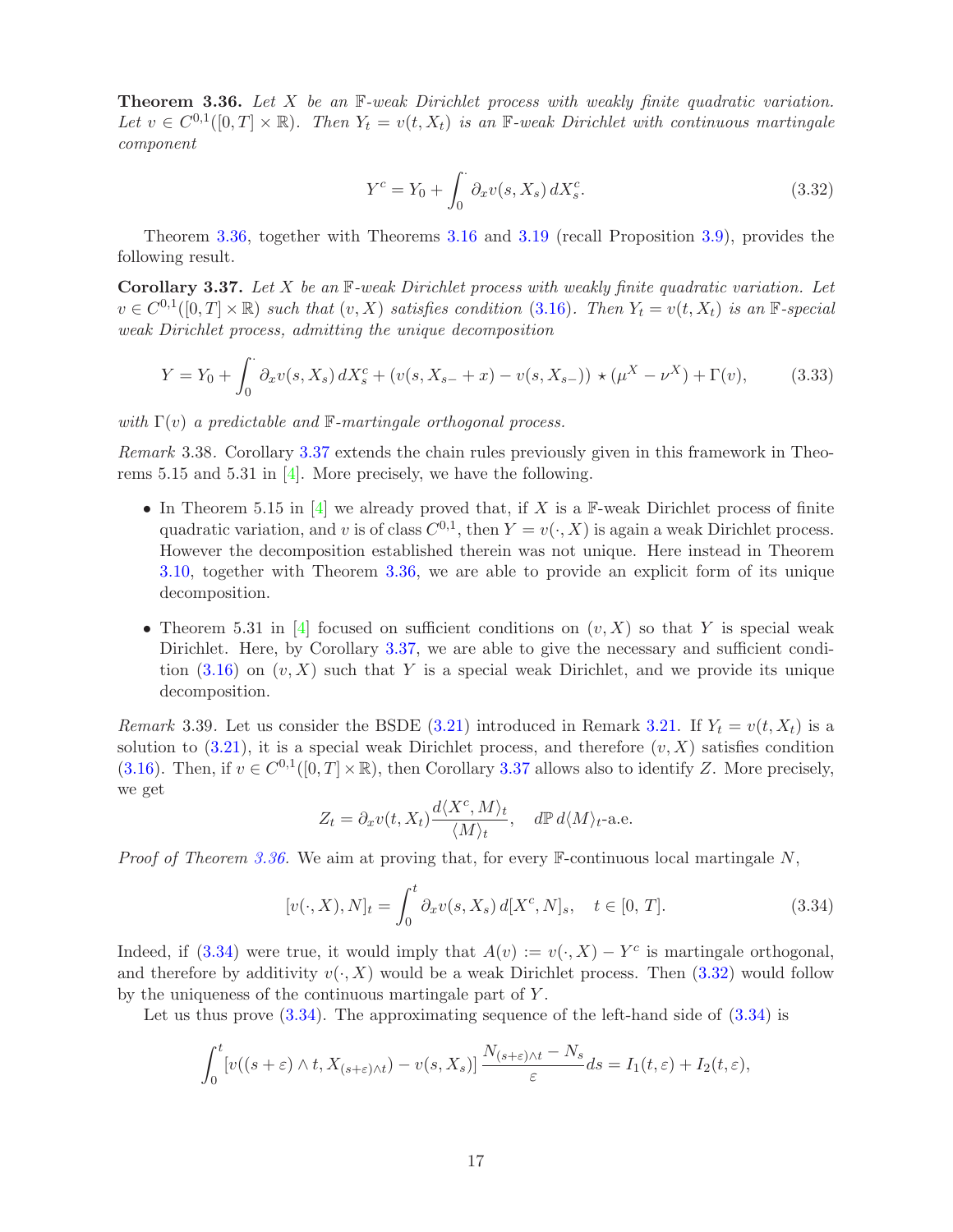with

$$
I_1(t,\varepsilon) := \int_0^t \left[ v((s+\varepsilon) \wedge t, X_{(s+\varepsilon) \wedge t}) - v((s+\varepsilon) \wedge t, X_s) \right] \frac{N_{(s+\varepsilon) \wedge t} - N_s}{\varepsilon} ds,
$$
  

$$
I_2(t,\varepsilon) := \int_0^t \left[ v((s+\varepsilon) \wedge t, X_s) - v(s, X_s) \right] \frac{N_{(s+\varepsilon) \wedge t} - N_s}{\varepsilon} ds.
$$

Concerning  $I_2(t, \varepsilon)$ , by stochastic Fubini theorem we get

<span id="page-17-0"></span>
$$
I_2(t,\varepsilon) = \frac{1}{\varepsilon} \int_0^t \left[ v((s+\varepsilon) \wedge t, X_s) - v(s, X_s) \right] \int_s^{(s+\varepsilon)\wedge t} dN_u
$$
  
= 
$$
\int_0^t dN_u \int_{(u-\varepsilon)^+}^u \left[ v((s+\varepsilon) \wedge t, X_s) - v(s, X_s) \right] \frac{ds}{\varepsilon}.
$$
 (3.35)

Since

$$
\int_0^T d[N,N]_u \Big( \int_{(u-\varepsilon)^+}^u [v(s+\varepsilon,X_s) - v(s,X_s)] \frac{ds}{\varepsilon} \Big)^2 \underset{\varepsilon \to 0}{\to} 0 \quad \text{in probability},
$$

by Problem 2.27, Chapter 3, in [\[28\]](#page-50-12), this is enough to conclude that  $I_2(\cdot,\varepsilon) \to 0$  u.c.p. (since N is continuous, it is clear that we can neglect the " $\wedge t$ " in [\(3.35\)](#page-17-0)). Concerning  $I_1(t, \varepsilon)$ , we have

$$
I_{1}(t,\varepsilon) = \int_{0}^{t} \left[ v((s+\varepsilon)\wedge t, X_{(s+\varepsilon)\wedge t}) - v((s+\varepsilon)\wedge t, X_{s}) \right] \frac{N_{(s+\varepsilon)\wedge t} - N_{s}}{\varepsilon} ds
$$
  
\n
$$
= \int_{0}^{t} \int_{0}^{1} \partial_{x}v((s+\varepsilon)\wedge t, X_{s} + a(X_{(s+\varepsilon)\wedge t} - X_{s})) da (X_{(s+\varepsilon)\wedge t} - X_{s}) (N_{(s+\varepsilon)\wedge t} - N_{s}) \frac{ds}{\varepsilon}
$$
  
\n
$$
= \int_{0}^{t} \partial_{x}v(s, X_{s}) (X_{(s+\varepsilon)\wedge t} - X_{s}) (N_{(s+\varepsilon)\wedge t} - N_{s}) \frac{ds}{\varepsilon}
$$
  
\n
$$
+ \int_{0}^{t} \int_{0}^{1} \left[ \partial_{x}v((s+\varepsilon)\wedge t, X_{s} + a(X_{(s+\varepsilon)\wedge t} - X_{s})) - \partial_{x}v(s, X_{s}) \right] da (X_{(s+\varepsilon)\wedge t} - X_{s}) (N_{(s+\varepsilon)\wedge t} - N_{s}) \frac{ds}{\varepsilon}
$$
  
\n
$$
=: I_{1,a}(t,\varepsilon) + I_{1,b}(t,\varepsilon).
$$
 (3.36)

We set  $\tilde{I}_{1,a}(t,\varepsilon) := \int_0^t \partial_x v(s,X_s) (X_{s+\varepsilon} - X_s) (N_{s+\varepsilon} - N_s) \frac{ds}{\varepsilon}$  $\frac{ds}{\varepsilon}$ . By Proposition [A.3](#page-45-1) with  $g(s) =$  $\partial_x v(s,X_{s-}),$  we get

<span id="page-17-2"></span>
$$
\tilde{I}_{1,a}(\cdot,\varepsilon) \to \int_0^{\cdot} \partial_x v(s,X_s) d[X^c,N]_s, \quad \text{u.c.p.}
$$

This also shows the convergence of  $I_{1,a}(\cdot,\varepsilon)$  to the same limit, since  $I_{1,a}(\cdot,\varepsilon) - \tilde{I}_{1,a}(\cdot,\varepsilon) \to 0$ u.c.p., being  $\boldsymbol{N}$  continuous.

It remains to prove that  $I_{1,b}(\cdot,\varepsilon) \to 0$  u.c.p. Let  $(\varepsilon_n)_n$  be a sequence converging to zero as n goes to infinity. We fix  $\kappa > 0$ . Recall that X and N have weakly finite quadratic variation. Then, there exists  $\ell = \ell(\kappa) > 0$  such that, for every n (big enough), there is an event  $\Omega_{n,\ell}$  such that  $\mathbb{P}(\Omega_{n,\ell}^c) \leq \kappa$ , and for  $\omega \in \Omega_{n,\ell}$ ,

<span id="page-17-1"></span>
$$
\left(\sup_{s\in[0,T]}|X_s(\omega)|^2 + \int_0^T (X_{(s+\varepsilon_n)\wedge T}(\omega) - X_s(\omega))^2 \frac{ds}{\varepsilon_n}\right) + \left(\sup_{s\in[0,T]}|N_s(\omega)|^2 + \int_0^T (N_{(s+\varepsilon_n)\wedge T}(\omega) - N_s(\omega))^2 \frac{ds}{\varepsilon_n}\right) \le \ell.
$$
\n(3.37)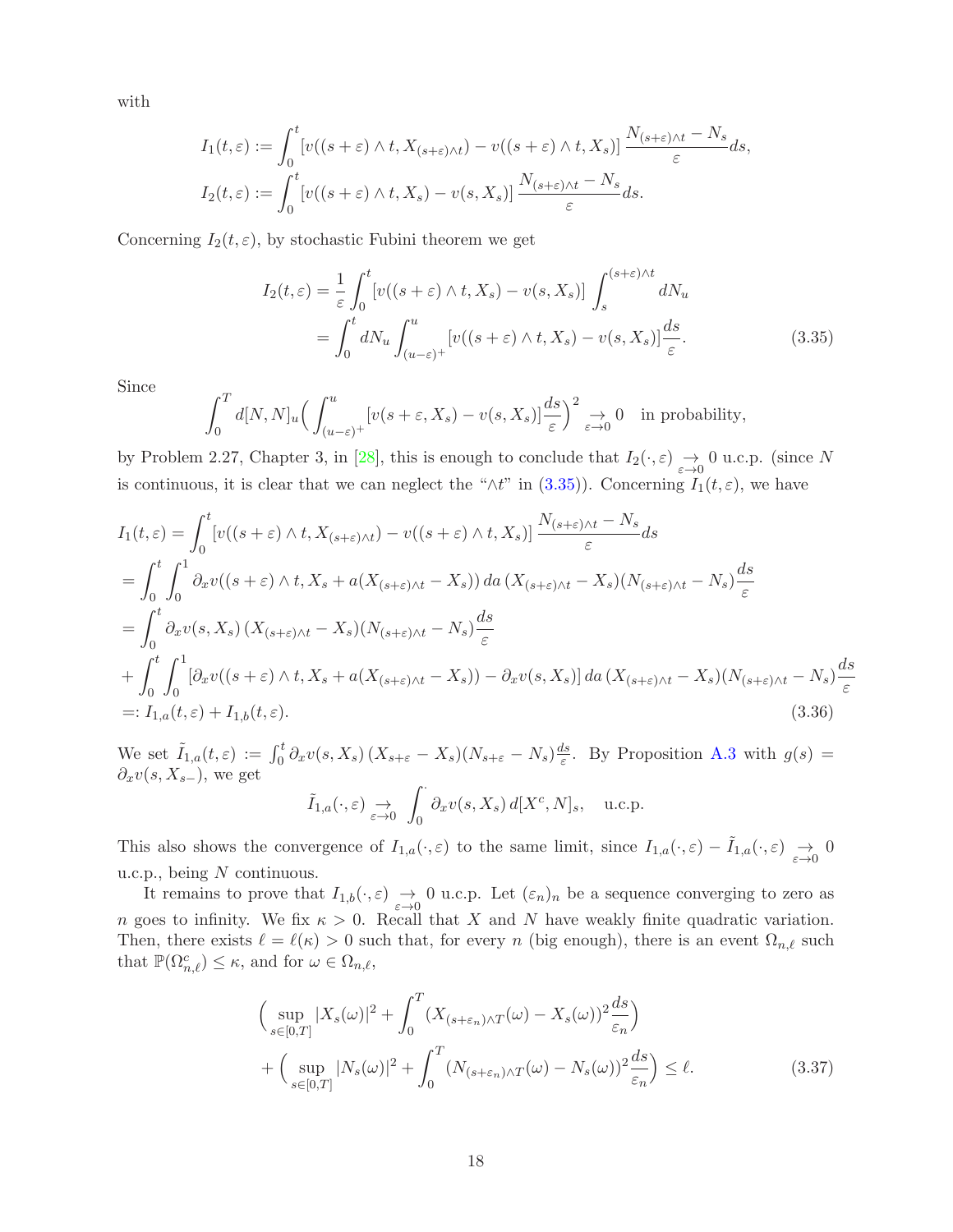We provide now some estimates which are valid only for  $\omega \in \Omega_{n,\ell}$ . For this, we proceed as in the proof of Proposition 5.18 in [\[4\]](#page-49-0) (estimate of the term  $I_{13}$ ). We enumerate the jumps of  $X(\omega)$  on  $[0, T]$  by  $(t_i)_{i \geq 0}$ , and

<span id="page-18-3"></span>
$$
\mathbb{K}^X = \mathbb{K}^X(\omega) \quad \text{is smallest convex compact set including } \{X_t(\omega) : t \in [0, T] \}. \tag{3.38}
$$

We fix  $\gamma > 0$ , and we choose  $M = M(\gamma, \omega)$  such that  $\sum_{i=M+1}^{\infty} |\Delta X_{t_i}|^2 \leq \gamma^2$ . For  $\varepsilon > 0$ small enough and depending on  $\omega$ , we introduce  $B(\varepsilon, M) = \bigcup_{i=1}^{M} [t_{i-1}, t_i - \varepsilon]$  and we decompose  $I_{1,b}(t,\varepsilon_n) = J^A(t,\varepsilon_n) + J^B(t,\varepsilon_n)$ , with

$$
J^{A}(t, \varepsilon_{n}) = \sum_{i=1}^{M} \int_{t_{i}-\varepsilon_{n}}^{t_{i}} \frac{ds}{\varepsilon_{n}} 1_{]0, t]}(s) \left(X_{(s+\varepsilon_{n})\wedge t} - X_{s}\right) (N_{(s+\varepsilon_{n})\wedge t} - N_{s}) \cdot \int_{0}^{1} \left(\partial_{x}v((s+\varepsilon_{n})\wedge t, X_{s} + a(X_{(s+\varepsilon_{n})\wedge t} - X_{s})) - \partial_{x}v((s+\varepsilon_{n})\wedge t, X_{s})\right) da,
$$
  

$$
J^{B}(t, \varepsilon_{n}) = \frac{1}{\varepsilon_{n}} \int_{]0, t]} \left(X_{(s+\varepsilon_{n})\wedge t} - X_{s}\right) (N_{(s+\varepsilon_{n})\wedge t} - N_{s}) R^{B}(\varepsilon_{n}, s, t, M) ds,
$$

where

$$
R^{B}(\varepsilon_{n}, s, t, M) = \mathbb{1}_{B(\varepsilon_{n}, M)}(s) \int_{0}^{1} [\partial_{x}v((s+\varepsilon_{n})\wedge t, X_{s} + a(X_{(s+\varepsilon_{n})\wedge t} - X_{s})) - \partial_{x}v((s+\varepsilon_{n})\wedge t, X_{s})] da.
$$

Let  $\delta$  denote the modulus of continuity. By Remark 3.12 in [\[4\]](#page-49-0) we have for every  $s, t \in [0, T]$ ,

$$
R^{B}(\varepsilon_{n}, s, t, M) \leq \delta \left(\partial_{x} v \bigg|_{[0, T] \times \mathbb{K}^{X}} , \sup_{l} \sup_{\substack{r, a \in [t_{i-1}, t_{i}] \\ |r - a| \leq \varepsilon_{n}}} |X_{a} - X_{r}| \right),
$$

so that Lemma 2.12 in [\[4\]](#page-49-0) applied successively to the intervals  $[t_{i-1}, t_i]$  implies

<span id="page-18-2"></span><span id="page-18-1"></span><span id="page-18-0"></span>
$$
R^{B}(\varepsilon_{n}, s, t, M) \leq \delta(\partial_{x}v|_{[0, T] \times \mathbb{K}^{X}}, 3\gamma).
$$
\n(3.39)

This concludes the estimates restricted to  $\omega \in \Omega_{n,\ell}$ .

Since N is continuous, by  $(3.37)$  (we remember that  $\ell$  is fixed),

$$
\sup_{t \leq T} |J^A(t, \varepsilon_n)| \mathbb{1}_{\Omega_{n,\ell}} \leq \sqrt{\ell} \, \delta(N(\omega), \varepsilon_n) \, M(\gamma, \omega) \sup_{(t,x) \in [0, T] \times \mathbb{K}^X(\omega)} |\partial_x v| \underset{n \to \infty}{\to} 0, \quad \text{a.s.}
$$
 (3.40)

On the other hand, we remark that

$$
\int_0^t (X_{(s+\varepsilon_n)\wedge t}(\omega) - X_s(\omega))^2 \frac{ds}{\varepsilon_n} = \int_0^{t-\varepsilon_n} (X_{s+\varepsilon_n}(\omega) - X_s(\omega))^2 \frac{ds}{\varepsilon_n} + \int_{t-\varepsilon_n}^t (X_t(\omega) - X_s(\omega))^2 \frac{ds}{\varepsilon_n}
$$

$$
\leq \int_0^T (X_{(s+\varepsilon_n)\wedge T}(\omega) - X_s(\omega))^2 \frac{ds}{\varepsilon_n} + \sup_{s\in[0,T]} |X_s(\omega)|^2. \tag{3.41}
$$

A similar estimate holds replacing X with for N. Consequently, recalling  $(3.39)$ , we have

$$
\sup_{t \in [0,T]} |J^B(t,\varepsilon_n)| \mathbb{1}_{\Omega_{n,\ell}} \n\leq \delta(\partial_x v|_{[0,T] \times \mathbb{K}^X(\omega)},3\gamma) \sup_{t \in [0,T]} \sqrt{\int_0^t (X_{(s+\varepsilon)\wedge t}(\omega) - X_s(\omega))^2 \frac{ds}{\varepsilon_n} \int_0^t (N_{(s+\varepsilon)\wedge t}(\omega) - N_s(\omega))^2 \frac{ds}{\varepsilon_n}}
$$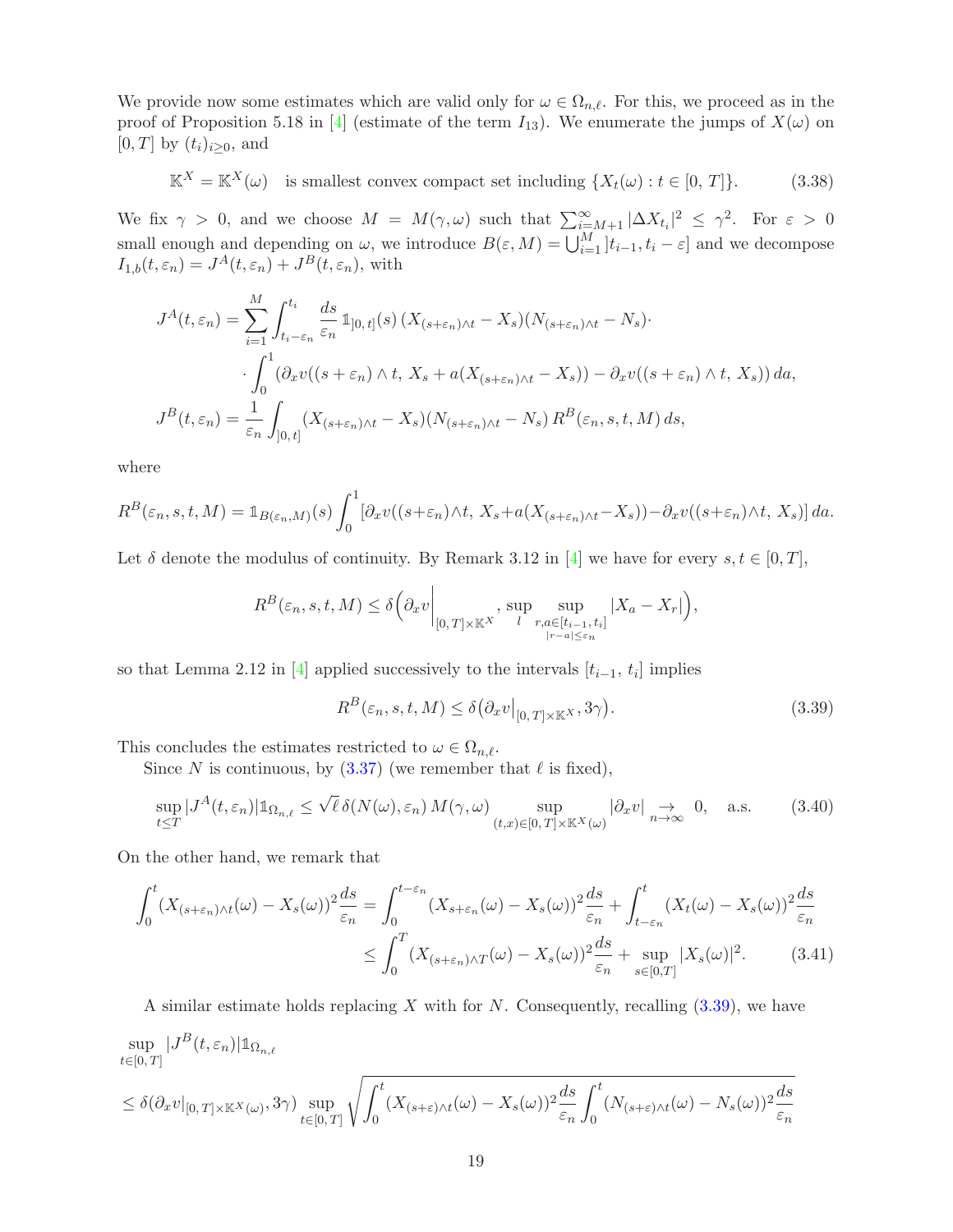$$
\leq \delta(\partial_x v|_{[0,T]\times\mathbb{K}^X(\omega)},3\gamma)\cdot
$$
  

$$
\cdot \sqrt{\left(\sup_{s\in[0,T]}|X_s(\omega)|^2 + \int_0^T (X_{(s+\varepsilon_n)\wedge T}(\omega) - X_s(\omega))^2 \frac{ds}{\varepsilon_n}\right) \left(\sup_{s\in[0,T]}|N_s(\omega)|^2 + \int_0^T (N_{(s+\varepsilon_n)\wedge T}(\omega) - N_s(\omega))^2 \frac{ds}{\varepsilon_n}\right)}
$$
  

$$
\leq \ell \delta(\partial_x v|_{[0,T]\times\mathbb{K}^X(\omega)},3\gamma),
$$
 (3.42)

where in the second inequality we have used  $(3.41)$ .

We continue now the proof of the u.c.p. convergence of  $I_{1,b}(\cdot,\varepsilon_n)$ . Let  $K > 0$ . By [\(3.36\)](#page-17-2) we have

$$
\mathbb{P}\Big(\sup_{t\in[0,T]}|I_{1,b}(t,\varepsilon_n)|>K\Big)\leq \mathbb{P}\Big(\Omega_{n,\ell}^c\Big)+\mathbb{P}\Big(\sup_{t\in[0,T]}|I_{1,b}(t,\varepsilon_n)|>K,\Omega_{n,\ell}\Big)
$$
  

$$
\leq \kappa+\mathbb{P}\Big(\sup_{t\in[0,T]}|J^A(\varepsilon_n,t)|>\frac{K}{2},\Omega_{n,\ell}\Big)+\mathbb{P}\Big(\sup_{t\in[0,T]}|J^B(\varepsilon_n,t)|>\frac{K}{2},\Omega_{n,\ell}\Big)
$$
  

$$
\leq \kappa+\mathbb{P}\Big(\sup_{t\in[0,T]}|J^A(\varepsilon_n,t)|>\frac{K}{2},\Omega_{n,\ell}\Big)+\mathbb{P}\Big(\frac{K}{2}<\ell\,\delta(\partial_xv|_{[0,T]\times\mathbb{K}^X(\omega)},3\gamma)\Big),
$$

where in the latter inequality we have used [\(3.42\)](#page-19-0). This holds true for fixed  $\kappa$ ,  $\ell(\kappa)$ ,  $\gamma$ , K. So, taking into account [\(3.40\)](#page-18-2),

$$
\limsup_{n\to\infty} \mathbb{P}\Big(\sup_{t\in[0,T]} |I_{1,b}(t,\varepsilon_n)| > K\Big) \leq \kappa + \mathbb{P}\Big(\frac{K}{2} < \ell \,\delta(\partial_x v|_{[0,T]\times \mathbb{K}^X(\omega)},3\gamma)\Big).
$$

We let now  $\gamma \to 0$ . We get  $\delta(\partial_x v|_{[0,T]\times \mathbb{K}^X(\omega)}, 3\gamma) \to 0$  a.s., so that

$$
\mathbb{P}\Big(\frac{K}{2} < \ell \,\delta(\partial_x v|_{[0,T] \times \mathbb{K}^X(\omega)}, 3\gamma)\Big) \underset{\gamma \to 0}{\to} 0.
$$

Consequently,

$$
\limsup_{n \to \infty} \mathbb{P}\Big(\sup_{t \in [0,T]} |I_{1,b}(t,\varepsilon_n)| > K\Big) \le \kappa,
$$

and since  $\kappa$  is arbitrary, this concludes the proof.

The result below follows from Theorem [3.36,](#page-16-0) together with Remark 3.20-2. and Propositions [3.34](#page-14-2) and [3.9.](#page-8-6)

Corollary 3.40. Let X be an F-weak Dirichlet with weakly finite quadratic variation. Let  $v \in$  $C^{0,1}([0,T] \times \mathbb{R})$  and bounded, and set  $Y_t = v(t, X_t)$ . Then Y is a  $\mathbb{F}$ -special weak Dirichlet process.

Remark 3.41. Let X be a càdlàg process,  $v : [0, T] \times \mathbb{R} \to \mathbb{R}$  a continuous function, and set  $Y = v(\cdot, X)$ . It is well-known that, for fixed  $\omega \in \Omega$ ,  $\mu^{Y}(\omega, \cdot)$  is the push forward of  $\mu^{X}(\omega, \cdot)$ through  $\mathcal{H}_\omega : (s,x) \mapsto v(s, X_{s-}(\omega) + x) - v(s, X_{s-}(\omega))$ :

$$
\mu^Y(]0, t] \times A) = \int_{]0, t] \times \mathbb{R}} \mathbb{1}_{A \setminus 0} (v(s, X_{s-} + x) - v(s, X_{s-})) \mu^X(ds \, dx), \tag{3.43}
$$

<span id="page-19-2"></span><span id="page-19-1"></span><span id="page-19-0"></span> $\Box$ 

for all  $A \in \mathcal{B}(\mathbb{R})$ . In particular,

$$
\Delta Y_t = \int_{\mathbb{R}} y \,\mu^Y(\{t\} \times dy) = \int_{\mathbb{R}} (v(t, X_{t-} + x) - v(t, X_{t-})) \,\mu^X(\{t\} \times dx).
$$

Taking the predictable projection in identity [\(3.43\)](#page-19-1), we get that

$$
\nu^{Y}([0, t] \times A) = \int_{[0, t] \times \mathbb{R}} 1_{A \setminus 0}(v(s, X_{s-} + x) - v(s, X_{s-})) \nu^{X}(ds dx), \tag{3.44}
$$

for all  $A \in \mathcal{B}(\mathbb{R})$ .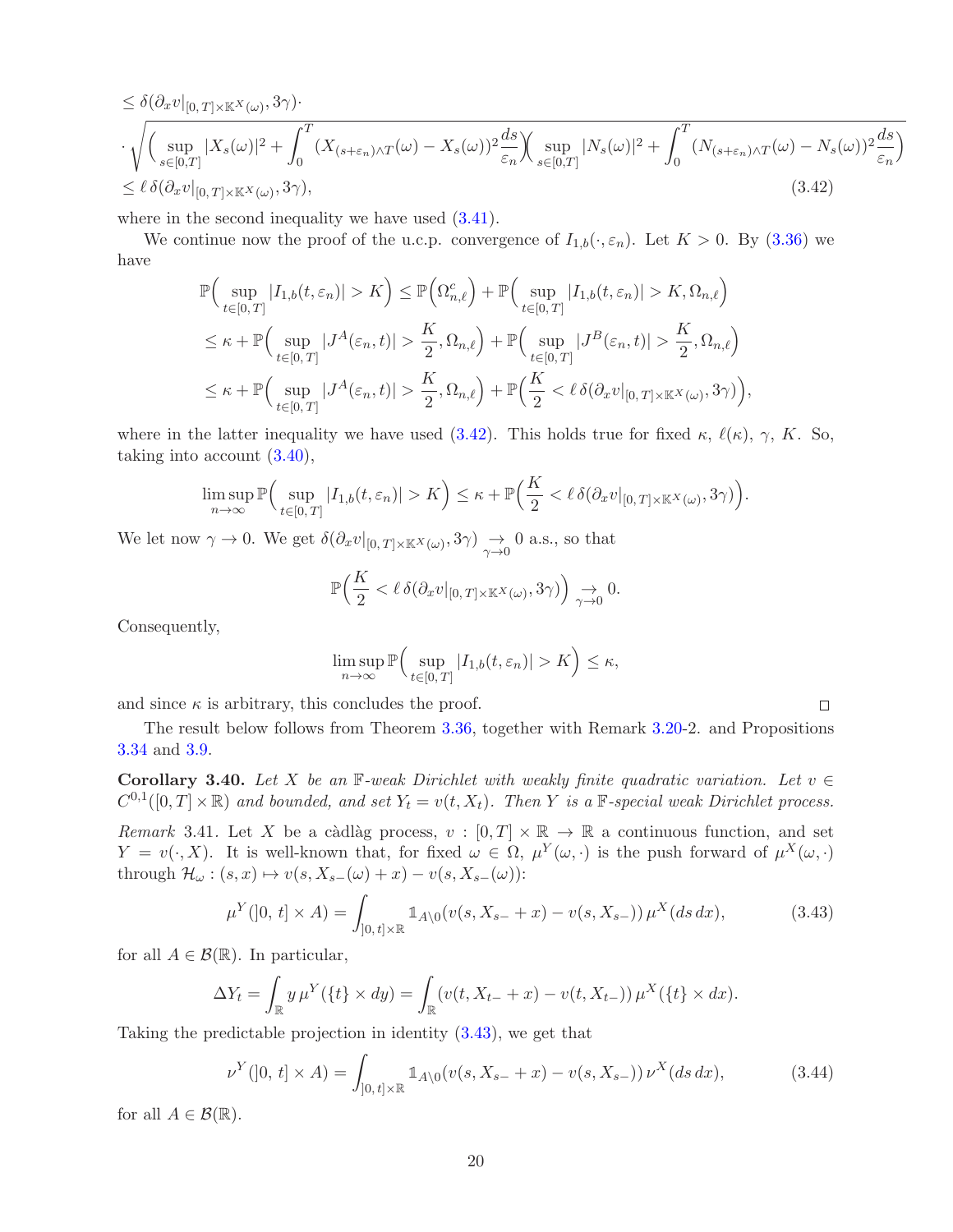<span id="page-20-0"></span>Remark 3.42. Let  $X$  be a weak Dirichlet process of weakly finite quadratic variation with given characteristics  $(B^k, \nu, C)$ , and  $v \in C^{0,1}([0, T] \times \mathbb{R})$ .

(i) By Theorem [3.36,](#page-16-0)  $Y_t = v(t, X_t)$  is a weak Dirichlet process, so it admits characteristics  $(\bar{B}^k, \bar{C}, \bar{\nu})$ . Moreover, again by Theorem [3.36,](#page-16-0) recalling Remark 3.26-f),

<span id="page-20-2"></span>
$$
\bar{C} \circ Y = \langle Y^c, Y^c \rangle = \int_{[0, \cdot]} |\partial_x v(s, X_s)|^2 d\langle X^c, X^c \rangle_s = \int_{[0, \cdot]} |\partial_x v(s, X_s)|^2 d(C \circ X)_s. \tag{3.45}
$$

If moreover  $v(s, \cdot)$  is bijective for every s, from  $(3.45)-(3.44)$  $(3.45)-(3.44)$  we get the explicit form of  $\overline{C}$ and  $\bar{\nu}$ :

$$
(\bar{C} \circ Y)_t = \int_{[0,t]} |\partial_x v(s, v^{-1}(s, Y_s))|^2 d(C \circ v^{-1}(\cdot, Y))_s,
$$
\n
$$
(\bar{\nu} \circ Y)(]0, t] \times A)
$$
\n
$$
= \int_{[0,t] \times \mathbb{R}} \mathbb{1}_{A \setminus 0} \left( v(s, v^{-1}(s, Y_{s-}) + x) - v(s, v^{-1}(s, Y_{s-})) \right) (\nu \circ v^{-1}(\cdot, Y))(ds \, dx), \quad (3.47)
$$

for all  $A \in \mathcal{B}(\mathbb{R})$ .

(ii) In general, instead, it does not look possible to give explicitly the characteristic  $\bar{B}^k$  of Y in terms of the corresponding characteristic of X, even when  $\bar{B}^k$  is a bounded variation process. This can however be done for instance when  $v$  is a bijective homogeneous function of class  $C^2$ , see Remark [3.43-](#page-20-1)(ii).

<span id="page-20-1"></span>Remark 3.43. Let  $X$  be a weak Dirichlet process with weakly finite quadratic variation. Let  $h : \mathbb{R} \to \mathbb{R}$  in  $C^1$  and bijective. By Theorem [3.36,](#page-16-0)  $Y_t := h(X_t)$  is a weak Dirichlet process.

(i) By Theorem [3.10.](#page-8-0) we have

<span id="page-20-4"></span><span id="page-20-3"></span>
$$
Y = Y^{c} + \Gamma^{k}(h) + (h(X_{s-} + x) - h(X_{s-})) \frac{x - k(x)}{x} \star \mu^{X}
$$
  
+ 
$$
(h(X_{s-} + x) - h(X_{s-})) \frac{k(x)}{x} \star (\mu^{X} - \nu^{X}),
$$
 (3.48)

with  $\Gamma^k(h)$  a predictable and F-martingale orthogonal process. The characteristic  $\bar{B}^k$  of Y can be determined in terms of  $\nu^X$  and of the map  $\Gamma^k(h)$ .

As a matter of fact, by Corollary [3.22-](#page-12-1)(i) together with Remark [3.23,](#page-12-2) recalling  $(3.43)-(3.44)$  $(3.43)-(3.44)$ , we have

$$
Y = Y^{c} + \bar{B}^{k,Y} + (y - k(y)) \star \mu^{Y} + k(y) \star (\mu^{Y} - \nu^{Y})
$$
  
\n
$$
= Y^{c} + \bar{B}^{k,Y} + (h(X_{s-} + x) - h(X_{s-}) - k(h(X_{s-} + x) - h(X_{s-}))) \star \mu^{X}
$$
  
\n
$$
+ k(h(X_{s-} + x) - h(X_{s-})) \star (\mu^{X} - \nu^{X})
$$
  
\n
$$
= Y^{c} + \bar{B}^{k,Y} + \left[ (h(X_{s-} + x) - h(X_{s-})) \frac{k(x)}{x} - k(h(X_{s-} + x) - h(X_{s-})) \right] \star \mu^{X} \quad (3.49)
$$
  
\n
$$
+ (h(X_{s-} + x) - h(X_{s-})) \frac{x - k(x)}{x} \star \mu^{X} + k(h(X_{s-} + x) - h(X_{s-})) \star (\mu^{X} - \nu^{X}).
$$

Subtracting  $(3.48)$  from  $(3.49)$ , we get

$$
0 = \bar{B}^{k,Y} - \Gamma^k(h) + \left[ (h(X_{s-} + x) - h(X_{s-})) \frac{k(x)}{x} - k(h(X_{s-} + x) - h(X_{s-})) \right] \star \mu^X
$$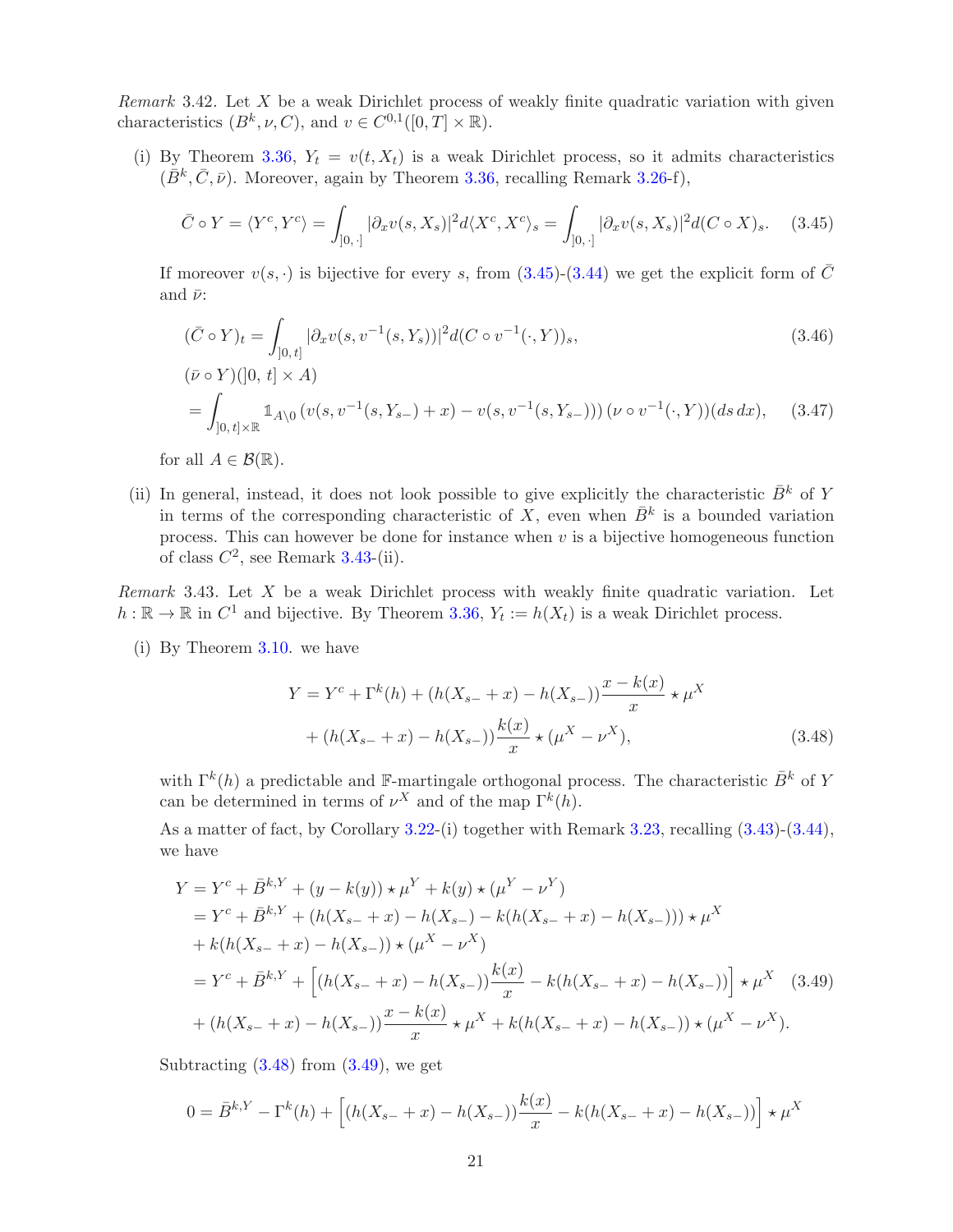+ 
$$
\left[k(h(X_{s-}+x)-h(X_{s-}))-(h(X_{s-}+x)-h(X_{s-}))\frac{k(x)}{x}\right] \star (\mu^{X}-\nu^{X})
$$
  
=  $\bar{B}^{k,Y}-\Gamma^{k}(h)+\left[k(h(X_{s-}+x)-h(X_{s-}))-(h(X_{s-}+x)-h(X_{s-}))\frac{k(x)}{x}\right] \star \nu^{X},$ 

that provides

$$
\bar{B}^{k,Y} = \Gamma^k(h) - \left[ k(h(X_{s-} + x) - h(X_{s-})) - \frac{(h(X_{s-} + x) - h(X_{s-}))}{x} k(x) \right] \star \nu^X.
$$

(ii) Assume moreover that  $h \in C^2$ , and that X is a semimartingale with characteristics  $(B^k, C, \nu)$ . Then it is possible to express the characteristic  $\overline{B}^k$  of Y explicitly in terms of the characteristics of X. In particular, this involves a Lebesgue integral with respect to the bounded variation process  $B^k$ . As a matter of fact, for every  $f \in C^2 \cap C_b^0$ ,  $f(Y)$  is a special semi-martingale. By Theorem [D.1](#page-48-2) applied to  $(f \circ h)(X)$ , the predictable bounded variation part of  $f(Y)$  is given by

$$
(f \circ h)(X_0) + \frac{1}{2} \int_0^{\cdot} (f \circ h)''(X_s) dC_s^X + \int_0^{\cdot} (f \circ h)'(X_s) dB_s^{k,X}
$$
  
+ 
$$
\int_{]0, \cdot] \times \mathbb{R}} ((f \circ h)(X_{s-} + x) - (f \circ h)(X_{s-}) - k(x) (f \circ h)'(X_{s-})) \nu^X(ds dx)
$$
  
= 
$$
f(Y_0) + \frac{1}{2} \int_0^{\cdot} [f''(h(X_s))(h'(X_s))^2 + f'(h(X_s))h''(X_s)] dC_s^X + \int_0^{\cdot} f'(h(X_s))h'(X_s) dB_s^{k,X}
$$
  
+ 
$$
\int_{]0, \cdot] \times \mathbb{R}} [(f \circ h)(X_{s-} + x) - (f \circ h)(X_{s-}) - k(x) f'(h(X_{s-}))h'(X_{s-})] \nu^X(ds dx).
$$
 (3.50)

On the other hand, again by Theorem [D.1](#page-48-2) applied to  $f(Y)$ , and recalling [\(3.45\)](#page-20-2) and [\(3.44\)](#page-19-2), the process above is equal to

<span id="page-21-1"></span>
$$
f(Y_0) + \frac{1}{2} \int_0^1 f''(Y_s) dC_s^Y + \int_0^1 f'(Y_s) d\bar{B}_s^{k,Y}
$$
  
+ 
$$
\int_{]0, \cdot] \times \mathbb{R}} (f(Y_{s-} + y) - f(Y_{s-}) - k(y) f'(Y_{s-})) \nu^Y (ds dy)
$$
  
= 
$$
f(Y_0) + \frac{1}{2} \int_0^1 f''(h(X_s)) (h'(X_s))^2 dC_s^X + \int_0^1 f'(h(X_s)) d\bar{B}_s^{k,Y}
$$
  
+ 
$$
\int_{]0, \cdot] \times \mathbb{R}} [k(x) h'(X_{s-}) - k(h(X_{s-} + x) - h(X_{s-}))] f'(h(X_{s-})) \nu^X (ds dy)
$$
  
+ 
$$
\int_{]0, \cdot] \times \mathbb{R}} [(f \circ h)(X_{s-} + x) - (f \circ h)(X_{s-}) - k(x) f'(h(X_{s-})) h'(X_{s-})] \nu^X (ds dx).
$$
(3.51)

Subtracting  $(3.51)$  from  $(3.50)$  we get

$$
\frac{1}{2} \int_0^{\cdot} f'(h(X_s))h''(X_s) dC_s^X + \int_0^{\cdot} f'(h(X_s))[h'(X_s)dB_s^{k,X} - d\bar{B}_s^{k,Y}]
$$

$$
- \int_{]0, \cdot] \times \mathbb{R}} [k(x) h'(X_{s-}) - k(h(X_{s-} + x) - h(X_{s-}))] f'(h(X_{s-})) \nu^X(ds dy) = 0. \tag{3.52}
$$

Define now the unit partition  $\chi : \mathbb{R} \to \mathbb{R}$  as the smooth function  $\chi(a)$  equal to 1 if  $a \leq -1$ , equal to 0 if  $a \geq 0$ , and such that  $\chi(a) \in [0, 1]$  for  $a \in (-1, 0)$ . Set

<span id="page-21-3"></span><span id="page-21-2"></span><span id="page-21-0"></span>
$$
\chi_N(x) := \chi(|x| - (N+1)) = \begin{cases} 1 & \text{if } |x| \le N \\ 0 & \text{if } |x| \ge N+1 \\ \in [0, 1] & \text{otherwise.} \end{cases}
$$
 (3.53)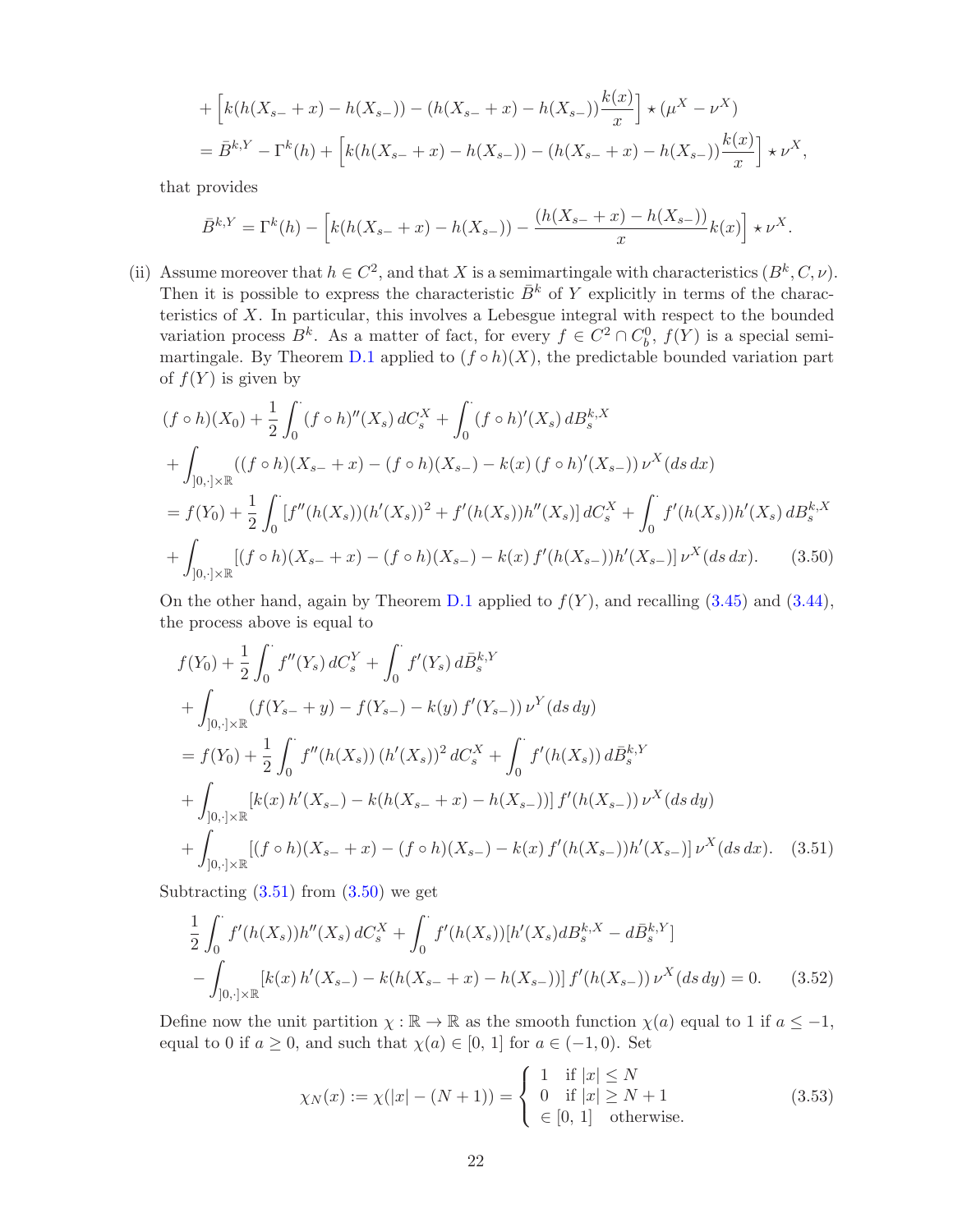Notice that  $\chi_N(x)$  is a smooth function. We apply [\(3.52\)](#page-21-2) with  $f = f_N$ , where  $f_N(0) = 0$ and  $f'_N(x) = \chi_N(x)$ . Letting  $N \to \infty$  in [\(3.52\)](#page-21-2), we get

$$
\bar{B}^{k,Y} = \frac{1}{2} \int_0^{\cdot} h''(X_s) dC_s^X + \int_0^{\cdot} h'(X_s) dB_s^{k,X}
$$
  
 
$$
- \int_{]0, \cdot] \times \mathbb{R}} [k(x) h'(X_{s-}) - k(h(X_{s-} + x) - h(X_{s-}))] \nu^X(ds dx).
$$

## <span id="page-22-3"></span>4 Generalized martingale problems

#### 4.1 Stochastic calculus related to martingale problems

Let  $(\Omega, \mathbb{F})$  be a measurable space and  $\mathbb{P}$  a probability measure. Suppose that X is a weakly finite quadratic variation process, with canonical filtration  $\mathbb{F}^X = (\mathcal{F}^X_t)$ , and that, for every v belonging to some linear dense subspace  $\mathcal{D}^{\mathcal{S}}$  of  $C^{0,1}([0,T] \times \mathbb{R})$ ,  $v(\cdot,X)$  is a weak Dirichlet process. The theorem below provides necessary and sufficient conditions under which  $v(\cdot, X)$  is weak Dirichlet for every  $v \in C^{0,1}([0,T] \times \mathbb{R})$ .

In the sequel we will make use of the following property for the couple  $(\mathcal{D}^S, X)$ .

<span id="page-22-1"></span>**Hypothesis 4.1.** For every  $v \in \mathcal{D}^S$ ,  $Y^v := v(\cdot, X)$  is a weak Dirichlet process, with unique  $continuous$  local martingale component  $Y^{v,c}$ .

Remark 4.2. Let  $\mathcal{D}^S \subseteq C^{0,1}([0,T] \times \mathbb{R})$ , and X be a càdlàg process satisfying [\(1.3\)](#page-2-0). If Hypothesis [4.1](#page-22-1) holds true for  $(\mathcal{D}^S, X)$ , then  $\mathcal{D}^S$  is contained in the set  $\mathcal D$  introduced in Remark [3.12.](#page-8-7) As a matter of fact, since  $\mathcal{D}^S$  is contained in  $C^{0,1}$ , then Hypothesis [3.7](#page-8-3) holds true, see Proposition [3.9.](#page-8-6)

<span id="page-22-0"></span>**Theorem 4.3.** Let  $\mathcal{D}^{\mathcal{S}}$  be a dense subspace of  $C^{0,1}([0,T] \times \mathbb{R})$ , and X be a weakly finite quadratic variation process. The following are equivalent.

- 1. X is a weak Dirichlet process.
- 2. (i)  $v \mapsto Y^{v,c}, \mathcal{D}^{\mathcal{S}} \to \mathbb{D}^{ucp}$ , is continuous in zero.
	- (ii) Hypothesis [4.1](#page-22-1) holds true for  $(\mathcal{D}^S, X)$ .
- 3.  $v(t, X_t)$  is a weak Dirichlet process for every  $v \in C^{0,1}([0,T] \times \mathbb{R})$ .

*Proof.* 3.  $\Rightarrow$  1. This follows taking  $v \equiv$  Id. 1.  $\Rightarrow$  2. By Theorem [3.36,](#page-16-0) for every  $v \in C^{0,1}([0,T] \times \mathbb{R})$ ,  $v(\cdot, X)$  is a weak Dirichlet process, and

$$
Y^{v,c} = Y_0 + \int_0^{\cdot} \partial_x v(s, X_s) \, dX_s^c.
$$

By Problem 2.27, Chapter 3, in [\[28\]](#page-50-12), this implies the continuity stated in item (i). Moreover, item (ii) trivially holds.

2.  $\Rightarrow$  3. By item (ii), for every  $v \in \mathcal{D}^S$ ,  $v(\cdot, X)$  is a weak Dirichlet process, with unique continuous martingale component  $Y^{v,c}$ . Since by item (i)  $v \mapsto Y^{v,c}, \mathcal{D}^S \to \mathbb{D}^{ucp}$ , is continuous, it extends continuously to  $C^{0,1}$ . We will denote in the same way the extended operator. Since the space of continuous local martingales is closed under the u.c.p. convergence,  $Y^{v,c}$  is a continuous local martingale for every  $v \in C^{0,1}([0,T] \times \mathbb{R})$ .

We denote  $A^v := v(\cdot, X) - Y^{v,c}$ , for every  $v \in C^{0,1}([0,T] \times \mathbb{R})$ . It remains to prove that  $A^v$  is a martingale orthogonal process, namely that, for every continuous local martingale N,

<span id="page-22-2"></span>
$$
[v(\cdot, X_{\cdot}), N)] = [Y^{v,c}, N].
$$
\n(4.1)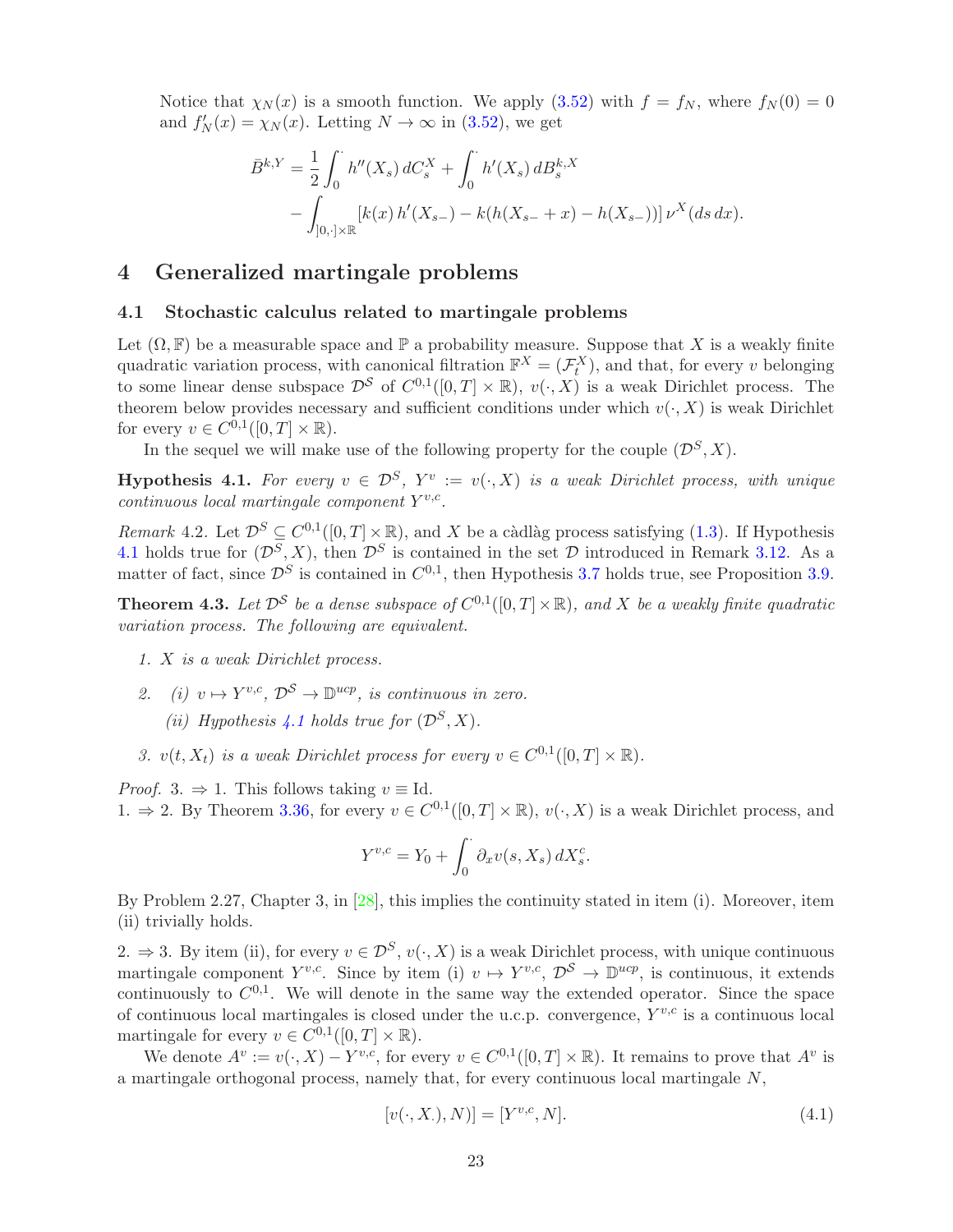Step a). Equality [\(4.1\)](#page-22-2) holds true for every  $v \in \mathcal{D}^S$ , since  $v(\cdot, X)$  is a weak Dirichlet process, and therefore  $v(\cdot, X) - Y^{v,c}$  is a martingale orthogonal process, see Proposition [3.2.](#page-6-0)

Step b). Let  $(\varepsilon_n)$  be a sequence converging to zero. We need to show that (recall Proposition A.3 in  $[4]$ )

<span id="page-23-0"></span>
$$
\int_0^{\cdot} \left[ v(s+\varepsilon_n, X_{s+\varepsilon_n}) - v(s, X_s) \right] (N_{s+\varepsilon_n} - N_s) \frac{ds}{\varepsilon_n} \to \left[ Y^{v,c}, N \right] \quad \text{u.c.p. as } n \to \infty. \tag{4.2}
$$

Indeed, for this, it is enough to show the existence of a subsequence, still denoted by  $(\varepsilon_n)$ , such that [\(4.2\)](#page-23-0) holds. Since N is a martingale,  $[N, N]$  exists, so that (again by Proposition A.3 in [\[4\]](#page-49-0))

$$
[N,N]_{\varepsilon_n} := \int_0^{\cdot} (N_{s+\varepsilon_n} - N_s)^2 \frac{ds}{\varepsilon_n} \to [N,N] \quad \text{u.c.p. as } n \to \infty.
$$

By extraction of subsequence, we can assume that previous convergence holds uniformly almost surely.

Let us then prove  $(4.2)$ . To this end, we introduce the maps

$$
T_n: C^{0,1}([0,T] \times \mathbb{R}) \to \mathbb{D}^{ucp}
$$
  

$$
v \mapsto \int_0^{\cdot} [v(s+\varepsilon_n, X_{s+\varepsilon_n}) - v(s, X_s)](N_{s+\varepsilon_n} - N_s) \frac{ds}{\varepsilon_n}.
$$

They are linear and continuous,  $\mathbb{D}^{ucp}$  is an F-space in the sense of [\[13\]](#page-49-17), Chapter 2.1.

Suppose that we exhibit a metric  $d_{ucp}$  related to  $\mathbb{D}^{ucp}$  such that,

for every fixed 
$$
v \in C^{0,1}([0,T] \times \mathbb{R}), T_n(v)
$$
 is bounded in  $\mathbb{D}^{ucp}$ . (4.3)

By Step a), for every  $v \in \mathcal{D}^S$  (dense subset of  $C^{0,1}([0,T] \times \mathbb{R})$ ) we already know that

<span id="page-23-2"></span><span id="page-23-1"></span>
$$
T_n(v) \to [Y^{v,c}, N] \quad \text{u.c.p. as } n \to \infty. \tag{4.4}
$$

Then Banach-Steinhaus theorem would imply the existence of a linear and continuous map T :  $C^{0,1}([0,T] \times \mathbb{R}) \to \mathbb{D}^{ucp}$  such that  $T_n(v) \to T(v)$  u.c.p. for all  $v \in C^{0,1}([0,T] \times \mathbb{R})$ . The map  $v \mapsto [Y^{v_i}, N]$  is continuous by Proposition [A.4.](#page-45-0) Then by  $(4.4), T(v) \equiv [Y^{v,c}, N]$ .

Step c). It remains to show [\(4.3\)](#page-23-2). Let  $v \in C^{0,1}([0,T] \times \mathbb{R})$ . We have  $T_n(v) = T_n^1(v) + T_n^2(v)$ , where

$$
T_n^1(v) := \frac{1}{\varepsilon_n} \int_0^{\cdot} \left[ v(s + \varepsilon_n, X_{s + \varepsilon_n}) - v(s + \varepsilon_n, X_s) \right] (N_{s + \varepsilon_n} - N_s) ds,
$$
  

$$
T_n^2(v) := \frac{1}{\varepsilon_n} \int_0^{\cdot} \left[ v(s + \varepsilon_n, X_s) - v(s, X_s) \right] (N_{s + \varepsilon_n} - N_s) ds.
$$

By similar arguments as in the proof of Proposition 3.10 in [\[24\]](#page-50-0),  $T_n^2(v) \to 0$  u.c.p. as  $n \to \infty$ . Indeed, since  $v$  is continuous,

$$
\frac{1}{\varepsilon_n^2} \int_0^T \Big| \int_{r-\varepsilon_n}^r [v(s+\varepsilon_n, X_s) - v(s, X_s)] ds \Big|^2 d[N, N]_r
$$

converges to zero, so that

<span id="page-23-3"></span>
$$
\int_0^{\cdot} \frac{dN_r}{\varepsilon_n} \int_{r-\varepsilon_n}^r [v(s+\varepsilon_n, X_s) - v(s, X_s)] ds \tag{4.5}
$$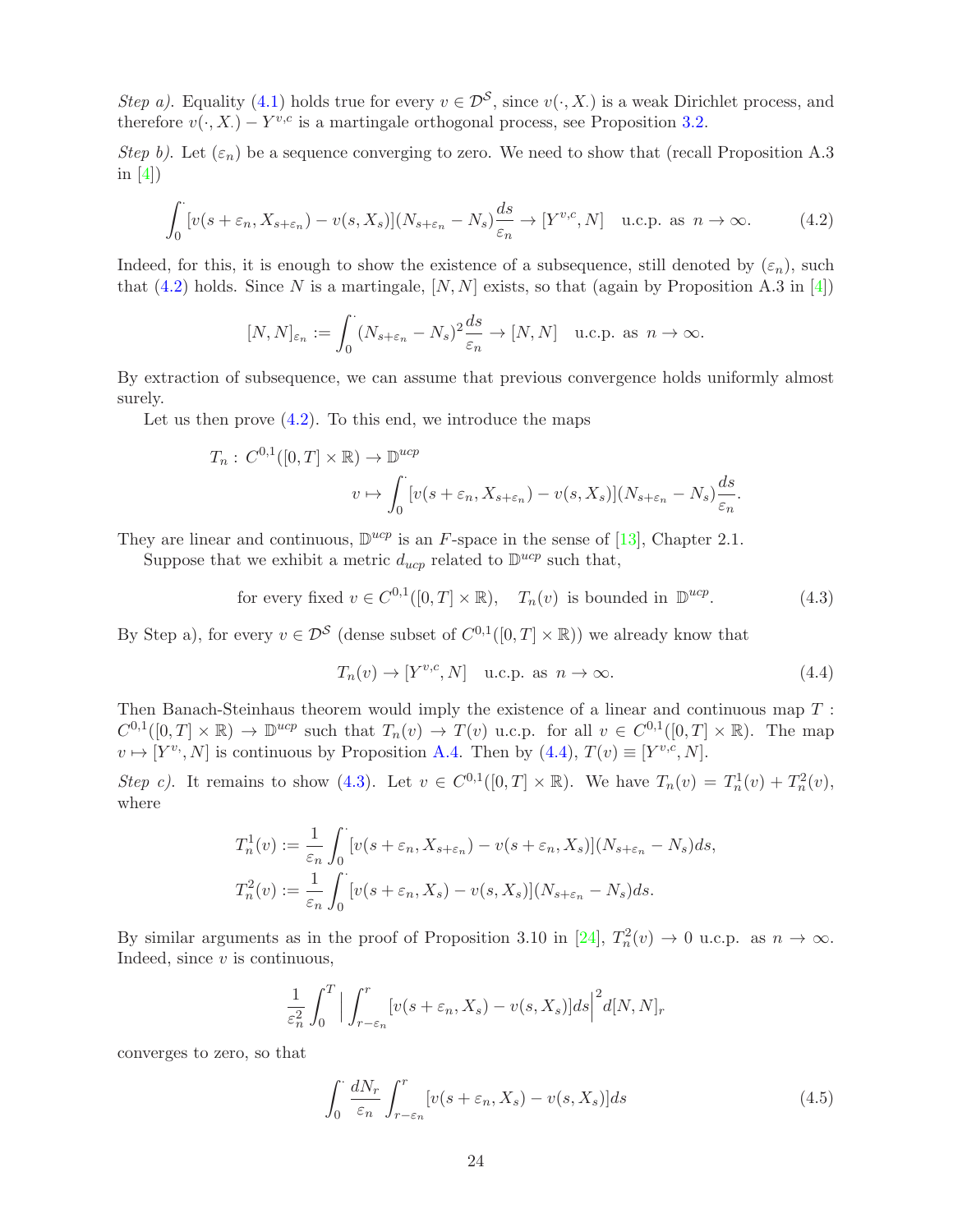converges u.c.p. to zero by Problem 2.27, Chapter 3, in [\[28\]](#page-50-12). By stochastic Fubini theorem, we observe that the processes in [\(4.5\)](#page-23-3) are equal to  $(T_n^2(v))$  up to a sequence of processes converging u.c.p. to zero. Concerning  $(T_n^1(v))$ , we have

$$
T_n^1(v)(t) := \frac{1}{\varepsilon_n} \int_0^t ds \int_0^1 da \, \partial_x v(s + \varepsilon_n, X_s + a(X_{s + \varepsilon_n} - X_s))(X_{s + \varepsilon_n} - X_s)(N_{s + \varepsilon_n} - N_s).
$$

Step d). We choose  $d_{ucp}(X^1, X^2) = \mathbb{E} \left[ \sup_{t \leq T} |X_t^1 - X_t^2| \wedge 1 \right]$  if  $X^1, X^2 \in \mathbb{D}^{ucp}$ . Since  $T_n^2(v)$  is a converging sequence, then it is necessarily bounded. To prove that  $T_n(v)$  is bounded it remains to prove the same for  $T_n^1(v)$ . To this end, let  $\kappa > 0$ . We need to show the existence of  $\delta$  such that

<span id="page-24-0"></span>
$$
d_{ucp}(\delta T_n^1(v), 0) < \kappa \quad \forall n. \tag{4.6}
$$

Let  $\mathbb{K}^{X}(\omega)$  be the random set introduced in [\(3.38\)](#page-18-3). Now, introducing the (finite) random variables

$$
\tilde{\Lambda}(\omega) := \sup_{s \in [0, T], x \in \mathbb{K}^X(\omega)} |\partial_x v|(s, x),
$$
  

$$
\Lambda(\omega) := \tilde{\Lambda}(\omega) \sup_n \Big[ \int_0^T (N_{s + \varepsilon_n}(\omega) - N_s(\omega))^2 ds \Big]^{1/2},
$$

we get

$$
\sup_{t \le T} |T_n^1(v)| \le \left[\frac{1}{\varepsilon_n} \int_0^T (X_{s+\varepsilon_n} - X_s)^2 ds \frac{1}{\varepsilon_n} \int_0^T (N_{s+\varepsilon_n} - N_s)^2 ds\right]^{1/2} \tilde{\Lambda}
$$
  

$$
\le \left[\frac{1}{\varepsilon_n^2} \int_0^T (X_{s+\varepsilon_n} - X_s)^2 ds\right]^{1/2} \Lambda.
$$

Since X is of weakly finite quadratic variation, we can introduce  $M > 0$  such that

$$
\mathbb{P}\Big(\frac{1}{\varepsilon_n^2}\int_0^T (X_{s+\varepsilon_n} - X_s)^2 ds > M^2\Big) \le \frac{\kappa}{4}, \qquad \mathbb{P}(|\Lambda| > M) \le \frac{\kappa}{4}, \qquad \forall n.
$$

Now, setting

$$
\Omega_{M,n} := \left( \left\{ \frac{1}{\varepsilon_n^2} \int_0^T (X_{s+\varepsilon_n} - X_s)^2 ds > M^2 \right\} \cup \left\{ |\Lambda| > M \right\} \right)^c,
$$

we notice that  $\mathbb{P}(\Omega^c_{M,n}) \leq \frac{\kappa}{2}$  $\frac{\kappa}{2}$ . We have

$$
\mathbb{E}\Big[\sup_{t\leq T}\delta|T_n^1(v)|\wedge 1\Big]=\mathbb{E}\Big[\mathbf{1}_{\Omega_{M,n}^c}\sup_{t\leq T}\delta|T_n^1(v)|\wedge 1\Big]+\mathbb{E}\Big[\mathbf{1}_{\Omega_{M,n}}\sup_{t\leq T}\delta|T_n^1(v)|\wedge 1\Big]
$$

is bounded by

$$
\frac{\kappa}{2} + \mathbb{E}\Big[\mathbb{1}_{\Omega_{M,n}} \sup_{t \leq T} \delta |T_n^1(v)| \wedge 1\Big] \leq \frac{\kappa}{2} + \mathbb{E}[\delta M^2 \wedge 1] \leq \frac{\kappa}{2} + \delta M^2.
$$

Formula [\(4.6\)](#page-24-0) follows by choosing  $\delta$  so that  $\delta M^2 < \frac{\kappa}{2}$  $\frac{\kappa}{2}$ .

Remark 4.4. In Section [4.2](#page-26-0) we will introduce a suitable notion of path-dependent martingale problem with respect to some operator  $A$  and domain  $D_A$ . In particular, if X is a solution to the aforementioned martingale problem,  $v(t, X_t)$  is a special semimartingale for every  $v \in \mathcal{D}_{\mathcal{A}}$ . In that case, if  $\mathcal{D}_{\mathcal{A}}$  is a dense subspace in  $C^{0,1}$ , Theorem [4.3](#page-22-0) (with  $\mathcal{D}^{S} = \mathcal{D}_{\mathcal{A}}$ ) will contribute to obtain a (weak Dirichlet) decomposition for  $v(t, X_t)$  to every  $v \in C^{0,1}$ . In many irregular situations, the identity function does not belong to  $D_A$  but only to  $C^{0,1}$ ; this allows among others to get a sort of Doob-Meyer type decomposition for the process  $X$  itself.

 $\Box$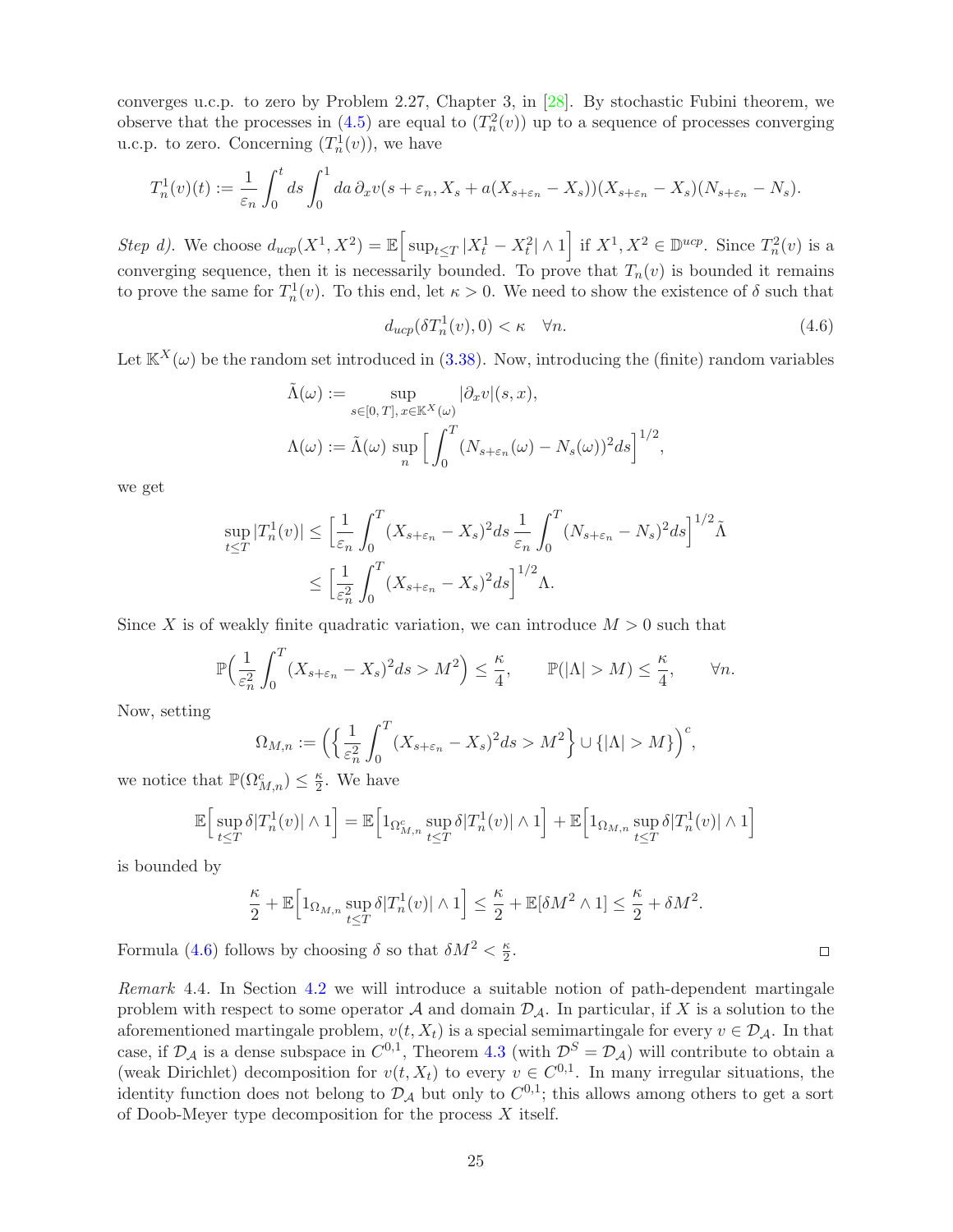The result below reformulates point 2.(i) of Theorem [4.3](#page-22-0) in terms of the map  $\Gamma^k$  in Theorem [3.10.](#page-8-0)

<span id="page-25-0"></span>**Proposition 4.5.** Let  $\mathcal{D}^S$  be a dense subspace of  $C^{0,1}([0,T] \times \mathbb{R})$ . Let X be a weakly finite quadratic variation process. Assume that Hypothesis [4.1](#page-22-1) holds true for  $(\mathcal{D}^S, X)$ .

Then,  $v \mapsto Y^{v,c}$ ,  $\mathcal{D}^{\mathcal{S}} \subseteq C^{0,1}([0,T] \times \mathbb{R}) \to \mathbb{D}^{ucp}$ , is continuous in zero if and only if the map  $\Gamma^{k}$  in Theorem [3.10](#page-8-0) restricted to  $\mathcal{D}^{\mathcal{S}}$  is continuous in zero with respect to the  $C^{0,1}$ -topology.

Proof. The equivalence property follows by Lemma [C.5](#page-46-0) and formula [\(3.9\)](#page-8-5) in Theorem [3.10.](#page-8-0)  $\Box$ 

We end this section relating the brackets of some martingales associated with a semimartingale of the type  $v(\cdot, X)$ , where X is a càdlàg process, to the map  $\Gamma(v)$  in Theorem [3.19.](#page-10-6)

<span id="page-25-2"></span>**Proposition 4.6.** Let X be a càdlàg process satisfying  $(1.3)$ . Let  $v \in C^{0,1}([0,T] \times \mathbb{R})$  and bounded such that  $Y := v(\cdot, X)$  is a semimartingale, with unique local martingale component  $Y^c$ . Then, Y is a special semimartingale with unique martingale part N satisfying

<span id="page-25-1"></span>
$$
\langle N, N \rangle = \Gamma(v^2) - 2 \int_0^{\cdot} v(s, X_{s-}) d\Gamma_s(v) - \sum_{0 \le s \le \cdot} |\Delta \Gamma_s(v)|^2.
$$
 (4.7)

Moreover,

$$
\langle Y^{c}, Y^{c} \rangle = \Gamma(v^{2}) - 2 \int_{0}^{\cdot} v(s, X_{s-}) d\Gamma_{s}(v) - [v(s, X_{s-} + x) - v(s, X_{s-})]^{2} \star \nu^{X, \mathbb{P}}
$$
(4.8)

$$
= \Gamma^{c}(v^{2}) - 2 \int_{0}^{\cdot} v(s, X_{s-}) d\Gamma_{s}^{c}(v) - [v(s, X_{s-} + x) - v(s, X_{s-})]^{2} \star \nu^{X, \mathbb{P}, c}, \tag{4.9}
$$

where  $\nu^{X,\mathbb{P},c}$  (resp.  $\Gamma^{c}(v)$ ) is the continuous part of  $\nu^{X,\mathbb{P}}$  (resp. of  $\Gamma(v)$ ), where  $\Gamma(v)$  is the process appearing in Theorem [3.19.](#page-10-6)

Remark 4.7. Formula [\(4.7\)](#page-25-1) implies in particular that if  $\Gamma(v)$  and  $\Gamma(v^2)$  are continuous, then  $\langle N, N \rangle$ is continuous as well.

Remark 4.8. By Theorem [D.1,](#page-48-2)  $Y^{v^2}$  is a semimartingale. On the other hand,  $Y^v := v(\cdot, X)$  and  $Y^{v^2} := v^2(\cdot, X)$  are special weak Dirichlet processes by Theorem [3.16](#page-10-1) and Remark [3.17,](#page-10-5) being  $v, v^2 \in C^{0,1}$  and bounded. This implies that  $Y^v$  and  $Y^{v^2}$  are special semimartingales.

*Proof of Proposition [4.6](#page-25-2).* We first prove identity [\(4.9\)](#page-25-3). By Theorem [3.19,](#page-10-6) we get that

<span id="page-25-7"></span><span id="page-25-5"></span><span id="page-25-4"></span><span id="page-25-3"></span>
$$
N_t := Y_t - Y_0 - \Gamma_t(v), \tag{4.10}
$$

<span id="page-25-8"></span><span id="page-25-6"></span>
$$
\bar{N}_t := Y_t^2 - Y_0^2 - \Gamma_t(v^2)
$$
\n(4.11)

are local martingales under P. Applying the integration by parts formula, and taking into account  $(4.10)$  and  $(4.11)$ , we get

$$
[Y,Y]_t = Y_t^2 - Y_0^2 - 2 \int_0^t Y_{s-} dY_s
$$
  
=  $\Gamma_t(v^2) - 2 \int_0^t v(s, X_{s-}) d\Gamma_s(v) + \bar{N}_t - 2 \int_0^t v(s, X_{s-}) dN_s.$  (4.12)

We now show that

$$
[v(s, X_{s-} + x) - v(s, X_{s-})]^2 \star \nu^{X,\mathbb{P}} \in \mathcal{A}_{\text{loc}}^+.
$$
 (4.13)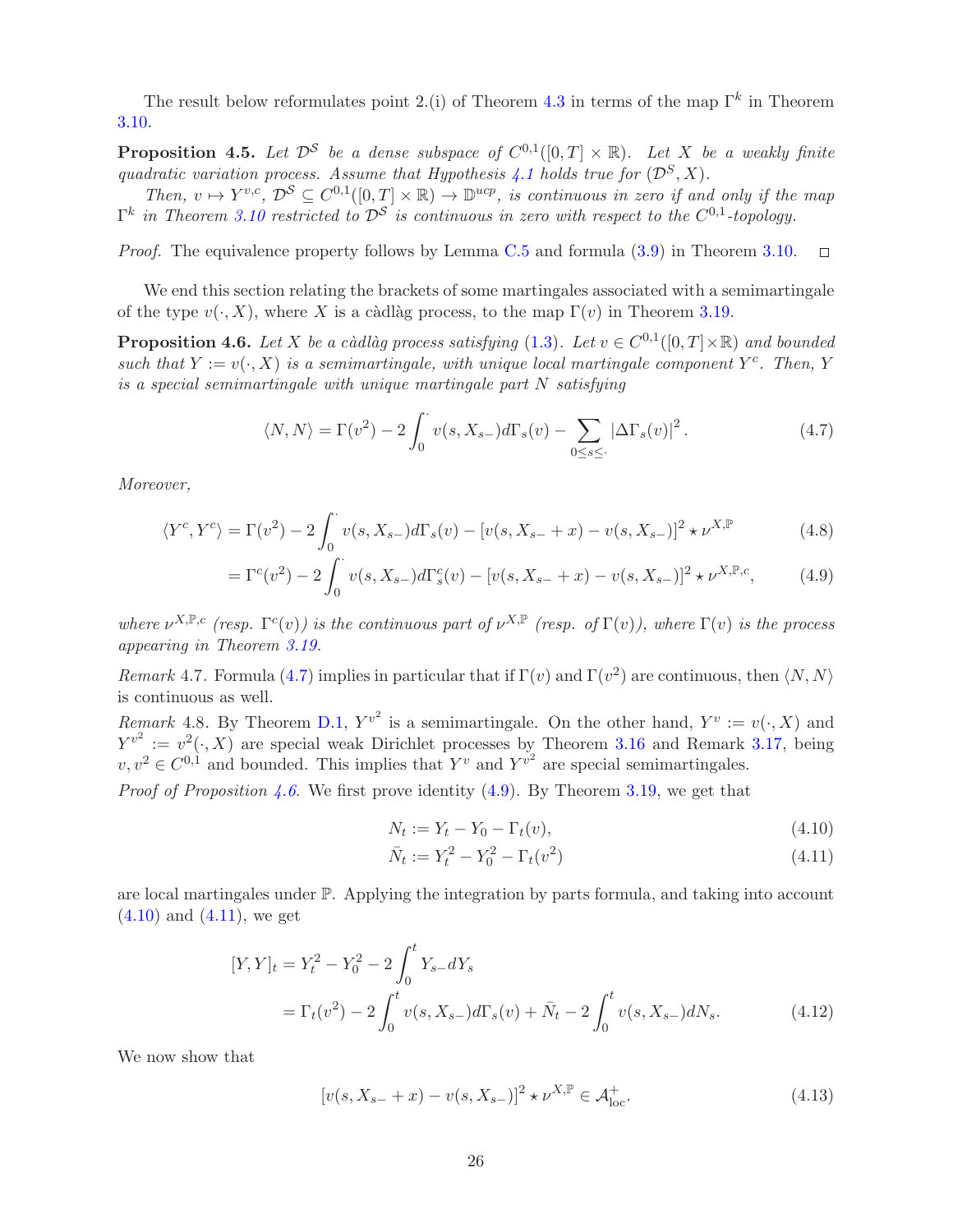As a matter of fact,

$$
[v(s, X_{s-} + x) - v(s, X_{s-})]^2 \star \nu^{X, \mathbb{P}}
$$
\n
$$
= [v(s, X_{s-} + x) - v(s, X_{s-})]^2 \frac{k^2(x)}{x^2} \star \nu^{X, \mathbb{P}} + [v(s, X_{s-} + x) - v(s, X_{s-})]^2 \frac{x^2 - k^2(x)}{x^2} \star \nu^{X, \mathbb{P}}.
$$
\n(4.14)

The first term in the right-hand side of  $(4.14)$  belongs to  $\mathcal{A}^+_{\text{loc}}$  by Proposition [C.4.](#page-45-0) On the other hand, let  $c > 0$  such that  $k(x) = x$  on  $[-c, c]$ . Then the second term in the right-hand side of [\(4.14\)](#page-26-1) belongs to  $\mathcal{A}^+_{\text{loc}}$  by Lemma [C.2](#page-48-3) and the fact that v is bounded.

At this point, by [\(1.2\)](#page-1-0) and Proposition [3.5,](#page-7-3)

$$
[Y,Y] = \langle Y^c, Y^c \rangle + \sum_{s \leq} |\Delta Y_s|^2 = \langle Y^c, Y^c \rangle + [v(s, X_{s-} + x) - v(s, X_{s-})]^2 \star \mu^X
$$
(4.15)  
=  $\langle Y^c, Y^c \rangle + [v(s, X_{s-} + x) - v(s, X_{s-})]^2 \star \nu^{X,\mathbb{P}} + [v(s, X_{s-} + x) - v(s, X_{s-})]^2 \star (\mu^X - \nu^{X,\mathbb{P}}).$ 

Since  $(4.12)$  and  $(4.15)$  provide two decompositions of the same special semimartingale [Y, Y], we get  $(4.8)$ . Denoting by C the right hand-side of  $(4.8)$ , we remark that C is a continuous bounded variation process. Therefore, taking into account Remark 3.20-1., [\(4.8\)](#page-25-7) implies [\(4.9\)](#page-25-3).

On the other hand, Theorem [3.19](#page-10-6) implies the unique decomposition [\(4.10\)](#page-25-4) with

<span id="page-26-1"></span>
$$
N_t := Y_t^c - Y_0 + [v(s, X_{s-} + x) - v(s, X_{s-})] \star (\mu^X - \nu^{X,\mathbb{P}})_t.
$$
\n(4.16)

Now we notice that, by formula [\(4.13\)](#page-25-8), the stochastic integral appearing in the right-hand side of [\(4.16\)](#page-26-3) is a locally square integrable martingale, and its predictable bracket yields

$$
[v(s, X_{s-} + x) - v(s, X_{s-})]^2 \star \nu^{X,\mathbb{P}} - \sum_{0 \le s \le \cdot} \Big| \int_{\mathbb{R}} [v(s, X_{s-} + x) - v(s, X_{s-})] \nu^{X,\mathbb{P}}(\{s\} \times dx) \Big|^2,
$$

see the end of Section [2.](#page-4-0) Since that purely discontinuous martingale is martingale orthogonal,

$$
\langle N, N \rangle = \langle Y^c, Y^c \rangle + [v(s, X_{s-} + x) - v(s, X_{s-})]^2 \star \nu^{X,\mathbb{P}}
$$
  
 
$$
- \sum_{0 \le s \le \cdot} \Big| \int_{\mathbb{R}} [v(s, X_{s-} + x) - v(s, X_{s-})] \nu^{X,\mathbb{P}}(\{s\} \times dx) \Big|^2.
$$
 (4.17)

Identity  $(4.7)$  follows by plugging  $(4.8)$  in  $(4.17)$ .

### <span id="page-26-0"></span>4.2 Definition and main properties of the martingale problem

Given  $\eta \in D_-(0, T)$  (resp.  $\zeta \in D(0, T)$ ), we will use the notation

$$
\eta^t(s) := \begin{cases} \eta(s) & \text{if } s < t, \\ \eta(t) & \text{if } s \ge t \end{cases} \quad \text{resp. } \zeta^{t^-}(s) := \begin{cases} \zeta(s) & \text{if } s < t, \\ \zeta(t-) & \text{if } s \ge t \end{cases}.
$$

Let  $\mathcal{D} \subseteq C^{0,1}([0,T] \times \mathbb{R}), \Lambda : \mathcal{D} \to C([0,T] \times D_-(0,T))$  be a measurable map and  $\gamma : [0,T] \times$  $D_{-}(0, T) \to \mathbb{R}$ . We consider the following hypothesis for the triplet  $(D, \Lambda, \gamma)$ .

<span id="page-26-5"></span>**Hypothesis 4.9.** For every  $\eta \in D_-(0, T)$ ,  $\gamma(\cdot, \eta)$  is of bounded variation. We also suppose the non-anticipating property holds for  $\Lambda$  and  $\gamma$ , i.e., for every  $v \in \mathcal{D}$ ,  $\eta \in D_-(0, T)$ ,  $(\Lambda v)(t, \eta)$  $(\Lambda v)(t, \eta^t)$  and  $\gamma(t, \eta) = \gamma(t, \eta^t)$ .

<span id="page-26-4"></span><span id="page-26-3"></span><span id="page-26-2"></span> $\Box$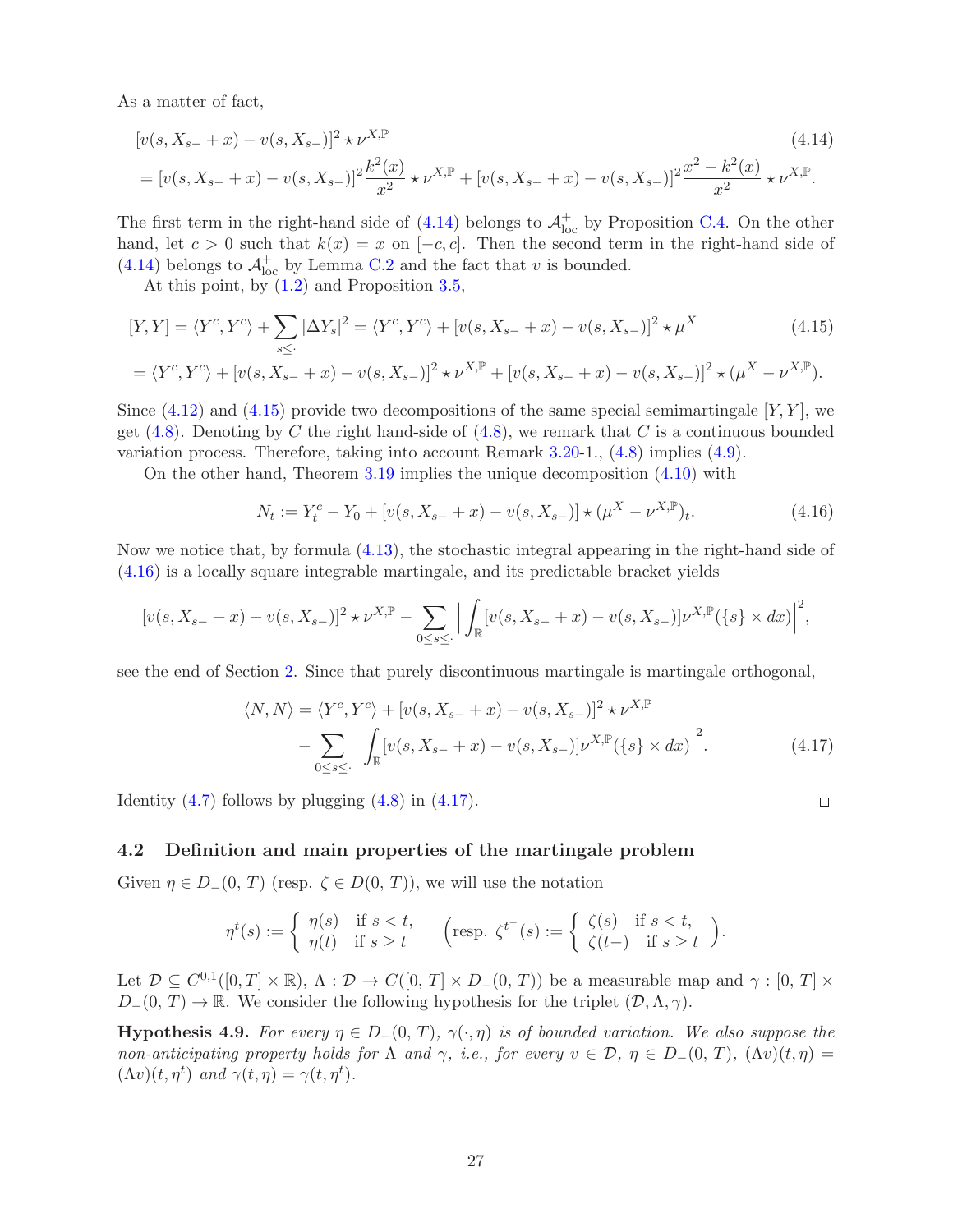<span id="page-27-1"></span>**Definition 4.10.** Fix  $N \in \mathbb{N}$ . Let  $\mathcal{D}_{\mathcal{A}} \subseteq C^{0,1}([0,T] \times \mathbb{R})$ ,  $\Lambda_i : \mathcal{D}_{\mathcal{A}} \to C([0,T] \times D_-(0,T))$  and  $\gamma_i: [0, T] \times D_-(0, T) \to \mathbb{R}$ , such that  $(\mathcal{D}_\mathcal{A}, \Lambda_i, \gamma_i)$  fulfill Hypothesis [4.9](#page-26-5) for all  $i = 1, ..., N$ . For every  $v \in \mathcal{D}_{\mathcal{A}}, \eta \in D_-(0, T)$ , we set

$$
(\mathcal{A}v)(ds,\eta) := \sum_{i=1}^{N} \Lambda_i v(s,\eta) \gamma_i(ds,\eta).
$$
 (4.18)

Remark 4.11. We have the decomposition  $(\mathcal{A}v)(ds, \cdot) = (\mathcal{A}v)((ds)^c, \cdot) + (\mathcal{A}v)(\Delta s, \cdot)$ , with

<span id="page-27-4"></span>
$$
(\mathcal{A}v)(\Delta s, \cdot) := \sum_{i=1}^{N} \Lambda_i v(s, \cdot) \gamma_i(\Delta s, \cdot), \tag{4.19}
$$

$$
(\mathcal{A}v)((ds)^c, \cdot) := \sum_{i=1}^N \Lambda_i v(s, \cdot) \gamma_i^c(ds, \cdot). \tag{4.20}
$$

<span id="page-27-0"></span>**Definition 4.12.** Let A and  $D_A$  as in Definition [4.10.](#page-27-1) A process X is said to solve the martingale problem (under a probability  $\mathbb{P}$ ) with respect to  $\mathcal{A}, \mathcal{D}_{\mathcal{A}}$  and  $x_0 \in \mathbb{R},$  if

- (i) condition [\(1.3\)](#page-2-0) holds under  $\mathbb{P}$ ;
- (ii) for any  $v \in \mathcal{D}_\mathcal{A}$  and bounded,

$$
M_t^v := v(t, X_t) - v(0, x_0) - \int_0^t (\mathcal{A}v)(ds, X^{s-})
$$
\n(4.21)

is an  $(\mathcal{F}_t^X)$ -local martingale.

Remark 4.13. Let  $\mathcal A$  and  $\mathcal D_{\mathcal A}$  as in Definition [4.10,](#page-27-1) and set

<span id="page-27-3"></span><span id="page-27-2"></span>
$$
\mathcal{X} = \{M^v : v \in \mathcal{D}_\mathcal{A}\},\tag{4.22}
$$

with  $M^v$  defined in [\(4.21\)](#page-27-2). Then  $(X, \mathbb{P})$  solves the martingale problem with respect to A,  $\mathcal{D}_\mathcal{A}$ and  $x_0$  if and only if  $\mathbb P$  is solution of the martingale problem in Definition 1.3, Chapter III, in [\[27\]](#page-50-7) associated to  $(\Omega, \mathcal{F}, \mathbb{F})$ ,  $\mathcal{X}$  in [\(4.22\)](#page-27-3), and  $\mathbb{P}_H$  corresponding to  $\delta_{x_0}$  (for any  $B \in \mathcal{B}(\mathbb{R})$ ,  $\mathbb{P}_H(B) = \delta_{x_0}(B_0)$  with  $B_0 = {\omega(0) \in \mathbb{R} : \omega \in B}.$ 

**Definition 4.14** (Existence). We say that the martingale problem related to  $A$ ,  $D_A$  and  $x_0$  meets existence if there exists a couple  $(X, \mathbb{P})$  on some  $(\Omega, \mathcal{F})$ , solution to the martingale problem in the sense of Definition [4.12.](#page-27-0)

**Definition 4.15** (Uniqueness). We say that the martingale problem related to  $A$ ,  $D_A$  and  $x_0$ admits uniqueness if, given two spaces  $(\Omega_1, \mathcal{F}_1)$  and  $(\Omega_2, \mathcal{F}_2)$ , and two solutions  $(X_1, \mathbb{P}_1)$  and  $(X_2, \mathbb{P}_2)$  to the martingale problem in the sense of Definition [4.12,](#page-27-0) then  $\mathcal{L}(X_1)|_{\mathbb{P}_1} = \mathcal{L}(X_2)|_{\mathbb{P}_2}$ .

Remark 4.16. Let  $(\check{\Omega}, \check{\mathcal{F}})$  be the canonical space, and F be the canonical filtration of the canonical process  $\check{X}$ .  $(X, \mathbb{P})$  is a solution the the martingale problem related to  $\mathcal{A}$ ,  $\mathcal{D}_A$  and  $x_0$ , if and only if  $(X, \mathcal{L}(X))$  is a solution to the martingale problem related to A,  $\mathcal{D}_A$  and  $x_0$ .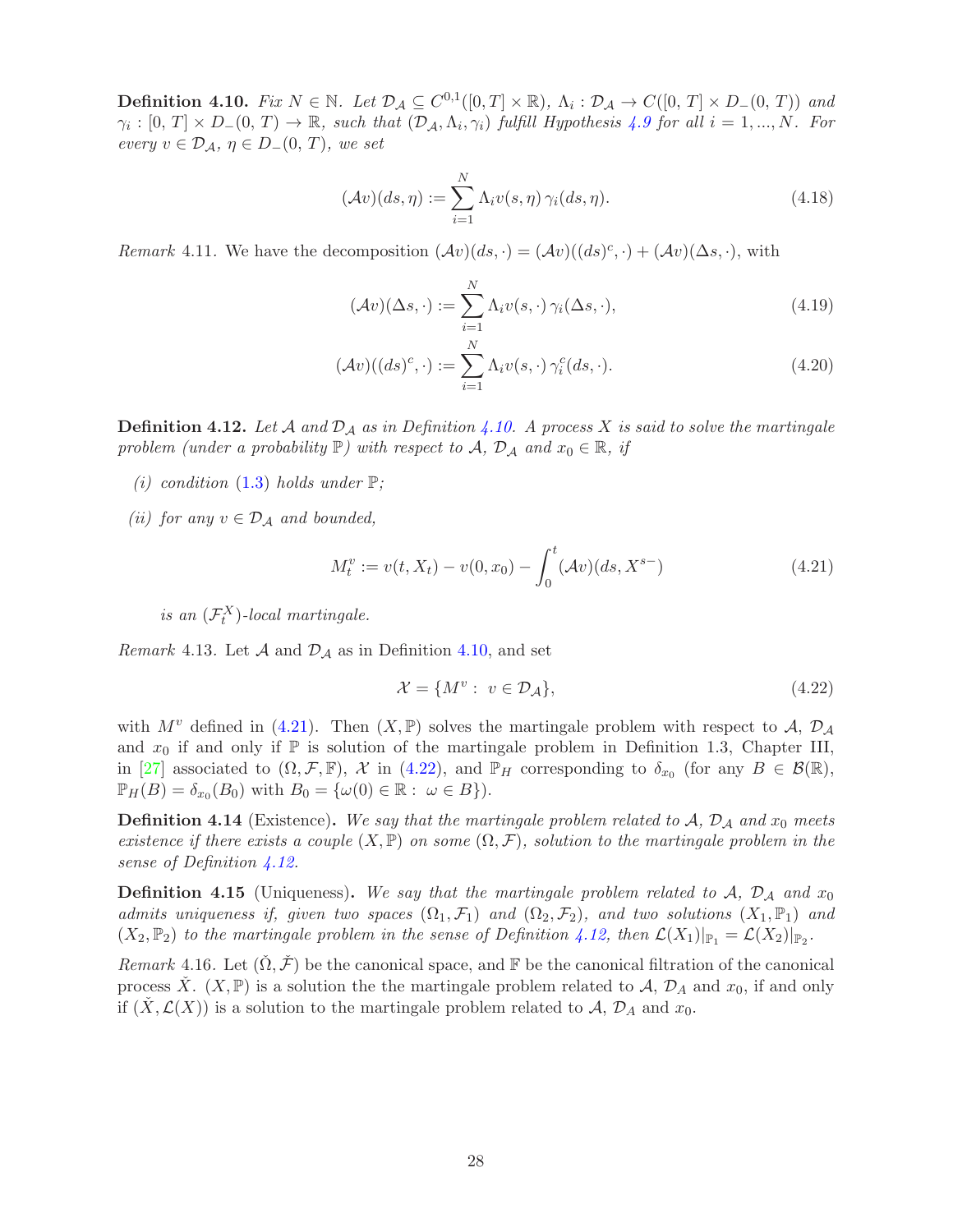#### <span id="page-28-0"></span>4.3 Time-homogeneous towards time-inhomogeneous martingale problem

<span id="page-28-1"></span>**Definition 4.17.** Let  $\mathcal{D}_{\mathcal{L}} \subseteq C_b^0$  and  $\mathcal{L} : \mathcal{D}_{\mathcal{L}} \to C([0, T] \times D_-(0, T))$ . We say that  $(X, \mathbb{P})$  fulfills the time-homogeneous martingale problem with respect to  $\mathcal{D}_{\mathcal{L}}$ ,  $\mathcal{L}$  and  $x_0$ , if for any  $f \in \mathcal{D}_{\mathcal{L}}$  and bounded, the process

$$
M_t^f := f(X_t) - f(x_0) - \int_0^t (\mathcal{L}f)(s, X^{s-})ds
$$
\n(4.23)

is an  $(\mathcal{F}^X_t)$ -local martingale under  $\mathbb{P}$ .

<span id="page-28-6"></span>**Theorem 4.18.** Assume that  $C([0, T] \times D_-(0, T))$  is equipped with the metric topology of the uniform convergence on closed balls. Let  $\mathcal{D}_{\mathcal{L}}$  be a Fréchet space, topologically included in  $C_b^0$ , and equipped with some metric  $d_{\mathcal{L}}$ . Let  $\mathcal{L} : \mathcal{D}_{\mathcal{L}} \to C([0, T] \times D_{-}(0, T))$  be a continuous map.  $(X, \mathbb{P})$ fulfills the time-homogeneous martingale problem in Definition [4.17](#page-28-1) with respect to  $\mathcal{D}_{\mathcal{L}}$ ,  $\mathcal{L}$  and  $x_0$ , if and only if  $(X, \mathbb{P})$  fulfills the time-inhomogeneous martingale problem in Definition [4.12](#page-27-0) with respect to  $x_0$ ,

<span id="page-28-3"></span>
$$
\mathcal{D}_{\mathcal{A}} := C^1([0, T]; \mathcal{D}_{\mathcal{L}}),\tag{4.24}
$$

and

<span id="page-28-2"></span>
$$
(\mathcal{A}v)(dt,\eta) := (\partial_t v(t,\eta) + (\mathcal{L}v)(t,\eta))dt, \quad v \in \mathcal{D}_\mathcal{A}, \ \eta \in D_-(0,\,T). \tag{4.25}
$$

- Remark 4.19. (i) A typical example of metric  $d_{\mathcal{L}}$  comes from the graph topology. Let  $\mathcal{D}_{\mathcal{L}} \subseteq C_b^0$ , and  $\mathcal{L}: \mathcal{D}_{\mathcal{L}} \to C([0, T] \times D_{-}(0, T))$  be a measurable map. Assume that  $\mathcal{D}_{\mathcal{L}}$  is equipped with the graph topology of  $\mathcal{L}: v_n \to 0$  in  $\mathcal{D}_{\mathcal{L}}$  if and only if  $v_n \to 0$  in  $C_b^0$  and  $\mathcal{L}v_n \to 0$  in  $C([0, T] \times D_-(0, T))$ . Then  $\mathcal L$  is obviously a continuous map.
- (ii)  $\mathcal{D}_{\mathcal{A}}$  in [\(4.24\)](#page-28-2) is constituted by bounded functions whose derivative in time is also bounded.

*Proof.* The *if* implication is trivial choosing  $v$  not depending on time.

Let us now prove the *only if* implication. We need to show that, for every  $v \in \mathcal{D}_{\mathcal{A}}$ ,

<span id="page-28-4"></span>
$$
M_t^v := v(t, X_t) - v(0, x_0) - \int_0^t \left( \partial_s v(s, X_s) + (\mathcal{L}v)(s, X^{s-}) \right) ds \tag{4.26}
$$

is a local martingale. If  $v = f \in \mathcal{D}_{\mathcal{L}}$  then [\(4.26\)](#page-28-3) is obviously a local martingale. Suppose that  $v(t,x) = a(t) f(x)$ , with  $a \in C^1(0, T)$ , and  $f \in \mathcal{D}_{\mathcal{L}}$ . By integrating by parts, we get

$$
v(t, X_t) = a(0)f(x_0) + \int_0^t a'(s)f(X_s)ds + \int_0^t a(s)df(X_s)
$$
  
=  $a(0)f(x_0) + \int_0^t a'(s)f(X_s)ds + \int_0^t a(s)(\mathcal{L}f)(X^{s-})ds + \int_0^t a(s)dM_s^f$   
=  $v(0, x_0) + \int_0^t (\mathcal{A}v)(ds, X^{s-}) + M_t^v,$  (4.27)

where  $M^v$  is a local martingale. So [\(4.26\)](#page-28-3) is a local martingale when  $u \in \hat{\mathcal{D}}_{\mathcal{A}}$ , with  $\hat{\mathcal{D}}_{\mathcal{A}}$  the set in Lemma [B.8.](#page-42-0)

Let now  $v \in \mathcal{D}_{\mathcal{A}}$ . By Lemma [B.8,](#page-42-0) there is a sequence  $v_n \in \hat{\mathcal{D}}_{\mathcal{A}}$ , and such that  $v_n \underset{n\to\infty}{\to} v$  with respect to  $C^1([0, T]; \mathcal{D}_\mathcal{L})$ . By  $(4.27)$  we have that

<span id="page-28-5"></span>
$$
v_n(t, X_t) = v_n(0, x_0) + \int_0^t (\partial_s v_n(s, X^{s-}) + (\mathcal{L}v_n)(s, X^{s-})) ds + M_t^{v_n}, \tag{4.28}
$$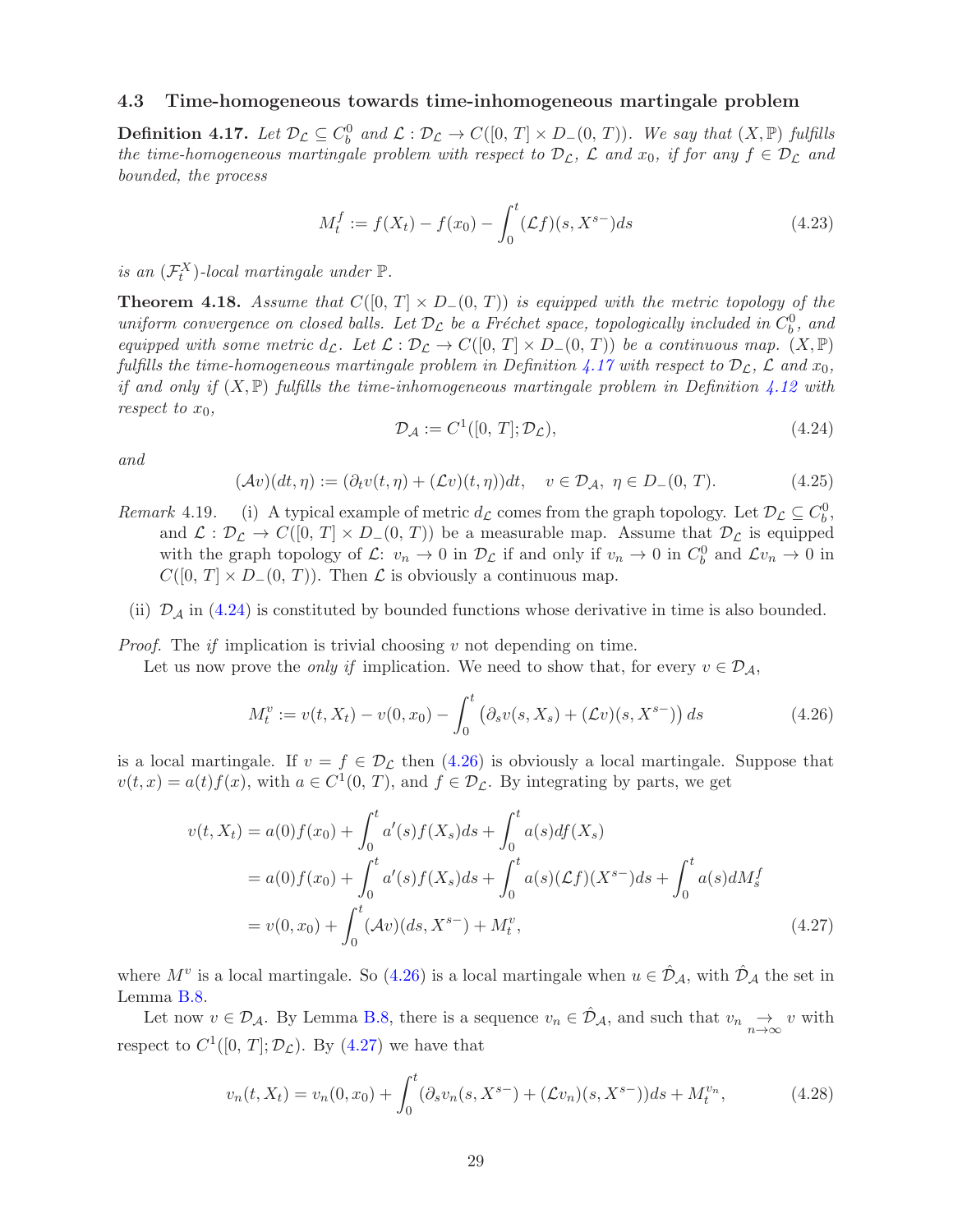where  $M^{v_n}$  is a local martingale. Since  $X_{s-}$  is a càglàd process, it is locally bounded, see Remark 3.13-1. So, for every  $\ell > 0$ , we define  $\tau^{\ell} := \inf\{t \in [0, T] : |X_{t-}| \geq \ell\}$ , with the usual convention that inf  $\emptyset = +\infty$ . Clearly,  $\tau^{\ell} \uparrow +\infty$  a.s. Then, on  $\Omega_{\ell} := {\tau^{\ell} \leq T}$ ,  $\sup_{s \leq T} |X_{(s \wedge \tau^{\ell})^{-}}| \leq \ell$  a.s., and  $\sup_{s\leq T}|X^{(s\wedge\tau^{\ell})-}|\leq\ell$  a.s. Since  $\mathcal{L}v_n\underset{n\to\infty}{\to}\mathcal{L}v$ ,  $\partial_sv_n\underset{n\to\infty}{\to}\partial_sv$  uniformly on compacts, it follows that  $M^{v_n} \longrightarrow_{n \to \infty} M^v$  u.c.p.

It remains to show that  $M^v$  is a local martingale. To this end, it is enough to show that, for every  $\ell$ ,  $(M^v)^{\tau^{\ell}}$  is a martingale. Now, by  $(4.28)$ ,

$$
(M^{v_n})_t^{\tau^{\ell}} = v_n(t \wedge \tau^{\ell}, X_{t \wedge \tau^{\ell}}) - v_n(0, x_0) - \int_0^{t \wedge \tau^{\ell}} (\partial_s v_n(s, X_{s-}) + (\mathcal{L}v_n)(s, X^{s-})) ds,
$$

so

$$
\sup_{t \leq T} |(M^{v_n})_t^{\tau^{\ell}}| \leq 2 \sup_{t \in [0,T], |x| \leq \ell} |v_n(t,x)| + T \sup_{t \in [0,T], |x| \leq \ell} |(\partial_t v_n)(t,x)| + T \sup_{t \in [0,T], ||\eta||_{\infty} \leq \ell} |(\mathcal{L}v_n)(t,\eta)|
$$
  
=: R, (4.29)

being  $C([0, T] \times D_-(0, T))$  equipped with the metric topology of the uniform convergence on closed balls. On the other hand, recalling that  $M^{v_n} \to M^v$  u.c.p. and therefore  $(M^{v_n})^{\tau^\ell} \to (M^v)^{\tau^\ell}$  u.c.p., by [\(4.29\)](#page-29-0) we have in particular that  $\sup_{t\leq T} |(M^v)_t^{\tau^{\ell}}|$  $\tau^{\ell} | \leq R$ . It follows that  $(M^v)^{\tau^{\ell}}$  is a martingale. This concludes the proof.  $\Box$ 

The following is a consequence of Theorem [4.18](#page-28-6) in the Markovian context.

<span id="page-29-2"></span>**Theorem 4.20.** Let  $\mathcal{D}_{\mathcal{L}_M}$  be a Fréchet space, topologically included in  $C_b^0$ , and equipped with some metric  $d_{\mathcal{L}_M}$ . Let  $\mathcal{L}_M : \mathcal{D}_{\mathcal{L}_M} \to C^0$  be a continuous map. Set  $\mathcal{D}_{\mathcal{L}} := \mathcal{D}_{\mathcal{L}_M}$  equipped with the same topology of  $\mathcal{D}_{\mathcal{L}_M}$ ,

<span id="page-29-3"></span><span id="page-29-1"></span><span id="page-29-0"></span>
$$
\mathcal{D}_{\mathcal{A}} := C^1([0, T]; \mathcal{D}_{\mathcal{L}_M})
$$
\n(4.30)

and, for every  $f \in \mathcal{D}_{\mathcal{L}_M}$ ,  $v \in \mathcal{D}_{\mathcal{A}}$ ,  $\eta \in D_-(0, T)$ ,

$$
(\mathcal{L}f)(t,\eta) := (\mathcal{L}_M f)(\eta_t), \quad (\mathcal{A}v)(dt,\eta) := (\partial_t v(t,\eta_t) + (\mathcal{L}_M v(t,\cdot))(\eta_t))dt. \tag{4.31}
$$

Then the following are equivalent.

- (i)  $(X, \mathbb{P})$  fulfills the time-homogeneous martingale problem in Definition [4.17](#page-28-1) with respect to  $\mathcal{D}_\mathcal{L}$ ,  $\mathcal{L}$  and  $x_0$ .
- (ii) For any  $f \in \mathcal{D}_{\mathcal{L}_M}$ ,

$$
M^{f} := f(X.) - f(x_0) - \int_0^{\cdot} \mathcal{L}_M f(X_s) ds \tag{4.32}
$$

is an  $(\mathcal{F}^X_t)$ -local martingale under  $\mathbb{P}$ .

(iii)  $(X, \mathbb{P})$  fulfills the time-inhomogeneous martingale problem in Definition [4.12](#page-27-0) with respect to  $\mathcal{D}_\mathcal{A}, \mathcal{A}$  and  $x_0$ .

*Proof.* By [\(4.31\)](#page-29-1), it is easy to see that  $\mathcal{L} : \mathcal{D}_{\mathcal{L}} \to C([0, T] \times D_-(0, T))$  is continuous, where  $C([0, T] \times D_{-}(0, T))$  is equipped with the topology of uniform convergence on closed balls. Items (i) and (ii) and (iii) are equivalent by construction. Items (i) and (iii) equivalent by Theorem 4.18. (i) and (ii) are equivalent by construction. Items (i) and (iii) equivalent by Theorem [4.18.](#page-28-6)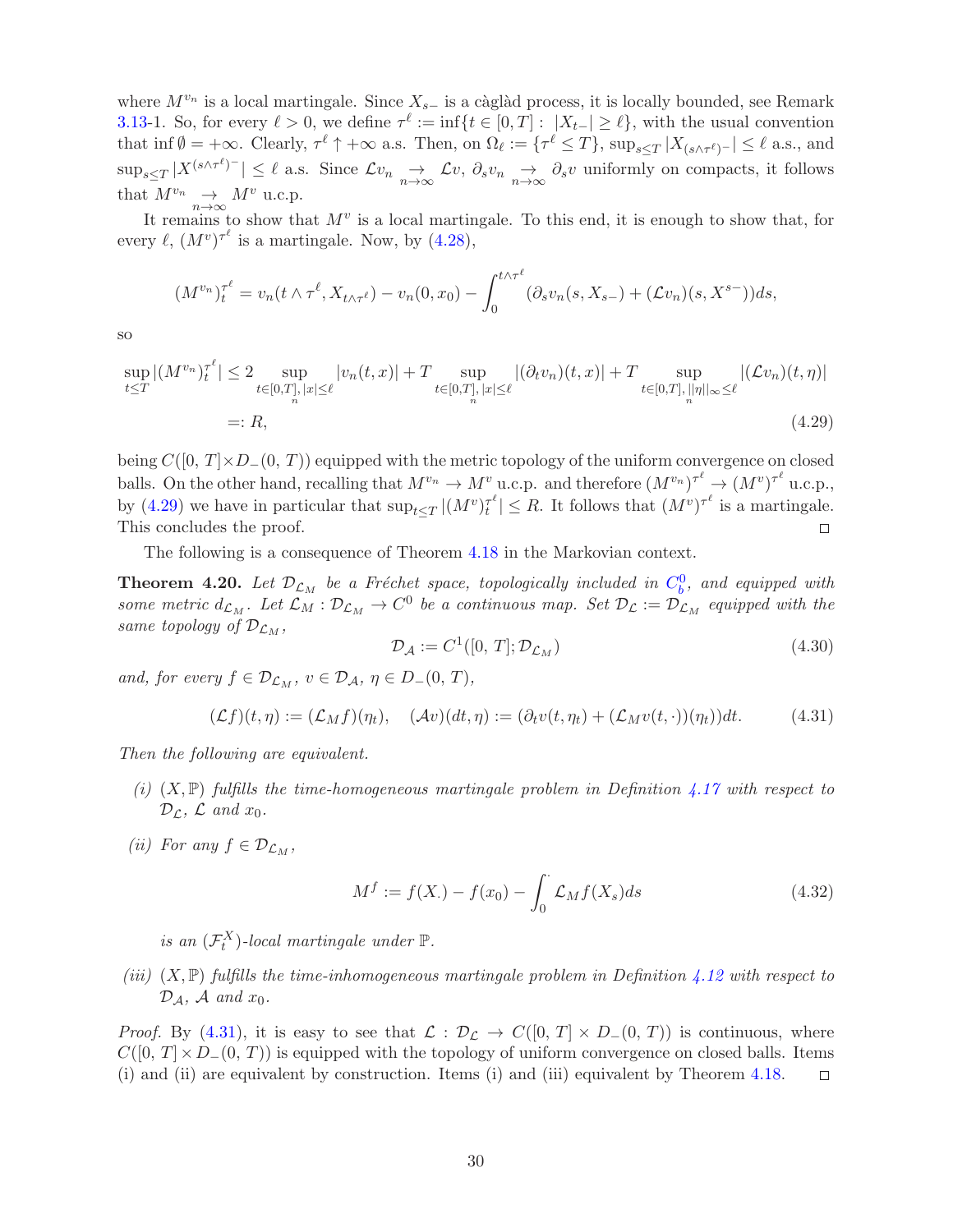#### 4.4 Weak Dirichlet characterization of the solutions to the martingale problem

In the sequel we prove that stochastic calculus framework in Section [4.1](#page-22-3) fits in the concrete examples of martingale problems.

Suppose that  $(X, \mathbb{P})$  is a solution to the martingale problem in Definition [4.12](#page-27-0) related to  $\mathcal{A}, \mathcal{D}_{\mathcal{A}},$ and  $x_0$ . First of all, we set  $\mathcal{D}^S = \mathcal{D}_{\mathcal{A}}$ . By definition of the martingale problem, for every  $v \in \mathcal{D}^S$ and bounded,  $v(\cdot, X)$  is a special semimartingale. In addition, by Proposition [3.9,](#page-8-6) Hypothesis [3.7](#page-8-3) holds true being  $v \in C^{0,1}([0,T] \times \mathbb{R})$ . We can therefore apply Theorem [3.19,](#page-10-6) that provides decomposition [\(3.18\)](#page-10-3) and  $\Gamma(v)$  in [\(3.19\)](#page-10-4). By the uniqueness of the decomposition of the special semimartingale, we get that

<span id="page-30-2"></span>
$$
\Gamma(v) = \int_0^{\cdot} (\mathcal{A}v)(ds, X^{s-})
$$
\n(4.33)

<span id="page-30-1"></span>and

$$
\Gamma^{k}(v) = \int_{0}^{\cdot} (\mathcal{A}v)(ds, X^{s-}) - (v(s, X_{s-} + x) - v(s, X_{s-})) \frac{x - k(x)}{x} \star \nu^{X,\mathbb{P}}.
$$
 (4.34)

Taking into account Remark 3.20-1., we get in particular that, for every  $v \in \mathcal{D}_A$ ,

$$
(\mathcal{A}v)(\Delta t, X^{t-}) = \int_{\mathbb{R}} (v(t, X_{t-} + x) - v(t, X_{t-})) \nu^{X, \mathbb{P}}(\{t\} \times dx), \quad t \in [0, T]. \tag{4.35}
$$

<span id="page-30-0"></span>**Corollary 4.21.** Let  $\mathbb{P}$  be a probability on  $(\Omega, \mathcal{F})$ , and X be a càdlàg process with weakly finite quadratic variation. Let  $\mathcal{D}_\mathcal{A}$  be a dense subset of  $C^{0,1}([0,T] \times \mathbb{R})$ , and A be the operator in Definition [4.10.](#page-27-1) For every  $v \in \mathcal{D}_\mathcal{A}$ , set  $Y_t^v = v(t, X_t)$ , and denote by  $Y^{v,c}$  its unique continuous martingale component. If  $(X, \mathbb{P})$  is a solution to the martingale problem in Definition [4.12](#page-27-0) related to  $\mathcal{D}_\mathcal{A}$ ,  $\mathcal A$  and  $x_0$ , then the following are equivalent.

- (i)  $v \mapsto Y^{v,c}, \mathcal{D}_\mathcal{A} \subseteq C^{0,1}([0,T] \times \mathbb{R}) \to \mathbb{D}^{ucp}$ , is continuous in zero.
- (ii) The map

$$
v \mapsto \int_0^{\cdot} (\mathcal{A}v)(ds, X^{s-}) - (v(s, X_{s-} + x) - v(s, X_{s-})) \frac{x - k(x)}{x} \star \nu^{X,\mathbb{P}}
$$

is continuous in zero with respect to the  $C^{0,1}$ -topology.

(iii)  $X$  is a weak Dirichlet process.

Proof. The equivalence of items (i) and (iii) comes from Theorem [4.3.](#page-22-0) The equivalence of items (i) and (ii) follows from Proposition [4.5](#page-25-0) together with [\(4.34\)](#page-30-1).  $\Box$ 

<span id="page-30-3"></span>**Corollary 4.22.** Let  $\mathcal{D}_\mathcal{A}$  be a dense subset of  $C^{0,1}([0,T] \times \mathbb{R})$ , and A be the operator in Definition [4.10.](#page-27-1) Let  $(X, \mathbb{P})$  is a solution to the martingale problem in Definition [4.12](#page-27-0) with respect to  $\mathcal{D}_A$ , A, and  $x_0 \in \mathbb{R}$ . Then, for every  $v \in \mathcal{D}_\mathcal{A}$  and bounded, the unique martingale part N of the special semimartingale  $Y_t := v(t, X_t)$  is given by

$$
\langle N, N \rangle = \int_0^{\cdot} (\mathcal{A}v^2)(ds, X^{s-}) - 2 \int_0^{\cdot} v(s, X_{s-})(\mathcal{A}v)(ds, X^{s-}) - \sum_{0 \le s \le \cdot} |(\mathcal{A}v)(\Delta s, X^{s-})|^2. \tag{4.36}
$$

Moreover,

<span id="page-30-4"></span>
$$
\langle Y^{v,c}, Y^{v,c} \rangle = \int_0^{\cdot} (\mathcal{A}v^2)(ds, X^{s-}) - 2 \int_0^{\cdot} v(s, X_{s-}) (\mathcal{A}v)(ds, X^{s-})
$$

$$
- [v(s, X_{s-} + x) - v(s, X_{s-})]^2 \star \nu^{X,\mathbb{P}}, \tag{4.37}
$$

where  $Y^{v,c}$  is the unique continuous martingale part of  $Y^v = v(\cdot, X)$ , and  $(\mathcal{A}v)(\Delta s, \cdot)$  is introduced in [\(4.19\)](#page-27-4).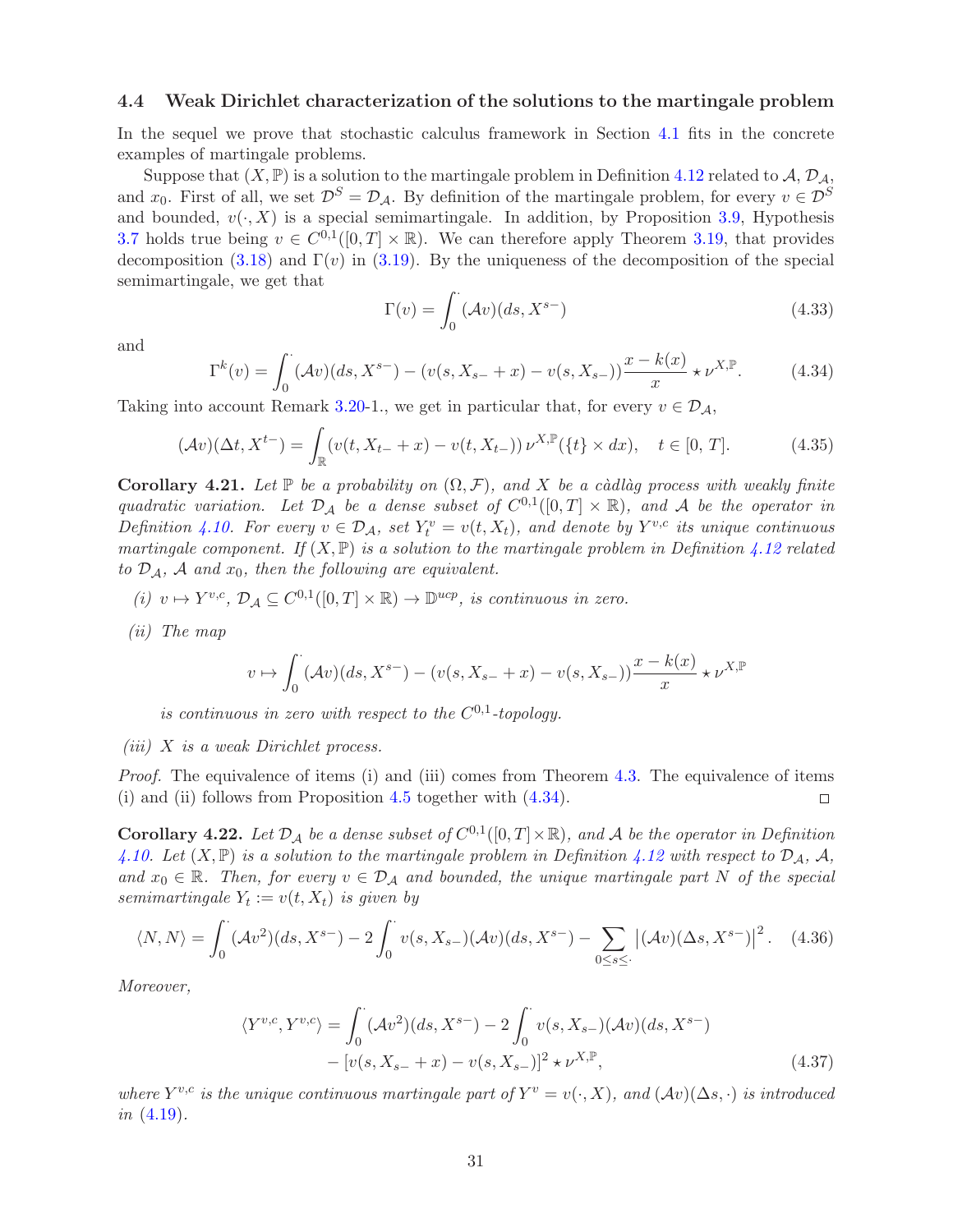#### <span id="page-31-1"></span><span id="page-31-0"></span>4.5 Examples of martingale problems

#### 4.5.1 Semimartingales

Let X be an adapted càdlàg real semimartingale with characteristics  $(B^k, C, \nu)$ , with decomposition  $\nu(\omega, ds dx) = \phi_s(\omega, dx) d\chi_s(\omega)$ . For further notations we refer to Section [D.](#page-47-1) X verifies condition [\(1.3\)](#page-2-0), since it is a semimartingale, see Remark [3.35.](#page-14-4)

Then  $(X, \mathbb{P})$  is a solution of the martingale problem in Definition [4.12](#page-27-0) with respect to A,  $\mathcal{D}_{\mathcal{A}}$ and  $x_0$ , with  $\mathcal{D}_\mathcal{A}$  the set of functions in  $C_b^{1,2}$  $b^{1,2}$  restricted to  $[0,T] \times \mathbb{R}$  and, for every  $v \in \mathcal{D}_{\mathcal{A}}$ ,

$$
(\mathcal{A}v)(ds,\eta) := \partial_s v(s,\eta_s)ds + \frac{1}{2}\partial_{xx}^2 v(s,\eta_s) d(C \circ \eta)_s + \partial_x v(s,\eta_s) d(B^k \circ \eta)_s
$$
  
+ 
$$
\int_{\mathbb{R}} (v(s,\eta_s + x) - v(s,\eta_s) - k(x)\partial_x v(s,\eta_s)) \phi_s(\eta, dx) d\chi_s(\eta), \quad \eta \in D_-(0,T).
$$

This follows by Remark [D.2.](#page-48-3)

#### 4.5.2 Weak Dirichlet processes derived from semimartingales

Let X be a weak Dirichlet process with characteristics  $(B^k, C, \nu)$ , with  $\nu(\omega, ds dx) = \phi_s(\omega, dx)d\chi_s(\omega)$ . For further notations we refer to Section [3.3.](#page-12-4) Assume that there exists  $h \in C^{0,1}$ ,  $h(t, \cdot)$  bijective and  $h(t, X_t)$  is a semimartingale with characteristics  $(\bar{B}^k, \bar{C}, \bar{\nu})$ . Being  $h^{-1} \in C^{0,1}$ , we have

$$
\Delta X_s = h^{-1}(s, Y_{s-} + \Delta Y_s) - h^{-1}(s, Y_{s-}) = \Delta Y_s \int_0^1 \partial_x h^{-1}(s, Y_{s-} + a\Delta Y_s) da,
$$

so condition  $(1.3)$  for Y (see previous subsection) implies the same for X.

Then by Example [4.5.1,](#page-31-1)  $(X, \mathbb{P})$  is a solution of the martingale problem in Definition [4.12](#page-27-0) with respect to A,  $\mathcal{D}_\mathcal{A}$  and  $x_0$ , with  $\mathcal{D}_\mathcal{A}$  the set of functions  $v \in C_b^{0,1}$  $b^{0,1}$  such that  $v \circ h^{-1} \in C^{1,2}$ , restricted to  $[0, T] \times \mathbb{R}$ , and, for every  $v \in \mathcal{D}_\mathcal{A}$ ,

$$
(\mathcal{A}v)(ds,\gamma)
$$
  
=  $\partial_s(v \circ h^{-1})(s,h(s,\gamma_s))ds + \frac{1}{2}\partial_{xx}^2(v \circ h^{-1})(s,h(s,\gamma_s))(\partial_x h(s,\gamma_s))^2 d(C \circ \gamma)_s$   
+  $\partial_x(v \circ h^{-1})(s,h(s,\gamma_s))d(\bar{B}^k \circ h(\cdot,\gamma))_s$   
+  $(v(s,\gamma_s+x) - v(s,\gamma_s) - k(h(s,\gamma_s+x) - h(s,\gamma_s))\partial_x h^{-1}(s,h(s,\gamma_s))\partial_x v(s,\gamma_s))\phi_s(\gamma,dx)d\chi_s(\gamma)$ 

for every  $\gamma \in D_-(0, T)$ .

#### 4.5.3 Discontinuous Markov processes with distributional drift

In [\[3\]](#page-48-0) we study existence and uniqueness for a time-homogeneous martingale problem with distributional drift in a discontinuous Markovian framework.

In this section, we will consider a fixed  $\alpha \in [0,1]$ . If  $\alpha \in ]0,1[$ ,  $C_{\text{loc}}^{\alpha}$  denotes the space of functions locally  $\alpha$ -Hölder continuous. By  $C_{\text{loc}}^{1+\alpha}$  we will denote the functions in  $C^1$  whose derivative is  $\alpha$ -Hölder continuous. For convenience, we set  $C_{\text{loc}}^0 := C^0$ ,  $C_{\text{loc}}^1 := C^1$ ,  $C_{\text{loc}}^2 := C^2$ .

Let  $k \in \mathcal{K}$  be a continuous function. Let  $\beta = \beta^k : \mathbb{R} \to \mathbb{R}$  and  $\sigma : \mathbb{R} \to \mathbb{R}$  be continuous functions, with  $\sigma$  not vanishing at zero. We consider formally the PDE operator of the type

$$
L\psi = \frac{1}{2}\sigma^2\psi'' + \beta'\psi'
$$
\n(4.38)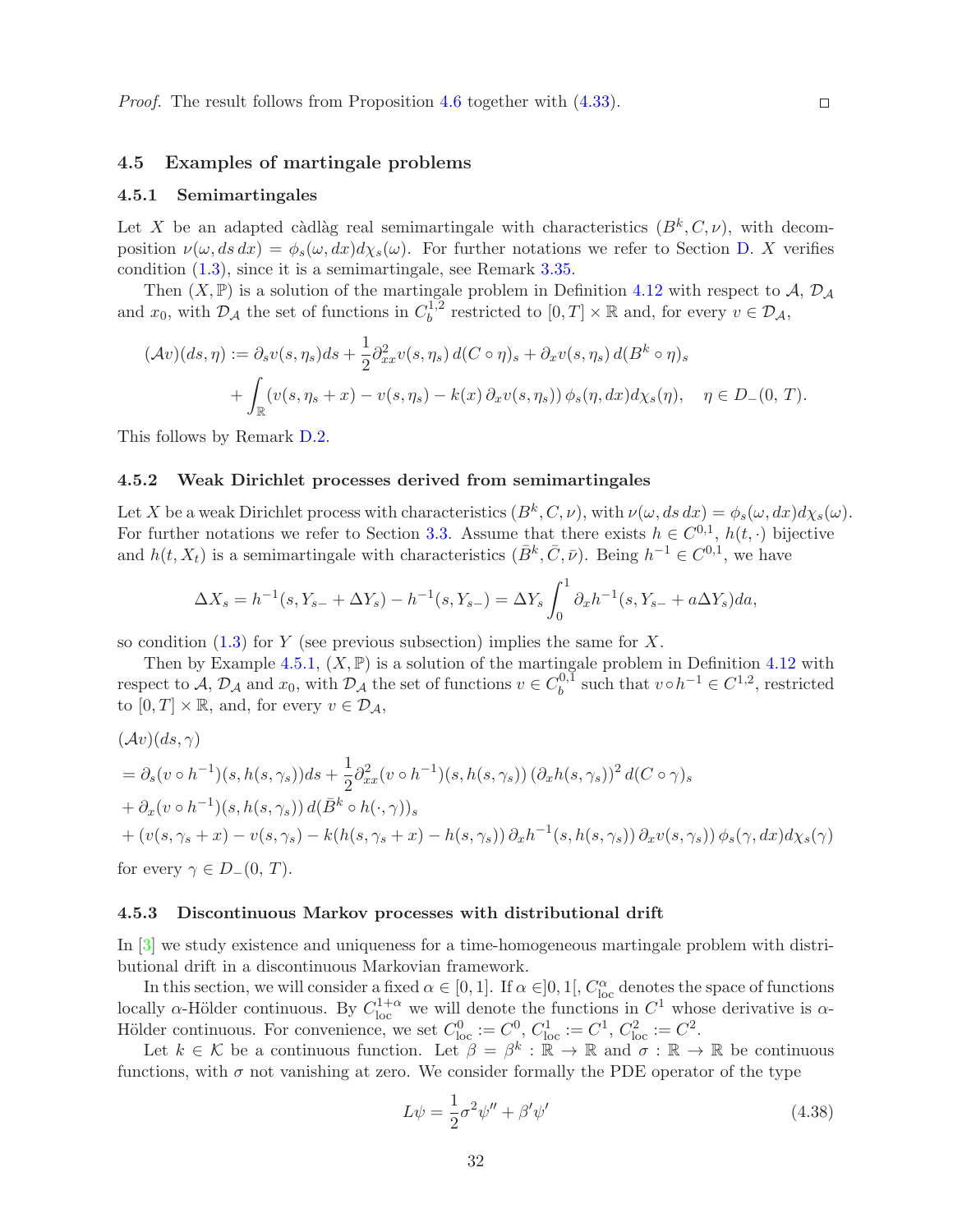in the sense introduced by [\[17,](#page-49-9) [18\]](#page-49-10). For a mollifier  $\phi \in \mathcal{S}(\mathbb{R})$  with  $\int_{\mathbb{R}} \phi(x)dx = 1$ , we set

$$
\phi_n(x) := n \phi(nx), \quad \beta'_n := \beta' * \phi_n, \quad \sigma_n := \sigma * \phi_n.
$$

**Hypothesis 4.23.** 1. We assume the existence of the function

<span id="page-32-0"></span>
$$
\Sigma(x) := \lim_{n \to \infty} 2 \int_0^x \frac{\beta_n'}{\sigma_n^2}(y) dy \tag{4.39}
$$

in  $C^0$ , independently from the mollifier.

2. The function  $\Sigma$  in [\(4.39\)](#page-32-0) is upper and lower bounded, and belongs to  $C_{\text{loc}}^{\alpha}$ .

The following proposition and definition are given in [\[17\]](#page-49-9), see respectively Proposition 2.3 and the definition at page 497.

<span id="page-32-6"></span>**Proposition 4.24.** Hypothesis 4.23-1 is equivalent to ask that there is a solution  $h \in C^1$  to  $Lh = 0$  such that  $h(0) = 0$  and

$$
h'(x) := e^{-\Sigma(x)}, \quad x \in \mathbb{R}.\tag{4.40}
$$

In particular,  $h'(0) = 1$ , and  $h'$  is strictly positive so the inverse function by  $h^{-1} : \mathbb{R} \to \mathbb{R}$  is well defined.

Let  $\mathcal{D}_L$  be the set of functions  $f \in C^1$  such that there is  $\phi \in C^1$  with

<span id="page-32-7"></span><span id="page-32-2"></span>
$$
f' = e^{-\Sigma} \phi. \tag{4.41}
$$

For any  $f \in \mathcal{D}_L$ , we set

<span id="page-32-5"></span>
$$
Lf = \frac{\sigma^2}{2} (e^{\Sigma} f')' e^{-\Sigma}.
$$
\n(4.42)

This defines without ambiguity  $L: \mathcal{D}_L \subset C^1 \to C^0$ . We also define

<span id="page-32-3"></span>
$$
\mathcal{D}_{\mathcal{L}_M} := \mathcal{D}_L \cap C_{\text{loc}}^{1+\alpha} \cap C_b^0,\tag{4.43}
$$

equipped with the graph topology of L, the natural topology of  $C^{1+\alpha}_{\text{loc}}$  and the uniform convergence topology.

Then we consider a transition kernel  $Q(\cdot, dx)$  from  $(\mathbb{R}, \mathcal{B}(\mathbb{R}))$  into  $(\mathbb{R}, \mathcal{B}(\mathbb{R}))$ , with  $Q(y, \{0\})$  = 0, satisfying the following condition.

<span id="page-32-1"></span>**Hypothesis 4.25.** For all  $B \in \mathcal{B}(\mathbb{R})$ , the map  $y \mapsto \int_B(1 \wedge |x|^{1+\alpha}) Q(y, dx)$  is bounded and the measure-valued map  $y \mapsto (1 \wedge |x|^{1+\alpha}) Q(y, dx) =: \tilde{Q}(y, dx)$  is continuous in the total variation topology.

For every  $f \in \mathcal{D}_{\mathcal{L}_M}$ , we finally introduce the operator

$$
\mathcal{L}_M f(y) := Lf(y) + \int_{\mathbb{R}\setminus 0} (f(y+x) - f(y) - k(x)f'(y))Q(y, dx). \tag{4.44}
$$

Under Hypothesis [4.25,](#page-32-1) the operator above takes values in  $C^0$ , see [\[3\]](#page-48-0).

In [\[3\]](#page-48-0) we study the following Markovian martingale problem.

<span id="page-32-4"></span>**Definition 4.26.** We say that  $(X, \mathbb{P})$  fulfills the time-homogeneous Markovian martingale problem with respect to  $\mathcal{D}_{\mathcal{L}_M}$  in [\(4.43\)](#page-32-2),  $\mathcal{L}_M$  in [\(4.44\)](#page-32-3) and  $x_0 \in \mathbb{R}$ , if for any  $f \in \mathcal{D}_{\mathcal{L}_M}$ , the process

$$
f(X_{\cdot}) - f(x_0) - \int_0^{\cdot} \mathcal{L}_M f(X_s) ds
$$

is an  $(\mathcal{F}^X_t)$ -local martingale under  $\mathbb{P}$ .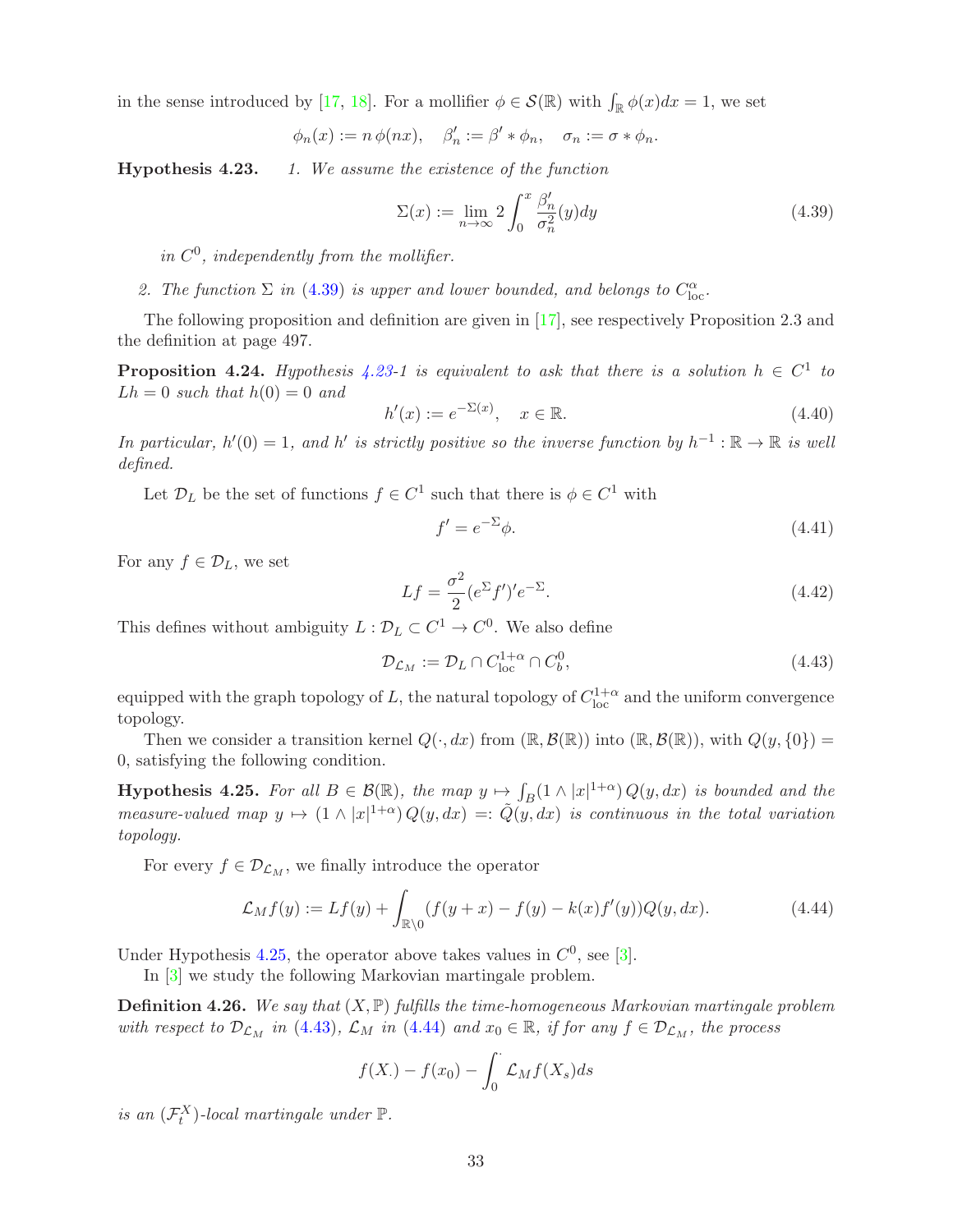<span id="page-33-2"></span>Remark 4.27. Under Hypotheses 4.23 and [4.25,](#page-32-1) in [\[3\]](#page-48-0) we provide existence and uniqueness for the Markovian martingale problem in Definition [4.26.](#page-32-4) Moreover, the solution  $(X,\mathbb{P})$  is a finite quadratic variation process, with  $\nu^{X,\mathbb{P}}(ds dx) = Q(X_{s-}, dx)ds$ .

We can state the following theorem.

<span id="page-33-1"></span>**Theorem 4.28.** Assume that Hypotheses 4.23 and [4.25](#page-32-1) hold true. If  $(X, \mathbb{P})$  is a solution to the martingale problem in Definition  $4.26$ , then it is a solution to the martingale problem in Definition [4.12](#page-27-0) with respect to  $x_0$ ,

<span id="page-33-3"></span><span id="page-33-0"></span>
$$
\mathcal{D}_{\mathcal{A}} := C^1([0, T]; \mathcal{D}_{\mathcal{L}_M}),\tag{4.45}
$$

and

$$
(\mathcal{A}v)(dt,\eta) := \partial_t v(t,\eta_t)dt
$$
\n
$$
+ Lv(t,\eta_t)dt + \int_{\mathbb{R}} (v(t,\eta_t + x) - v(t,\eta_t) - k(x)\partial_y v(t,\eta_t))Q(\eta_t, dx)dt, \quad v \in \mathcal{D}_{\mathcal{A}}, \ \eta \in D_{-}(0,T).
$$
\n(4.46)

Moreover, that martingale problem meets uniqueness.

<span id="page-33-6"></span>Remark 4.29. By [\[3\]](#page-48-0),  $\mathcal{D}_{\mathcal{L}_M}$  in [\(4.43\)](#page-32-2) is dense in  $C^1$ . Then, by Lemma [B.9,](#page-44-0)  $\mathcal{D}_\mathcal{A}$  in [\(4.45\)](#page-33-0) is dense in  $C^{0,1}([0,T] \times \mathbb{R})$ .

*Proof of Theorem [4.28.](#page-33-1)* A solution  $(X, \mathbb{P})$  to the martingale problem in Definition [4.26](#page-32-4) exists by Remark [4.27.](#page-33-2) By the equivalence (ii)-(iii) in Theorem [4.20,](#page-29-2)  $(X, \mathbb{P})$  fulfills the time-inhomogeneous martingale problem in Definition [4.12](#page-27-0) with respect to  $x_0$ ,  $\mathcal{D}_\mathcal{A}$  in [\(4.45\)](#page-33-0) and  $\mathcal{A}$  in [\(4.46\)](#page-33-3).

Concerning uniqueness, given a solution  $(X, \mathbb{P})$  to the martingale problem by Definition [4.12,](#page-27-0) we know that, for every  $v \in \mathcal{D}_\mathcal{A}$ ,  $M^v$  is a local martingale. In particular this holds for v not depending on time, which implies the validity of the martingale problem not depending on time in the sense of Definition [4.26,](#page-32-4) for which we have uniqueness, see Remark [4.27.](#page-33-2)  $\Box$ 

Below we discuss some other properties of the solution to our martingale problem. We evaluate first the quadratic variation of the martingale component of a function of X belonging to  $\mathcal{D}_{\mathcal{A}}$ . We can in particular apply Corollary [4.22](#page-30-3) to the case of the operator  $\mathcal A$  in [\(4.46\)](#page-33-3).

<span id="page-33-4"></span>**Proposition 4.30.** Let  $(X, \mathbb{P})$  be a solution to the martingale problem in Definition [4.26.](#page-32-4) Then, for every  $v \in \mathcal{D}_A$  in [\(4.45\)](#page-33-0) we have

<span id="page-33-5"></span>
$$
\langle Y^{v,c}, Y^{v,c} \rangle_t = \int_0^t \sigma^2(X_s) (\partial_x v(s, X_s))^2 ds, \tag{4.47}
$$

where  $Y_t^{v,c}$  $t^{v,c}$  denotes the unique continuous martingale part of  $v(t, X_t)$ . In particular,  $v \mapsto Y^{v,c}$ ,  $\mathcal{D}_{\mathcal{A}} \subseteq C^{0,1}([0,T] \times \mathbb{R}) \to \mathbb{D}^{ucp}$ , is continuous in zero.

*Proof of Proposition [4.30.](#page-33-4)* By Theorem [4.28,](#page-33-1)  $(X, \mathbb{P})$  is a solution to the martingale problem in Definition [4.12](#page-27-0) with respect to  $x_0$ ,  $\mathcal{D}_\mathcal{A}$  in [\(4.45\)](#page-33-0) and  $\mathcal{A}$  in [\(4.46\)](#page-33-3).

Assume that [\(4.47\)](#page-33-5) holds. Let  $v_n \in \mathcal{D}_\mathcal{A}$  such that  $v_n \to 0$  in  $C^{0,1}([0,T] \times \mathbb{R})$ . By (4.47),  $\langle Y^{v_n,c}, Y^{v_n,c}\rangle_T$  converges to zero in probability. Then, by Problem 5.25 in [\[28\]](#page-50-12), Chapter 1, it follows that,

$$
Y^{v_n,c} \to 0 \quad \text{u.c.p. as } n \to \infty. \tag{4.48}
$$

It remains to prove [\(4.47\)](#page-33-5). Take  $v \in \mathcal{D}_{\mathcal{A}}$ . Then formula [\(4.37\)](#page-30-4) in Corollary [4.22](#page-30-3) applied to  $\mathcal A$  in [\(4.46\)](#page-33-3) (taking into account Remark [4.27\)](#page-33-2) yields

$$
\langle Y^{v,c}, Y^{v,c} \rangle_t = \int_0^t (\mathcal{A}v^2 - 2v\mathcal{A}v)(ds, X^{s-}) - \int_{]0,t] \times \mathbb{R}} [v(s, X_{s-} + x) - v(s, X_{s-})]^2 Q(X_{s-}, dx) ds
$$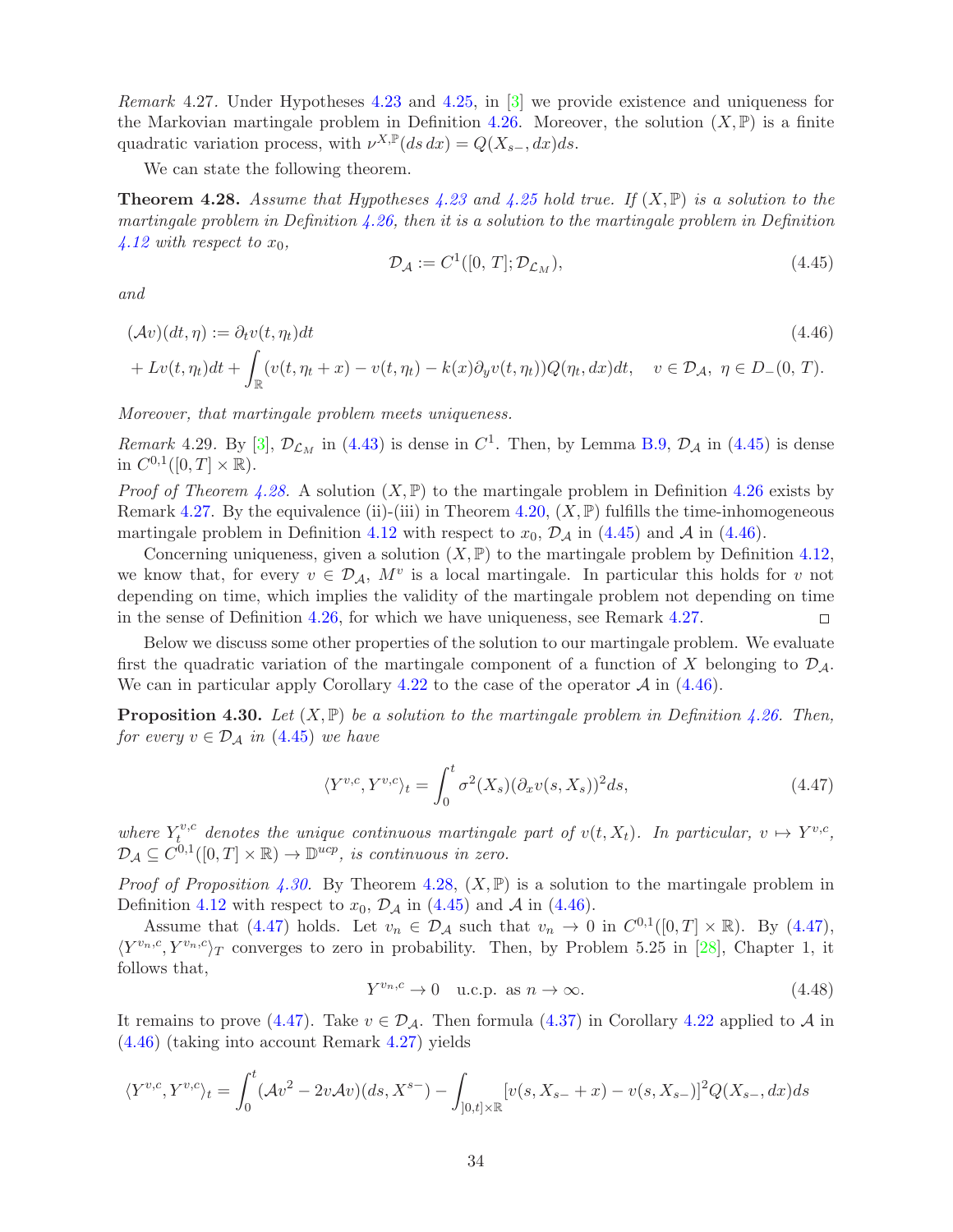$$
= \int_0^t (\partial_s v^2(s, X_s) - 2v(s, X_s)\partial_s v(s, X_s))ds + \int_0^t (Lv^2 - 2vLv)(s, X_s)ds
$$
  
+ 
$$
\int_{]0,t] \times \mathbb{R}} (v^2(s, X_{s-} + x) - v^2(s, X_{s-}) - 2k(x)v(s, X_{s-})\partial_x v(s, X_{s-}) )Q(X_{s-}, dx)ds
$$
  
- 
$$
2 \int_{]0,t] \times \mathbb{R}} v(s, X_s)(v(s, X_{s-} + x) - v(s, X_{s-}) - k(x)\partial_x v(s, X_{s-}) )Q(X_{s-}, dx)ds
$$
  
- 
$$
\int_{]0,t] \times \mathbb{R}} [v(s, X_{s-} + x) - v(s, X_{s-})]^2 Q(X_{s-}, dx)ds
$$
  
= 
$$
\int_0^t (Lv^2 - 2vLv)(s, X_s)ds = \int_0^t \sigma^2(X_s)(\partial_x v(s, X_s))^2ds,
$$

where the latter equality follows from the fact that  $Lv^2 = 2vLv + (\sigma \partial_x v)^2$ , see Propositions 2.10 in [\[17\]](#page-49-9).  $\Box$ 

<span id="page-34-1"></span>**Corollary 4.31.** Let  $(X, \mathbb{P})$  be a solution to the martingale problem in Definition [4.26.](#page-32-4)

- (i) For every  $v \in C^{0,1}$ ,  $Y^v := v(\cdot, X)$  is a weak Dirichlet process. In particular, X is a weak Dirichlet process.
- (*ii*) [\(4.47\)](#page-33-5) holds for every  $v \in C^{0,1}$ .

*Proof.* By Theorem [4.28,](#page-33-1)  $(X, \mathbb{P})$  is a solution to the martingale problem in Definition [4.12](#page-27-0) with respect to  $x_0$ ,  $\mathcal{D}_\mathcal{A}$  in [\(4.45\)](#page-33-0) and  $\mathcal{A}$  in [\(4.46\)](#page-33-3).

(i) By Remark [4.29,](#page-33-6)  $\mathcal{D}_{\mathcal{A}}$  in [\(4.45\)](#page-33-0) is dense in  $C^{0,1}([0,T] \times \mathbb{R})$ . Thanks to Proposition [4.30,](#page-33-4)  $v \mapsto Y^{v,c}$  is a continuous map. Since X is a finite quadratic variation process (see Remark [4.27\)](#page-33-2), we can apply Corollary [4.21,](#page-30-0) which states that X is a weak Dirichlet process. Theorem  $3.36$ concludes the proof of item (i).

(ii) Let  $v \in C^{0,1}$ . Since  $\mathcal{D}_{\mathcal{A}}$  is dense in  $C^{0,1}$  (see Remark [4.29\)](#page-33-6), there exists a sequence  $(v_n) \in \mathcal{D}_\mathcal{A}$  converging to v in  $C^{0,1}$ . Since  $v \mapsto Y^{v,c}$  is continuous,  $Y^{v_n,c} \to Y^{v,c}$ , u.c.p. By Proposition [A.4,](#page-45-0)  $\langle Y^{v_n,c}, Y^{v_n,c} \rangle \rightarrow \langle Y^{v,c}, Y^{v,c} \rangle$ . The result follows from Proposition [4.30](#page-33-4) since  $v \mapsto \int_0^t \sigma^2(X_s)(\partial_x v(s,X_s))^2 ds$  is continuous.  $\Box$ 

<span id="page-34-2"></span>**Theorem 4.32.** Let  $(X, \mathbb{P})$  be a solution to the martingale problem in Definition [4.26.](#page-32-4) Then there exists an  $(\mathcal{F}_t)$ -Brownian motion  $W^X$  such that

$$
X = x_0 + \int_0^{\cdot} \sigma(X_s) dW_s^X + \int_{]0, \cdot] \times \mathbb{R}} k(x) \left( \mu^X(ds \, dx) - Q(X_{s-}, dx) ds \right) + \lim_{n \to \infty} \int_0^{\cdot} Lf_n(X_s) ds
$$
  
+ 
$$
\int_{]0, \cdot] \times \mathbb{R}} (x - k(x)) \mu^X(ds \, dx), \tag{4.49}
$$

for every sequence  $(f_n)_n \subseteq \mathcal{D}_{\mathcal{L}_M}$  such that  $f_n \underset{n\to\infty}{\to} Id$  in  $C^1$ . The limit appearing in [\(4.49\)](#page-34-0) holds in the u.c.p. sense.

*Proof.* By Theorem [4.28,](#page-33-1)  $(X, \mathbb{P})$  is a solution to the martingale problem in Definition [4.12](#page-27-0) with respect to  $x_0$ ,  $\mathcal{D}_\mathcal{A}$  in [\(4.45\)](#page-33-0) and  $\mathcal{A}$  in [\(4.46\)](#page-33-3). By Corollary [3.22](#page-12-1) we have

<span id="page-34-0"></span>
$$
X = X^{c} + k(x) \star (\mu^{X} - \nu^{X,\mathbb{P}}) + \Gamma^{k}(Id) + (x - k(x)) \star \mu^{X},
$$

where  $\Gamma^k$  is the operator defined in Theorem [3.10.](#page-8-0) By Proposition [3.9](#page-8-6) and Remark [3.12,](#page-8-7)  $\Gamma^k$  is well defined in particular on  $C^{0,1}$ . By Proposition [4.30,](#page-33-4) we can apply Proposition [4.5](#page-25-0) with  $\mathcal{D}^S = \mathcal{D}_{\mathcal{A}}$ ,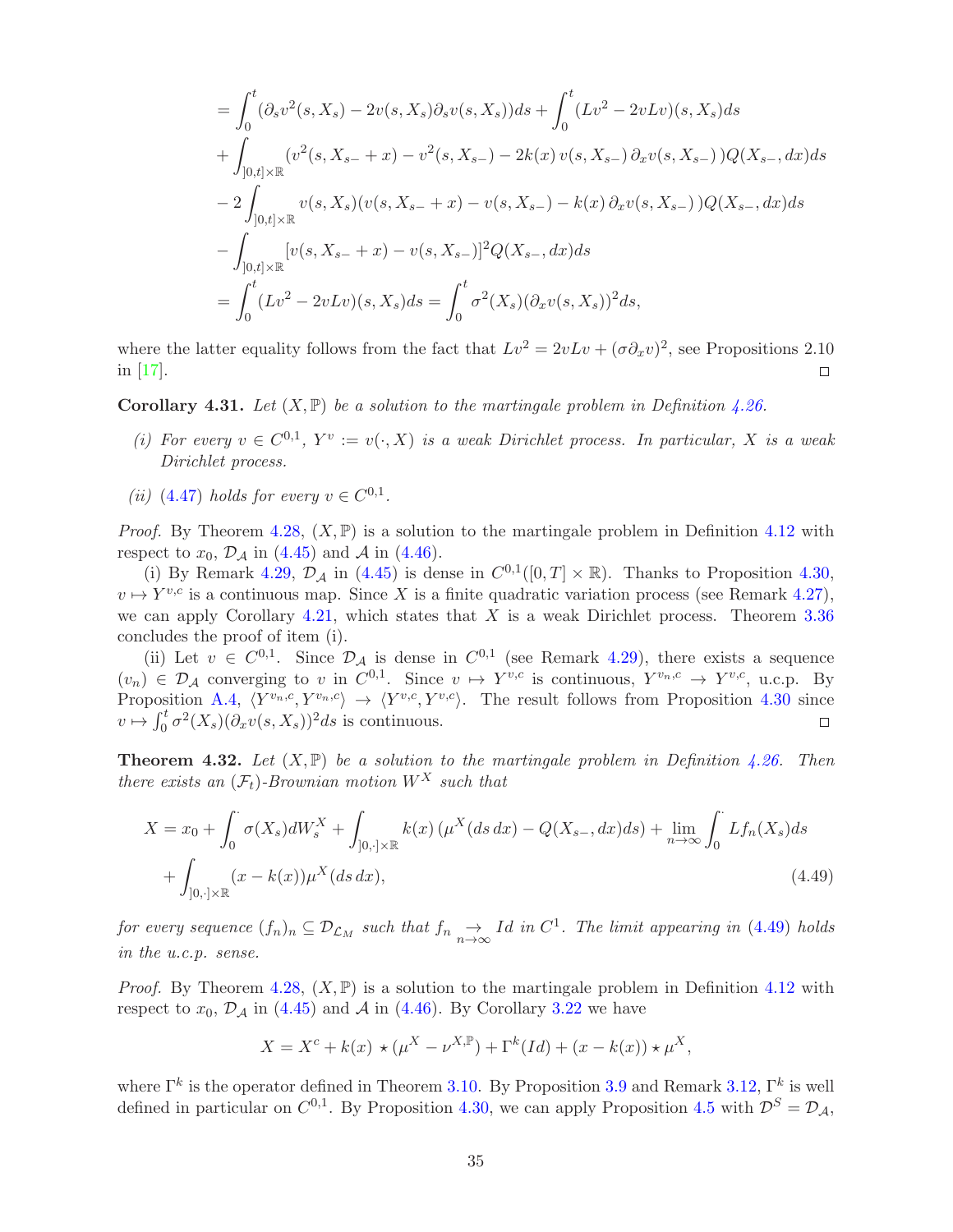which yields that  $v \mapsto \Gamma^k(v)$  restricted to  $\mathcal{D}_\mathcal{A}$  is continuous. Since  $\mathcal{D}_\mathcal{A}$  is dense in  $C^{0,1}$ ,  $\Gamma^k(v)$  is the continuous extension of the map defined in [\(4.34\)](#page-30-1).

At this point we evaluate  $\Gamma^k(Id)$ . Take  $(f_n)_n \subseteq \mathcal{D}_{\mathcal{L}_M}$  such that  $f_n \to Id$  in  $C^1$ . By [\(4.34\)](#page-30-1) together with [\(4.46\)](#page-33-3), we get

$$
\Gamma^{k}(Id) = \lim_{n \to \infty} \Gamma^{k}(f_{n})
$$
\n
$$
= \lim_{n \to \infty} \left( \int_{0}^{1} (\mathcal{A}f_{n})(ds, X^{s-}) - \int_{]0, \cdot] \times \mathbb{R}} (f_{n}(X_{s-} + x) - f_{n}(X_{s-})) \frac{x - k(x)}{x} Q(X_{s-}, dx) ds \right)
$$
\n
$$
= \lim_{n \to \infty} \left( \int_{0}^{1} Lf_{n}(X_{s-}) ds + \int_{]0, \cdot] \times \mathbb{R}} (f_{n}(X_{s-} + x) - f_{n}(X_{s-}) - k(x) f'_{n}(X_{s-})) Q(X_{s-}, dx) ds
$$
\n
$$
- (f_{n}(X_{s-} + x) - f_{n}(X_{s-})) \frac{x - k(x)}{x} \star \nu^{X, \mathbb{P}} \right)
$$
\n
$$
= \lim_{n \to \infty} \int_{0}^{1} Lf_{n}(X_{s}) ds.
$$

In order to get [\(4.49\)](#page-34-0) it remains to identify  $X^c$ . Setting  $W_t^X := \int_0^t$ 1  $\frac{1}{\sigma(X_s)}$ d $X_s^c$ , we have

$$
\langle W^X, W^X \rangle_t = \int_0^t \frac{1}{\sigma(X_s)} d\langle X^c, X^c \rangle_s.
$$

On the other hand, Corollary [4.31-](#page-34-1)(ii) with  $v \equiv$  Id yields  $\langle X^c, X^c \rangle = \int_0^{\cdot} \sigma^2(X_s) ds$ , which implies that  $\langle W^X, W^X \rangle_t = t$ , and by Lévy representation theorem,  $W^X$  is a Brownian motion. Finally, by construction we have  $X^c = \int_{\alpha} \sigma(X_s) dW_s$ . by construction we have  $X^c = \int_0^1 \sigma(X_s) dW_s$ .

#### 4.5.4 Continuous path-dependent SDEs with distributional drift

Let  $\sigma$ ,  $\beta$  be continuous real functions and  $L: \mathcal{D}_L \to C^0$  in [\(4.42\)](#page-32-5), with  $\mathcal{D}_L$  the subset of  $C^1$ introduced just before. We only suppose Hypothesis 4.23-1. Let  $G^d : [0, T] \times D_-(0, T) \to \mathbb{R}$  be a Borel bounded functional, uniformly continuous on closed balls. We set  $G : [0, T] \times C(0, T) \to \mathbb{R}$  as the restriction of  $G^d$ . In [\[30\]](#page-50-5) one investigates the martingale problem related to a path-dependent SDE of the type

<span id="page-35-3"></span><span id="page-35-0"></span>
$$
dX_t = \sigma(X_t)dW_t + (\beta'(X_t) + G(t, X^t))dt.
$$
\n(4.50)

We set  $\mathcal{D}_{L,b} := \mathcal{D}_L \cap C_b^0$ .

<span id="page-35-1"></span>**Definition 4.33.**  $(X, \mathbb{P})$  is solution to the (non-Markovian) path-dependent martingale problem related to [\(4.50\)](#page-35-0) an initial condition  $x_0$  if, for every  $f \in \mathcal{D}_{L,b}$ ,

$$
M^{f} := f(X_{t}) - f(x_{0}) - \int_{0}^{t} ((Lf)(X_{s}) + f'(X_{s})G(s, X^{s}))ds
$$
\n(4.51)

is an  $(\mathcal{F}^X)$ -local martingale under  $\mathbb{P}$ .

<span id="page-35-2"></span>**Proposition 4.34.** Let  $(X, \mathbb{P})$  be a solution to the martingale problem in the sense of Definition [4.33.](#page-35-1) Then X is necessarily a continuous process.

*Proof.* Let h be the function introduced in Proposition [4.24,](#page-32-6) and set  $Y = h(X)$ . For every  $\phi \in C^2$ , we denote by  $L^0$  the classical PDE operator  $L^0\phi(y) = \frac{(\sigma h')^2 (h^{-1}(y))}{2}$  $\frac{(h^{-1}(y))}{2} \phi''(y)$ . By Propositions 2.13 in [\[17\]](#page-49-9),  $\phi \in \mathcal{D}_{L^0} (= C^2)$  if and only if  $\phi \circ h \in \mathcal{D}_L$ . This implies that  $\phi \in C_b^2$  if and only if  $\phi \circ h \in \mathcal{D}_{L,b}$ . Moreover,  $L(\phi \circ h) = (L^0 \phi) \circ h$  for every  $\phi \in C^2$ .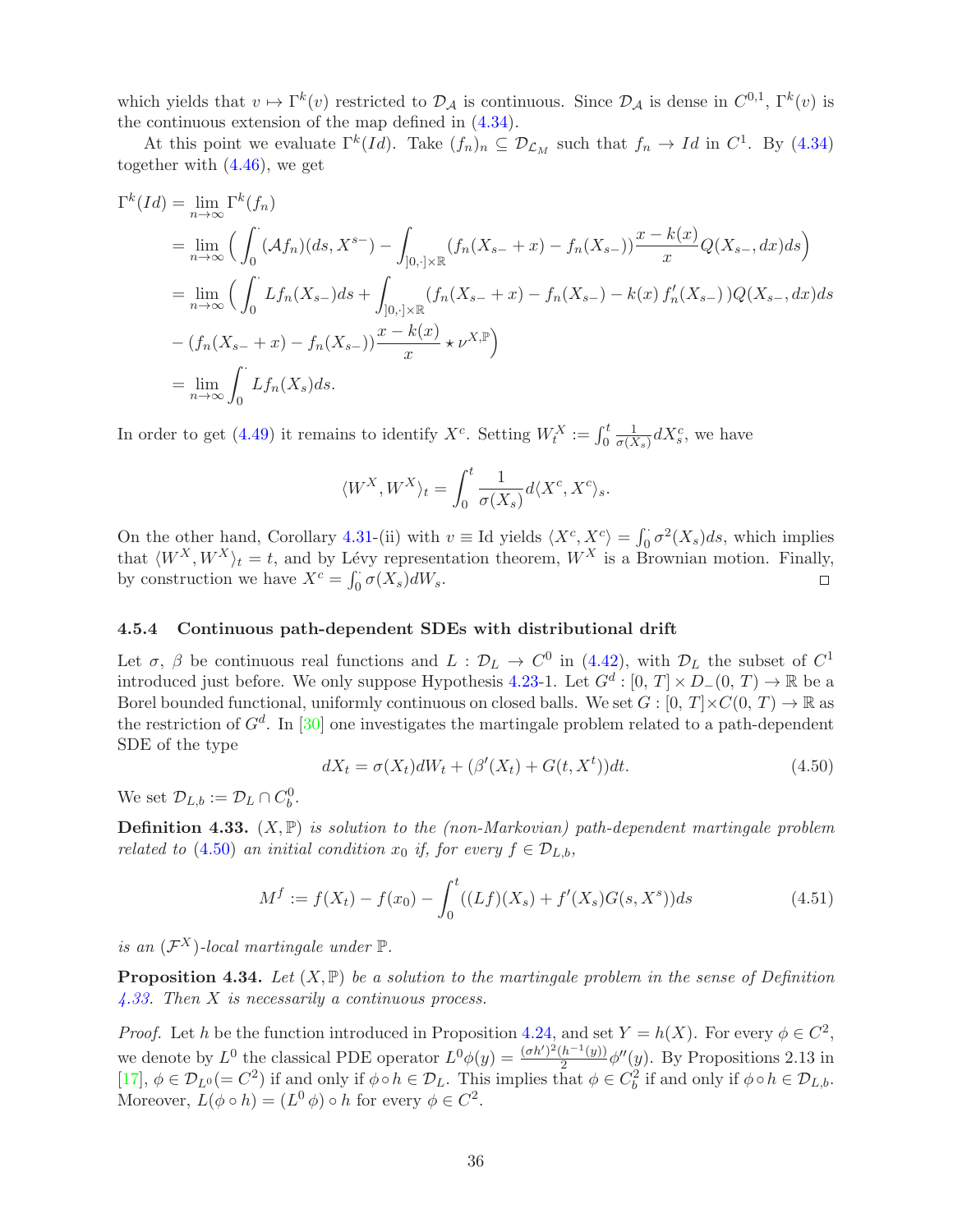Since  $(X, \mathbb{P})$  fulfills the time-homogeneous martingale problem in Definition [4.33,](#page-35-1) for every  $f \in \mathcal{D}_{L,b},$ 

$$
f(X_{\cdot}) - f(x_0) - \int_0^t ((Lf)(X_s) + f'(X_s)G(s, X^s))ds
$$

is an  $(\mathcal{F}^X_t)$ -local martingale under  $\mathbb{P}$ . Setting  $y_0 = h^{-1}(x_0)$ , this yields that, for every  $\tilde{f} \in C_b^2$ ,

$$
\tilde{f}(Y_{\cdot}) - \tilde{f}(y_0) - \frac{1}{2} \int_0^{\cdot} (\sigma h')^2 (h^{-1}(Y_s)) \tilde{f}''(Y_s) ds - \int_0^{\cdot} h'(h^{-1}(Y_s)) G(s, h^{-1}(Y^s)) \tilde{f}'(Y_s) ds
$$

is an  $(\mathcal{F}_t^Y)$ -local martingale under  $\mathbb{P}$ . It follows from Theorem [D.1](#page-48-2) that Y is a semimartingale with characteristics  $B = \int_0^1 b(s, \check{Y})ds$ ,  $C = \int_0^1 c(s, \check{Y})ds$ ,  $\nu(ds \, dz) = 0$ , where  $b(s, \eta) :=$  $h'(h^{-1}(\eta(s)))G(s,h^{-1}(\eta^s))$  and  $c(s,\eta) := (\sigma h')^2(h^{-1}(\eta(s)))$ . Consequently  $\mu^Y(ds\,dy) = 0$ , so  $Y = h(X)$  is necessarily a continuous process, and the same holds for X.

<span id="page-36-0"></span>**Lemma 4.35.**  $\mathcal{D}_{L,b}$  is dense in  $\mathcal{D}_L$  equipped with its graph topology. In particular,  $\mathcal{D}_{L,b}$  is dense in  $C^1$ .

*Proof.* We consider the sequence  $(\chi_N)$  introduced in [\(3.53\)](#page-21-3). Let  $f \in \mathcal{D}_L$ . We define a sequence  $(f_N) \subset C^1$  such that  $f_N(0) = f(0)$  and  $f'_N = \chi_N f'$ .  $f_N \in \mathcal{D}_L$  since  $f'_N = (\phi \chi_N) e^{-\sum_{j=1}^N \phi_j}$  and  $\phi \chi_N \in C^1$ , where  $\phi$  has been defined in [\(4.41\)](#page-32-7). Now, each  $f_N$  is a bounded function since  $f'_N$  has compact support. Clearly,  $f_N \to f$  in  $C^1$ . Moreover, making use of  $(4.42)$  we get

$$
Lf_N = \frac{\sigma^2}{2} (e^{\Sigma} \chi_N f')' e^{-\Sigma} = \frac{\sigma^2}{2} (\phi \chi_N)' e^{-\Sigma} \to \frac{\sigma^2}{2} \phi' e^{-\Sigma} = Lf \quad \text{in } C^0.
$$

This concludes the proof.

Corollary 4.36. Existence and uniqueness of a solution to the martingale problem in Definition [4.33](#page-35-1) holds true.

*Proof.* By Theorem 4.23 in [\[30\]](#page-50-5), there is a solution  $(X, \mathbb{P})$  in the sense of Definition [4.33](#page-35-1) which is even continuous. This shows existence.

Concerning uniqueness, let  $(X, \mathbb{P})$  be a solution of the martingale problem in the sense of Definition [4.33.](#page-35-1) By Proposition [4.34,](#page-35-2)  $f(X)$  is necessarily continuous for every  $f \in \mathcal{D}_{L,b}$ . Moreover the process in [\(4.51\)](#page-35-3) is a martingale also for every  $f \in \mathcal{D}_L$  not necessarily bounded. Indeed, let  $f \in \mathcal{D}_L$ . By Lemma [4.35](#page-36-0) there is a sequence  $f_N \in \mathcal{D}_{L,b}$  converging to f in  $\mathcal{D}_L$ . This implies that  $M^{f_N}$  converges to  $M^f$  u.c.p. We remark that the space of continuous local martingales is closed with respect to the u.c.p. convergence topology so  $M<sup>f</sup>$  is again a continuous local martingale. The conclusion follows by Proposition 4.24 in [\[30\]](#page-50-5) which states uniqueness in the framework of continuous processes.  $\Box$ 

**Proposition 4.37.** Let  $(X, \mathbb{P})$  be a solution to the martingale problem in Definition [4.33.](#page-35-1) Then  $(X,\mathbb{P})$  is a solution to the martingale problem in Definition [4.12](#page-27-0) with respect to  $x_0$ ,

$$
\mathcal{D}_{\mathcal{A}} := C^1([0, T]; \mathcal{D}_{L,b}) \tag{4.52}
$$

<span id="page-36-2"></span>and

$$
(\mathcal{A}v)(ds,\eta) = (\partial_s v(s,\eta(s)) + Lv(s,\eta(s)) + G^d(s,\eta^s)\partial_x v(s,\eta(s)))ds.
$$
 (4.53)

*Proof.* We apply Theorem [4.18](#page-28-6) with  $\mathcal{D}_{\mathcal{L}} := \mathcal{D}_{L,b}$  equipped with its graph topology.

<span id="page-36-1"></span> $\Box$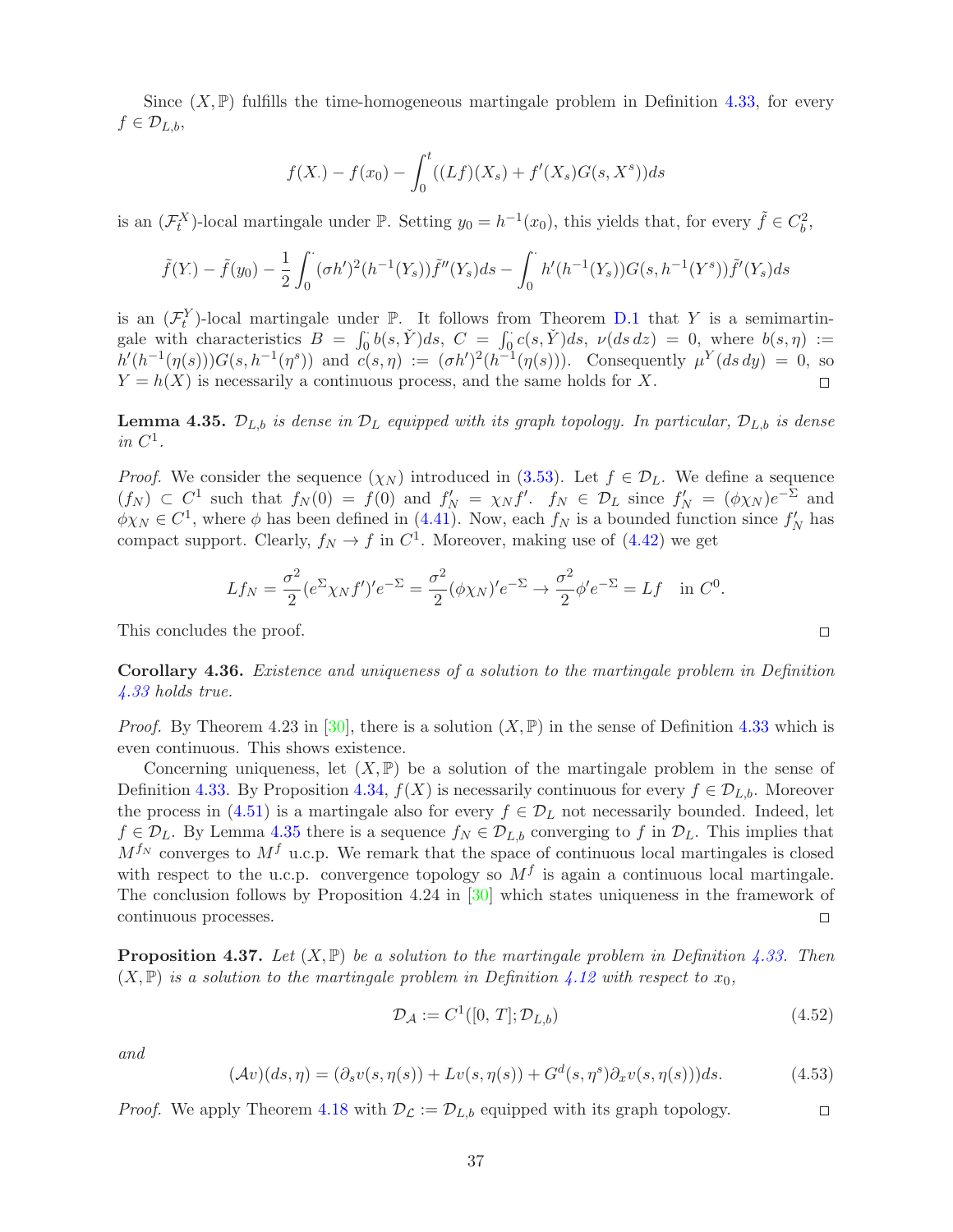Remark 4.38. Consider the martingale problem in Definition [4.12](#page-27-0) with respect to  $\mathcal{D}_{\mathcal{A}}$  in [\(4.52\)](#page-36-1), A in [\(4.53\)](#page-36-2), and  $x_0 \in \mathbb{R}$ . Replacing  $G^d$  in (4.53) with another Borel extension of G one gets the same solution to the martingale problem.

Proceeding analogously as for the proof of Theorem [4.32](#page-34-2) we can prove the following result.

**Proposition 4.39.** Let  $(X, \mathbb{P})$  be a solution to the martingale problem in Definition [4.33.](#page-35-1) Then we have the following.

- $(i)$  X is a weak Dirichlet process.
- (ii) There exists an  $(\mathcal{F}_t)$ -Brownian motion  $W^X$  such that

<span id="page-37-0"></span>
$$
X = x_0 + \int_0^{\cdot} \sigma(X_s) dW_s^X + \int_0^{\cdot} G^d(s, X^s) ds + \lim_{n \to \infty} \int_0^{\cdot} Lf_n(X_s) ds, \tag{4.54}
$$

for every sequence  $(f_n)_n \subseteq \mathcal{D}_L$  such that  $f_n \underset{n\to\infty}{\to} Id$  in  $C^1$ . The limit in [\(4.54\)](#page-37-0) holds in the u.c.p. sense.

#### 4.5.5 The PDMPs case

Let  $X$  be a piecewise deterministic Markov process (PDMP) generated by a marked point process  $(T_n, \zeta_n)$ , where  $(T_n)_n$  are increasing random times such that  $T_n \in ]0, \infty[$ , where either there is a finite number of times  $(T_n)_n$  or  $\lim_{n\to\infty} T_n = +\infty$ , and  $\zeta_n$  are random variables in [0, 1]. We will follow the notations in  $[11]$ , Chapter 2, Sections 24 and 26. The behavior of the PDMP X is described by a triplet of local characteristics  $(h, \lambda, Q)$ :  $h$ :  $[0, 1] \rightarrow \mathbb{R}$  is a Lipschitz continuous function,  $\lambda :]0,1[\rightarrow \mathbb{R}$  is a measurable function such that  $\sup_{x\in [0,1]} |\lambda(x)| < \infty$ , and Q is a transition probability measure on  $[0, 1] \times \mathcal{B}(]0, 1]$ . Some other technical assumptions are specified in the over-mentioned reference, that we do not recall here. Let us denote by  $\Phi(s, x)$  the unique solution of  $g'(s) = h(g(s)), g(0) = x$ . Then

$$
X(t) = \begin{cases} \Phi(t,x), & t \in [0, T_1[\\ \Phi(t - T_n, \zeta_n), & t \in [T_n, T_{n+1}[, n \in \mathbb{N}, \end{cases}
$$
(4.55)

and, for any  $x_0 \in [0, 1]$ , verifies the equation (provided the second integral in the right-hand side is well-defined)

$$
X_t = x_0 + \int_0^t h(X_s) \, ds + \int_{]0, \, t] \times \mathbb{R}} x \, \mu^X(ds \, dx) \tag{4.56}
$$

with

$$
\mu^X(ds\,dx) = \sum_{n\geq 1} 1_{\{\zeta_n \in ]0,1[\}} \delta_{(T_n,\zeta_n - \zeta_{n-1})}(ds\,dx). \tag{4.57}
$$

Moreover, we introduce the predictable process counting the number of jumps of  $X$  from the boundary of its domain:

$$
p_t^* = \sum_{0 < s \le t} 1_{\{X_{s-} \in \{0,1\}\}}.\tag{4.58}
$$

The knowledge of  $(h, \lambda, Q)$  completely specifies the law of X, see Section 24 in [\[11\]](#page-49-18), and also Proposition 2.1 in  $[1]$ . In particular, let  $\mathbb P$  be the unique probability measure under which the compensator of  $\mu^X$  has the form

$$
\nu^X(ds\,dx) = \tilde{Q}(X_{s-},\,dx)\,(\lambda(X_{s-})\,ds + dp_s^*),\tag{4.59}
$$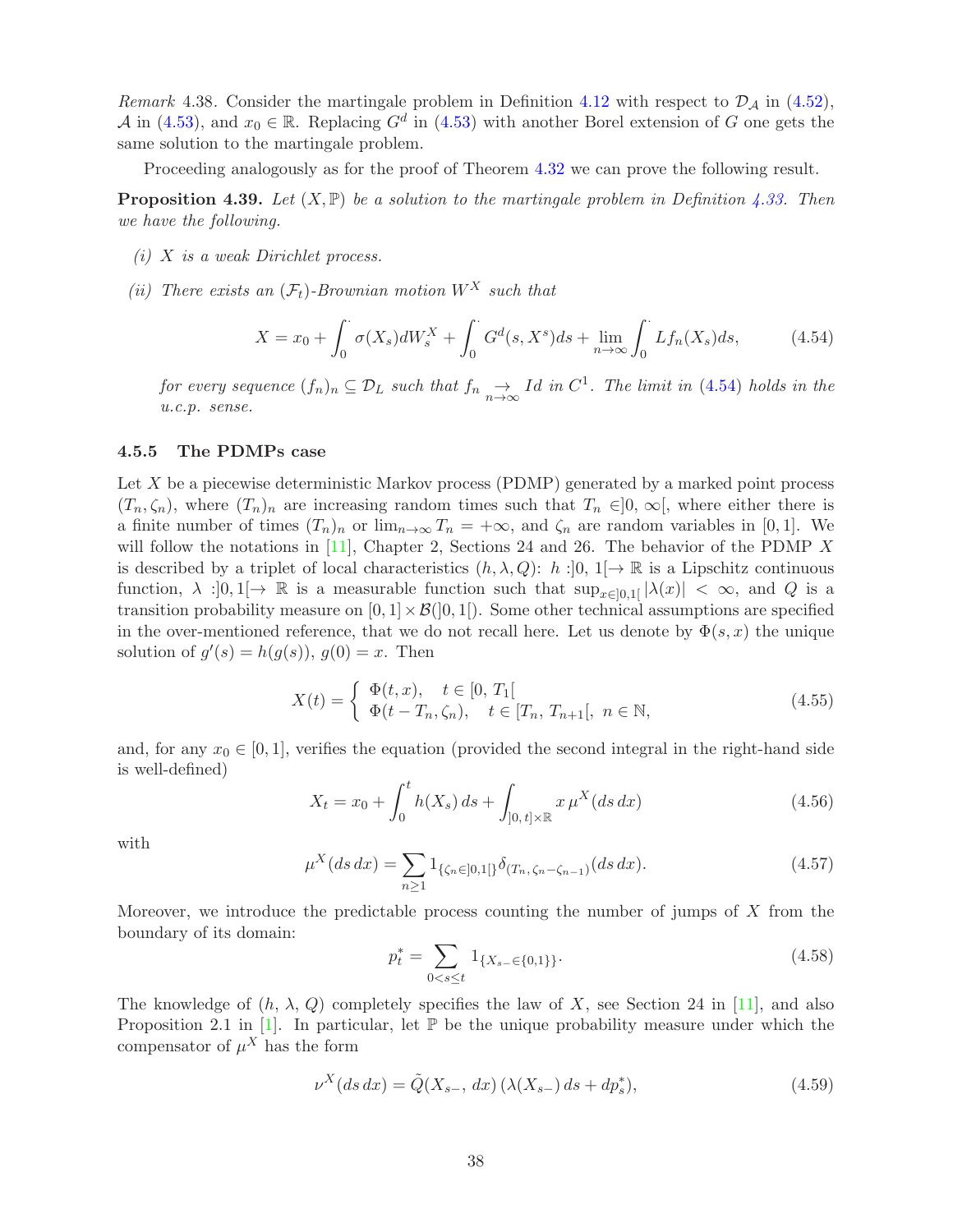where  $\tilde{Q}(y, dx) = Q(y, y + dx)$ , and  $\lambda$  is trivially extended to [0, 1] by the zero value. Notice that X is a finite variation process, so  $(1.3)$  holds true. According to Theorem 31.3 and subsequent Section 31.5 in [\[11\]](#page-49-18), for every measurable absolutely continuous function  $v : \mathbb{R}_+ \times \mathbb{R} \to \mathbb{R}$  such that  $(v(t, X_{t-} + x) - v(t, X_{t-})) \star \mu^X \in \mathcal{A}_{\text{loc}}^+,$ 

$$
v(t, X_t) - v(0, x_0)
$$
  
 
$$
- \int_{[0,t]} \left( \partial_s v(s, X_{s-}) + h(X_{s-}) \partial_x v(s, X_s) + \lambda(X_{s-}) \int_{\mathbb{R}} (v(s, X_{s-} + x) - v(s, X_{s-})) \tilde{Q}(X_{s-}, dx) \right) ds
$$
  
 
$$
- \int_{[0,t] \times \mathbb{R}} (v(s, X_{s-} + x) - v(s, X_{s-})) \tilde{Q}(X_{s-}, dx) dp_s^*
$$

is an  $(\mathcal{F}^X)$ -local martingale under  $\mathbb{P}$ . Therefore,  $(X, \mathbb{P})$  solves the martingale problem in Definition [4.12](#page-27-0) with respect to  $A, \mathcal{D}_A := C^1([0, T] \times \mathbb{R})$  and  $x_0$ , with

$$
(\mathcal{A}v)(ds,\eta) := \Lambda_1 v(s,\eta_{s-}) \gamma_1(ds,\eta_{s-}) + \Lambda_2 v(s,\eta_{s-}) \gamma_2(ds,\eta_{s-}), \quad v \in \mathcal{D}_A, \eta \in D(0,T),
$$

with, for any  $y \in \mathbb{R}$ ,  $\gamma_1(ds, y) = ds$ ,  $\gamma_2(ds, y) = dp_s^*(y)$ , and

$$
\Lambda_1 v(s, y) = \partial_s v(s, y) + h(y) \partial_y v(s, y) + \lambda(y) \int_{\mathbb{R}} (v(s, y + x) - v(s, y)) \tilde{Q}(y, dx), \quad y \in ]0, 1[,
$$
  

$$
\Lambda_2 v(s, y) = \int_{\mathbb{R}} (v(s, y + x) - v(s, y)) \tilde{Q}(y, dx), \quad y \in \{0, 1\}.
$$

# Appendix

#### A Some technical results on the (weak) finite quadratic variation

**Proposition A.1.** Let  $Y = (Y(t))_{t \in [0,T]}$  and  $X = (X(t))_{t \in [0,T]}$  be respectively a càdlàg and a continuous process. Then

$$
[X,Y]^{ucp}_{\varepsilon}(t) = C_{\varepsilon}(X,Y)(t) + R(\varepsilon,t)
$$

with  $R(\varepsilon, t) \to 0 \text{ u.c.p.}$ 

Proof. See Proposition A.3 in [\[4\]](#page-49-0).

 $\Box$ 

**Lemma A.2.** Let  $G_n : C(0, T) \to \mathbb{R}$ ,  $n \in \mathbb{N}$ , be a sequence of functions such that

- (*i*)  $\sup_n ||G_n||_{var} \leq M \in [0, +\infty[,$
- (ii)  $G_n \underset{n\to\infty}{\to} 0$  uniformly.

Then, for every  $g : [0, T] \to \mathbb{R}$  càglàd,  $\int_0^{\cdot} g dG_n \underset{n \to \infty}{\to} 0$ , uniformly.

*Proof.* For every  $n \in \mathbb{N}$ , let us define the operator  $T_n : D_-(0, T) \to C(0, T)$ ,  $g \mapsto \int_0^T g dG_n$ . We denote by  $\mathcal{E}_-(0, T)$  the linear space of càglàd step functions of the type  $\sum_i c_i \mathbb{1}_{]a_i, b_i]}$ . We first notice that, by (ii), if  $g \in \mathcal{E}_-(0, T)$ , then  $T_n(g) \underset{n \to \infty}{\to} 0$ , uniformly.

On the other hand,  $\mathcal{E}_-(0, T)$  is dense in  $D_-(0, T)$ , see Lemma 1, Chapter 3, in [\[7\]](#page-49-19) (that lemma is written for càdlàg function; however the same follows for càglàd functions since the time reversal of a càdlàg function is càglàd).

Let now  $g \in D_-(0, T)$ . Since g is bounded, we have  $\sup_{s \in [0, T]} |g(s)| \leq m$  for some constant m. We get  $||T_n(g)||_{\infty} \leq Mm$ . The conclusion follows by the Banach-Steinhaus theorem, see e.g.<br>Chapter 1.2 in [13]. Chapter 1.2 in [\[13\]](#page-49-17).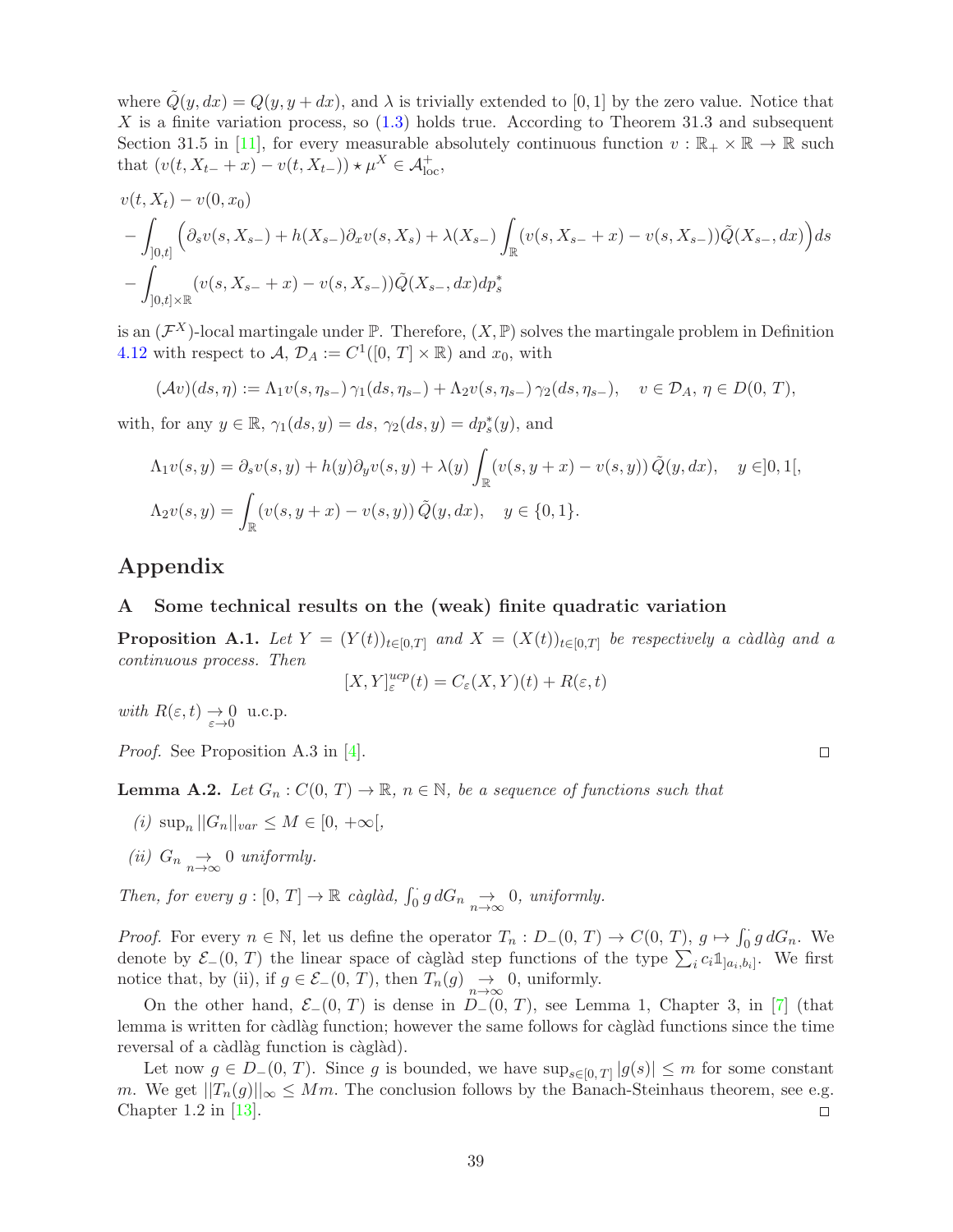**Proposition A.3.** Let X be an  $\mathbb{F}\text{-weak Dirichlet with weakly finite quadratic variation. Let  $g$  be$ a càglàd process, and N be a continuous  $\mathbb{F}\text{-}local$  martingale. Then

$$
\int_0^t g(s)(X_{s+\varepsilon}-X_s)(N_{s+\varepsilon}-N_s)\frac{ds}{\varepsilon} \underset{\varepsilon \to 0}{\to} \int_0^t g(s) d[X^c, N]_s, \quad t \in [0, T], \quad \text{u.c.p.}
$$

*Proof.* For  $\varepsilon > 0$ , we set  $F_{\varepsilon}(t) := C_{\varepsilon}(X, N)(s)$ . By Proposition [3.2,](#page-6-0)  $X = X^c + A$  with A a martingale orthogonal process. Therefore, recalling Proposition [A.1,](#page-48-2)

$$
F_{\varepsilon}(t) \underset{\varepsilon \to 0}{\to} F(t) := [X^c, N]_t, \quad \text{u.c.p.}
$$

Let  $\varepsilon_n$  be a sequence converging to zero as  $n \to \infty$ . It is sufficient to show the existence of a subsequence, still denoted by  $\varepsilon_n$ , such that

$$
\int_0^{\cdot} g(s) dF_{\varepsilon_n}(s) \underset{n \to \infty}{\to} \int_0^{\cdot} g(s) dF(s), \quad \text{u.c.p.} \tag{A.1}
$$

By extracting a sub-subsequence, there exists a null set  $\mathcal N$  such that

$$
F_{\varepsilon_n}(t) \underset{n \to \infty}{\to} F(t), \quad \text{uniformly for all } \omega \notin \mathcal{N}.
$$
 (A.2)

We remark that N has also weakly finite quadratic variation. Let  $\kappa > 0$ . For any  $\ell > 0$ , we denote by  $\Omega_{n,\ell}$  the subset of  $\omega \in \Omega$  such that

$$
\int_0^T (X_{(s+\varepsilon_n)\wedge T}(\omega) - X_s(\omega))^2 \frac{ds}{\varepsilon_n} + \int_0^T (N_{(s+\varepsilon_n)\wedge T}(\omega) - N_s(\omega))^2 \frac{ds}{\varepsilon_n} \le \ell,
$$
  

$$
\langle X^c, X^c \rangle_T + \langle N, N \rangle_T \le \ell.
$$
 (A.3)

In particular, we can choose  $\ell$  such that  $\mathbb{P}(\Omega_{n,\ell}^c) \leq \kappa$ . Moreover, since g is locally bounded, without restriction of generality we can take

$$
\sup_{s \in [0,T]} |g(s)| \le \ell, \quad \forall \omega \in \Omega_{n,\ell}.
$$
\n(A.4)

Collecting [\(A.3\)](#page-46-1) and [\(A.4\)](#page-46-2), on  $\Omega_{n,\ell}$  we have

$$
\sup_{0 \le t \le T} \left| \int_0^t g(s) dF_{\varepsilon_n}(s) \right| \le \ell ||F_{\varepsilon_n}||_{\text{var}}
$$
\n
$$
\le \ell \sqrt{\int_0^T (X_{s+\varepsilon_n}(\omega) - X_s(\omega))^2 \frac{ds}{\varepsilon_n} \sqrt{\int_0^T (N_{s+\varepsilon_n}(\omega) - N_s(\omega))^2 \frac{ds}{\varepsilon_n}}}
$$
\n
$$
= \ell \sqrt{\int_0^T (X_{(s+\varepsilon_n)\wedge T}(\omega) - X_s(\omega))^2 \frac{ds}{\varepsilon_n} \sqrt{\int_0^T (N_{(s+\varepsilon_n)\wedge T}(\omega) - N_s(\omega))^2 \frac{ds}{\varepsilon_n}}} \le \ell^2,
$$
\n
$$
\sup_{0 \le t \le T} \left| \int_0^t g(s) dF(s) \right| \le \ell ||F||_{\text{var}} \le \ell \sqrt{\langle X^c, X^c \rangle_T \langle N, N \rangle_T} \le \ell^2.
$$
\n(A.5)

Let us come back to prove  $(A.1)$ . We set

$$
\chi_n(g) := \sup_{0 \le t \le T} \Big| \int_0^t g(s) dF_{\varepsilon_n}(s) - \int_0^t g(s) dF(s) \Big|.
$$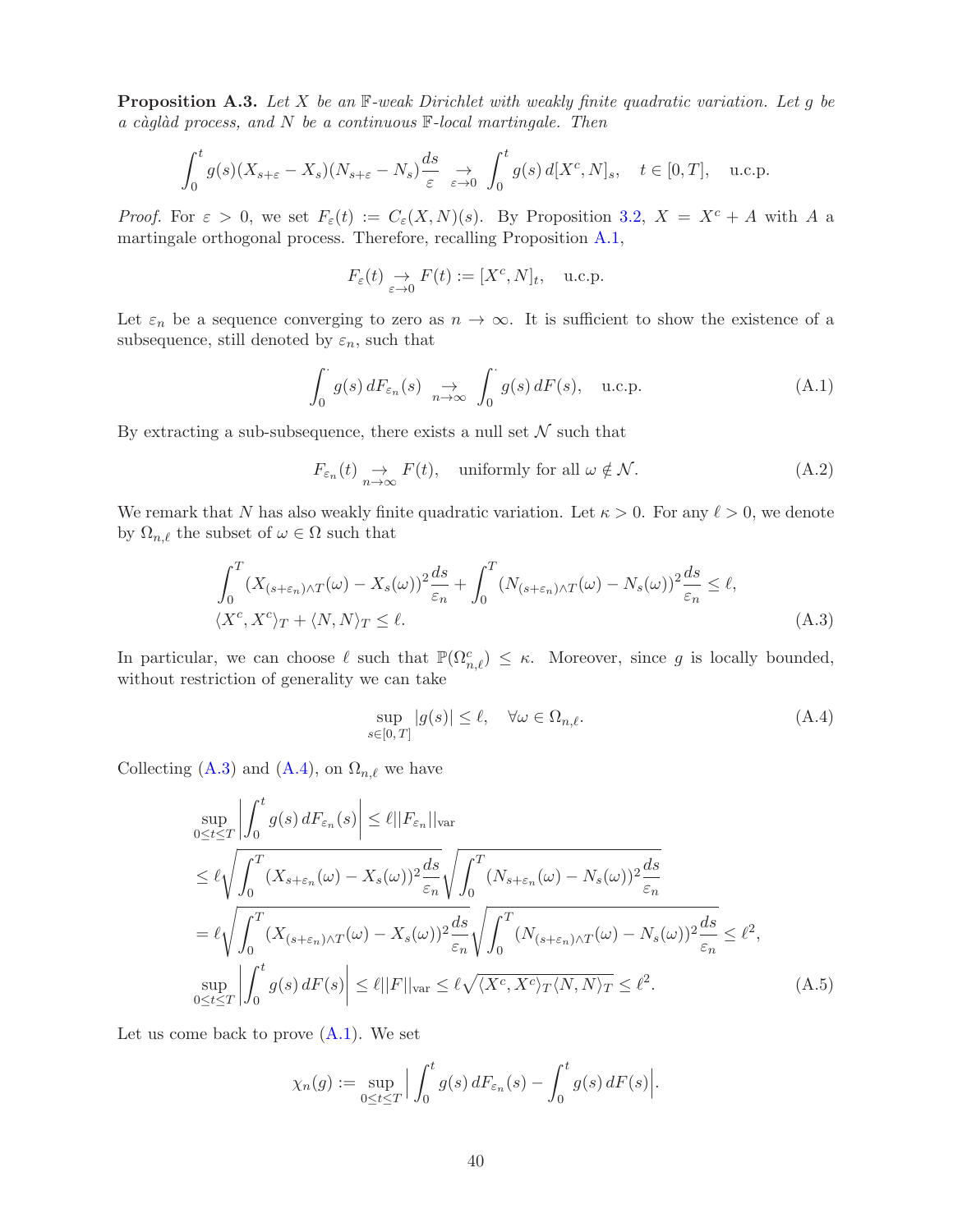Let  $K > 0$ . Using  $(A.5)$ , together with Chebyshev's inequality, we get

$$
\mathbb{P}(\chi_n(g) > K) \leq \mathbb{P}(\Omega_{n,\ell}^c) + \mathbb{P}(\{\chi_n(g) > K\} \cap \Omega_{n,\ell} \cap \mathcal{N}^c)
$$
  
\n
$$
\leq \kappa + \mathbb{P}(\{\chi_n(g) > K\} \cap \Omega_{n,\ell} \cap \mathcal{N}^c)
$$
  
\n
$$
= \kappa + \mathbb{P}\left(\{\chi_n(g) \land 2\ell^2 > K\} \cap \Omega_{n,\ell} \cap \mathcal{N}^c\right)
$$
  
\n
$$
= \kappa + \mathbb{P}((\chi_n(g) \land 2\ell^2) \mathbb{1}_{\Omega_{n,\ell} \cap \mathcal{N}^c} > K)
$$
  
\n
$$
\leq \kappa + \frac{\mathbb{E}\left[(\chi_n(g) \land 2\ell^2) \mathbb{1}_{\Omega_{n,\ell} \cap \mathcal{N}^c}\right]}{K^2}.
$$
\n(A.6)

To prove that previous expectation goes to zero as  $n$  goes to infinity, by using Lebesgue's dominated convergence theorem, it remains to show that

$$
\chi_n(g) \mathbb{1}_{\Omega_{n,\ell} \cap \mathcal{N}^c} \underset{n \to \infty}{\to} 0 \quad \text{a.s.} \tag{A.7}
$$

To this end, let us set  $G_n := \mathbb{1}_{\Omega_{n,\ell}}(F_n - F)$ . Since by  $(A.3)$  we have  $||G_n||_{var} \leq \frac{\ell}{2}$  $\frac{\ell}{2}$ , the convergence in [\(A.7\)](#page-43-0) follows from Lemma [A.2.](#page-48-3) Consequently, by [\(A.6\)](#page-43-1),  $\limsup_{n\to\infty} \mathbb{P}(\chi_n(g) > K) \leq \kappa$ . Since  $\kappa > 0$  is arbitrary, the proof is concluded.  $\kappa > 0$  is arbitrary, the proof is concluded.

**Proposition A.4.** Let  $(M^n(t))_{t\in[0,T]}$  (resp.  $(N^n(t))_{t\in[0,T]})$  be a sequence of continuous local martingales, converging u.c.p. to  $\overline{M}$  (resp. to  $N$ ). Then

$$
[M^n, N^n] \underset{n \to \infty}{\longrightarrow} [M, N] \quad \text{u.c.p.}
$$

In order to prove Proposition [A.4](#page-45-0) we first give a technical result.

**Lemma A.5.** Let  $A, \delta > 0$ . Let M be a continuous local martingale vanishing at zero. We have

$$
\mathbb{P}\Big([M,M]_T \ge A\Big) \le \frac{\mathbb{E}\Big[\max_{t \in [0,T]} |M_t|^2 \wedge \delta^2\Big]}{A} + \mathbb{P}\Big(\max_{t \in [0,T]} |M_t| \ge \delta\Big). \tag{A.8}
$$

Proof. We bound the left-hand side of [\(A.8\)](#page-43-2) by

$$
\mathbb{P}\Big([M,M]_T\geq A,\max_{t\in[0,T]}|M_t|\leq \delta\Big)+\mathbb{P}\Big(\max_{t\in[0,T]}|M_t|\geq \delta\Big):=I_1+I_2.
$$

Let  $\tau := \inf\{s \in [0,T]: |M_s| \ge \delta\}$ . We notice that on  $\Omega_0 := \{\omega \in \Omega : \max_{t \in [0,T]} |M_t(\omega)| \le \delta\}$  we have  $M = M^{\tau}$ . Therefore, by the definition of covariation,  $[M, M] = [M^{\tau}, M^{\tau}]$  on  $\Omega_0$ , so that

$$
I_1 = \mathbb{P}\Big([M^\tau, M^\tau]_T \ge A, \max_{t \in [0,T]} |M_t| \le \delta\Big).
$$

Using Chebyshev and Burkholder-Davis-Gundy inequalities, we get that there is a constant  $c > 0$ such that

$$
I_1 \leq \mathbb{P}\left(\left[M^{\tau}, M^{\tau}\right]_T \geq A\right) \leq \frac{\mathbb{E}\left[\left[M^{\tau}, M^{\tau}\right]_T\right]}{A} \leq \frac{c \mathbb{E}\left[\sup_{t \in [0,T]} |M_t^{\tau}|^2\right]}{A} = \frac{c \mathbb{E}\left[\sup_{t \in [0,T]} |M_t^{\tau}|^2 \wedge \delta^2\right]}{A}
$$

$$
\leq \frac{c \mathbb{E}\left[\sup_{t \in [0,T]} |M_t|^2 \wedge \delta^2\right]}{A}.
$$

*Proof of Proposition [A.4.](#page-45-0)* Obviously, we can take  $M \equiv N \equiv 0$ . By polarity arguments, it is enough to suppose  $(M^n) \equiv (N^n)$  and to prove that  $[M^n, M^n]_T \to 0$  in probability. Let  $\varepsilon > 0$ , and

 $\Box$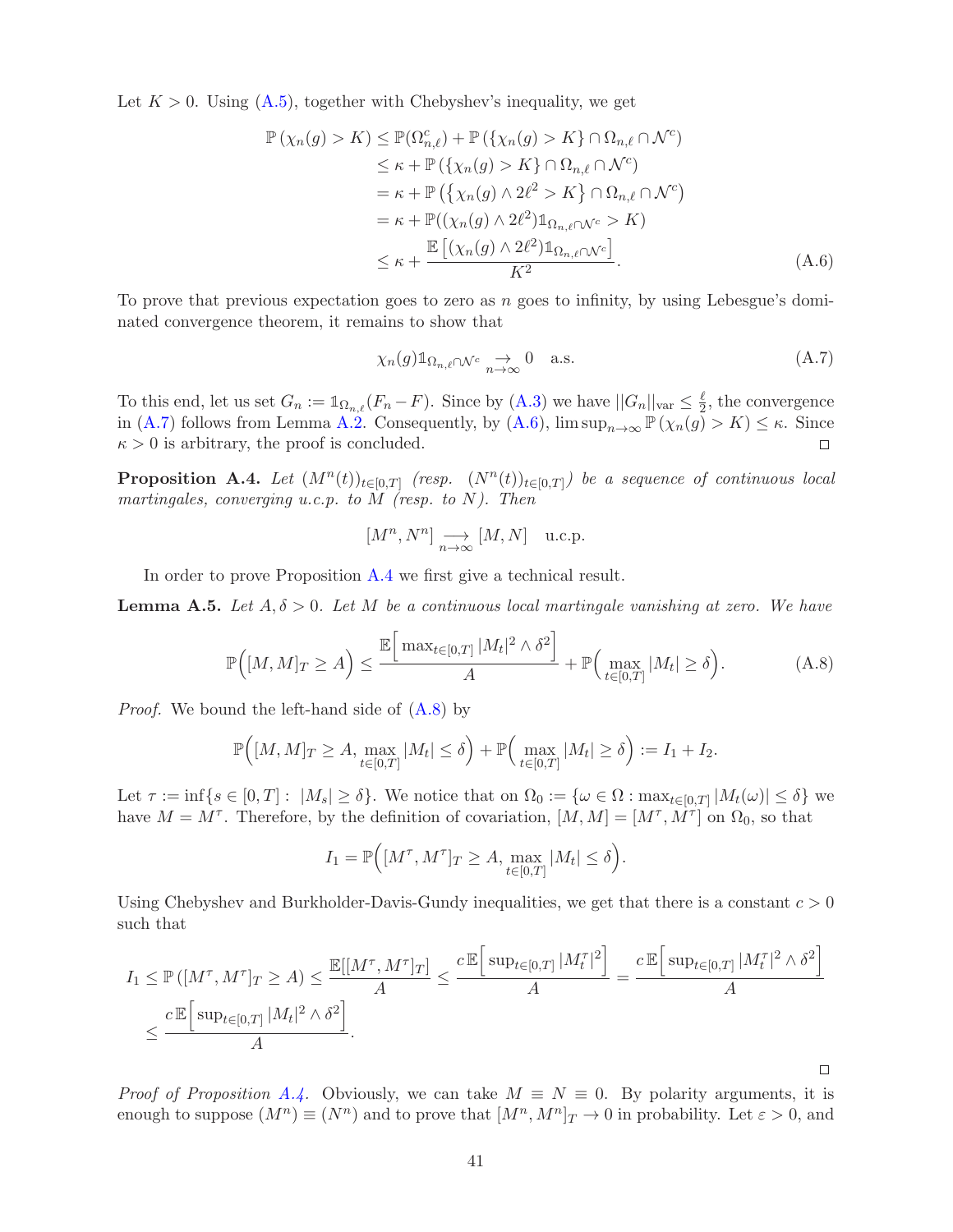let  $N_0$  such that, for every  $n \ge N_0$ ,  $\mathbb{P}(\sup_{t \in [0,T]} |M_t^n| \ge 1) \le \varepsilon$ . Let  $A > 0$ . For  $n \ge N_0$ , Lemma [A.5](#page-46-0) gives

$$
\mathbb{P}\left(\left[M^n, M^n\right]_T \ge A\right) \le \frac{\mathbb{E}\left[\max_{t \in [0,T]} |M_t^n|^2 \wedge 1\right]}{A} + \varepsilon.
$$

By taking  $n \to \infty$  we get

$$
\limsup_{n \to \infty} \mathbb{P}\left( [M^n, M^n]_T \ge A \right) \le \varepsilon
$$

and the result follows from the arbitrariness of  $\varepsilon$ .

#### B Some results on densities of martingale problems' domains

We have the following density results.

**Lemma B.1.** Let  $M > 0$  and E be a topological vector F-space with some metric d. We introduce the distance

$$
\bar{d}(e_1, e_2) := \sup_{t \in [0,M]} d(te_1, te_2), \quad e_1, e_2 \in E.
$$

Then d and  $\bar{d}$  are equivalent in the following sense: if  $\varepsilon > 0$ , there is  $\delta > 0$  such that

$$
d(e_1, e_2) \le \delta \Rightarrow \bar{d}(e_1, e_2) \le \varepsilon, \quad e_1, e_2 \in E,
$$
\n(B.1)

and

$$
\bar{d}(e_1, e_2) \le \delta \Rightarrow d(e_1, e_2) \le \varepsilon, \quad e_1, e_2 \in E. \tag{B.2}
$$

*Proof.* [\(B.2\)](#page-48-5) is immediate since  $d < \overline{d}$ .

[\(B.1\)](#page-47-3) follows since we can easily prove that  $e \mapsto \bar{d}(e, 0)$  is continuous. This follows because  $e \mapsto te$  and therefore  $(t, e) \mapsto d(te, 0)$  is continuous.  $(t, e) \mapsto te$  and therefore  $(t, e) \mapsto d(te, 0)$  is continuous.

**Definition B.2.** An F-space E is said to be generated by a countable sequence of seminorms  $(|| \cdot ||_{\alpha \in \mathbb{N}})$  if it can be equipped with the distance

$$
d_E(x,y) := \sum_{\alpha} \frac{||x-y||_{\alpha}}{1+||x-y||_{\alpha}} 2^{-\alpha}.
$$
 (B.3)

The space  $C^0([0,T];E)$  will be equipped with the distance  $d(f,g) := \sup_{t \in [0,T]} d_E(f(t),g(t))$ . Remark B.3.  $C^1$ ,  $C^2$ ,  $C^0$ , and  $\mathcal{D}_L \cap C^{\alpha}_{loc} \cap C^0_b$  (see [\(4.43\)](#page-32-2)) are F- spaces generated by a countable sequence of seminorms.

**Definition B.4.** Let E be an F-space generated by a countable sequence of seminorms. Let  $d_E$ be the distance in [\(B.3\)](#page-46-1) related to E. A function  $f : [0, T] \to E$  is said to be  $C^1([0, T]; E)$  if there exists  $f' : [0, T] \to E$  continuous such that

$$
\lim_{\varepsilon \to 0} \sup_{t \in [0,T]} d_E \left( \frac{f(t+\varepsilon) - f(t)}{\varepsilon}, f'(t) \right) = 0.
$$
\n(B.4)

We remark that by Definition [B.4](#page-46-2)  $f'$  is continuous. We are not aware about Bochner integrability for functions taking values in  $E$ . For this we make use of Riemann integrability. The following lemma makes use of classical arguments, which exploits the fact that  $f$  is uniformly continuous.

 $\Box$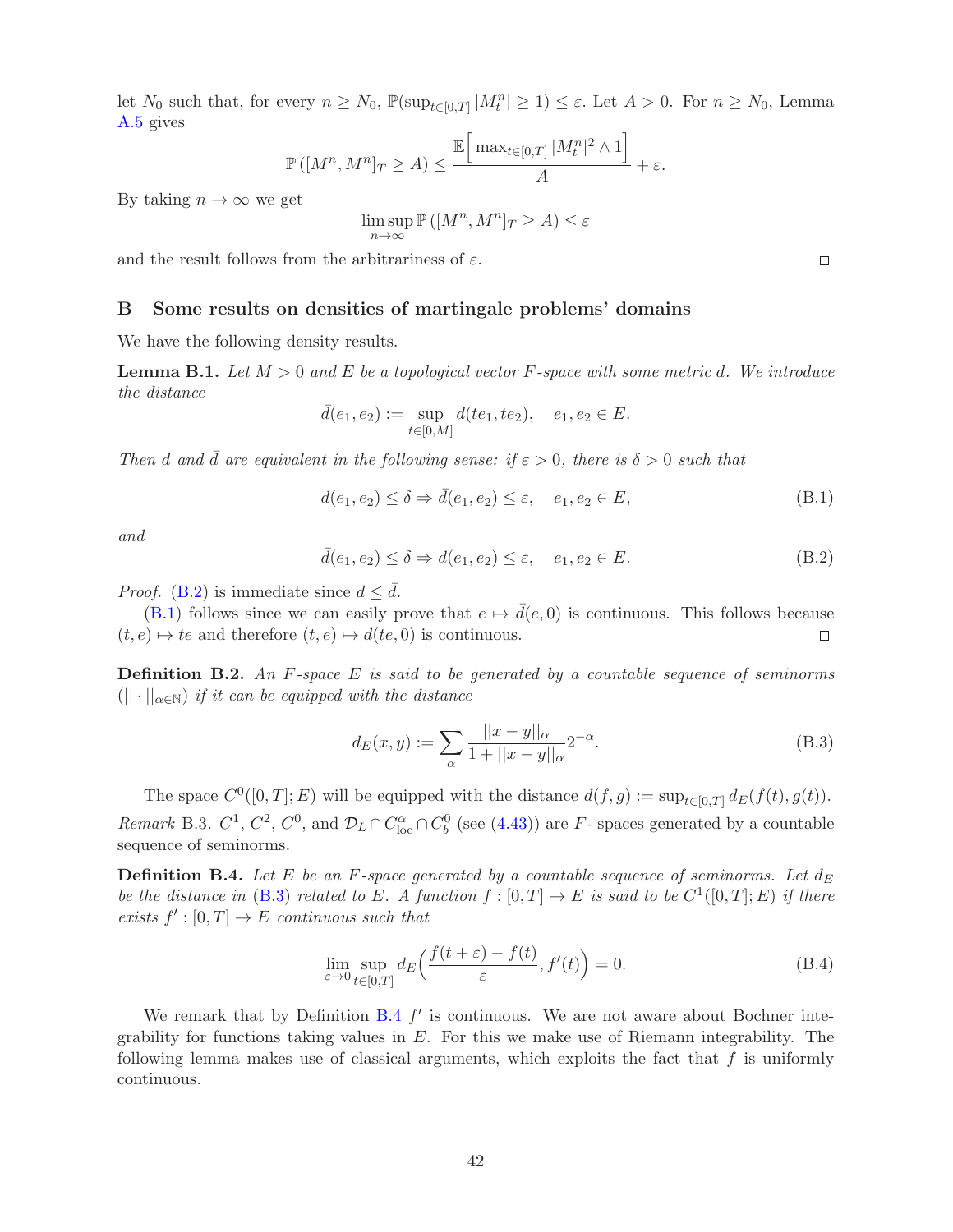**Lemma B.5.** Let  $f : [0, T] \to B$  be a continuous function, where B is a seminormed space. We denote by

$$
s_n(f)(t) = \sum_{k=0}^{2^n - 1} f(kt2^{-n})2^{-n}, \quad t \in [0, T],
$$

the Riemann sequence related to the dyadic partition. Then  $(s_n(f))$  is Cauchy in  $C^0([0,T];B)$ , namely

$$
\sup_{t \in [0,T]} ||(s_n(f) - s_m(f))(t)||_B \to 0 \text{ as } n, m \to \infty.
$$

Remark B.6. Let E be an F-space generated by a countable sequence of seminorms ( $|| \cdot ||_{\alpha \in \mathbb{N}}$ ). Let  $d_E$  be the distance in [\(B.3\)](#page-46-1) related to E. Let  $f_n, f_m$  (resp. f) be sequences of functions (resp. a function) from  $[0, T]$  to E.

(i)  $\sup_{t\in[0,T]}d_E(f_n(t),f(t))\to 0$  is equivalent to  $\sup_{t\in[0,T]}||f_n(t)-f(t)||_{\alpha}\to 0;$ (ii)  $\sup_{t\in[0,T]}d_E(f_n(t), f_m(t)) \underset{n,m\to\infty}{\to} 0$  is equivalent to  $\sup_{t\in[0,T]}||f_n(t) - f_m(t)||_{\alpha} \underset{n,m\to\infty}{\to} 0$ .

Remark B.7 (Riemann integral). Let  $E$  be an  $F$ -space generated by a countable sequence of seminorms ( $|| \cdot ||_{\alpha \in \mathbb{N}}$ ). By Remark [B.6,](#page-47-2)  $C^0([0,T];E)$  is an F-space. Let  $f \in C^0([0,T];E)$ . By Lemma [B.5,](#page-46-0)  $(s_n(f))$  is Cauchy with respect to all seminorms  $|| \cdot ||_{\alpha \in \mathbb{N}}$ . By Remark [B.6,](#page-47-2) the sequence  $(s_n(f))$  is Cauchy with respect to d. Being  $C^0([0,T];E)$  an F-space, it is complete, and  $(s_n(f))$  converges to an element in  $C^0([0,T];E)$  that we denote by  $\int_0^1 f(s)ds$ . For  $a, b \in [0,T]$  we write  $\int_a^b f(s)ds = \int_0^b f(s)ds - \int_0^a f(s)ds$ . It is not difficult to show that Riemann integral satisfies the following properties.

- 1.  $\int_a^b f(t)dt = \int_{a-h}^{b-h} f(t+h)dt$ ,  $h \in \mathbb{R}$  (by definition of the integral).
- 2.  $\lim_{\varepsilon \to 0} \frac{1}{\varepsilon}$  $\frac{1}{\varepsilon} \int_t^{t+\varepsilon} f(s) ds \to f(t)$  in  $C^0([0,T]; E)$ ,  $\lim_{\varepsilon \to 0} \frac{1}{\varepsilon}$  $\frac{1}{\varepsilon} \int_{t-\varepsilon}^{t} f(s) ds \to f(t) \text{ in } C^{0}([0,T]; E)$ (by Remark  $B.6-(i)$  $B.6-(i)$  and the fact that f is uniformly continuous).
- 3. If  $f \in C^0([0,T];E)$ , then  $f(\cdot) = f(0) + \lim_{\varepsilon \to 0} \frac{1}{\varepsilon}$  $\frac{1}{\varepsilon} \int_0^{\cdot} (f(s+\varepsilon) - f(s))ds$  (by items 1. and 2. above).
- 4. If  $f \in C^1([0,T]; E)$ , then  $f(\cdot) = f(0) + \int_0^{\cdot} f'(s)ds$  (by item 3. above and Definition [B.4\)](#page-45-0).

<span id="page-42-0"></span>**Lemma B.8.** Let  $\mathcal{D}_L$  be a topological vector F-space generated by a countable sequence of seminorms, equipped with the metric  $d_{\mathcal{L}}(= d_E)$  in [\(B.3\)](#page-46-1) related to  $\mathcal{D}_{\mathcal{L}}(= E)$ .

We suppose that  $\mathcal{D}_{\mathcal{L}}$  is topologically embedded in  $C^0$ . Let  $\mathcal{L} : \mathcal{D}_{\mathcal{L}} \to C^0([0, T] \times D_-(0, T))$  be a continuous map. Let  $\hat{\mathcal{D}}_{\mathcal{A}}$  be the subspace of  $\mathcal{D}_{\mathcal{A}} := C^1([0, T]; \mathcal{D}_{\mathcal{L}})$  constituted by functions of the type

$$
u(t,x) = \sum_{k} a_k(t)u_k(x), \quad a_k \in C^1(0,T), \ u_k \in \mathcal{D}_{\mathcal{L}}.
$$
 (B.5)

Then  $D_A$  is dense in  $D_A$  equipped with the metric  $d_A$  governing the following convergence:  $u_n \to 0$  in  $\mathcal{D}_\mathcal{A}$  if

$$
u_n \to 0
$$
 in  $C^0([0, T]; \mathcal{D}_L)$  and  $\partial_t u_n \to 0$  in  $C^0([0, T]; \mathcal{D}_L)$ .

*Proof.* Let  $u \in \mathcal{D}_{\mathcal{A}}$ . We have to prove that there is a sequence  $u_n \in \mathcal{D}_{\mathcal{A}}$  such that  $u_n \to u$  in  $\mathcal{D}_{\mathcal{A}}$ . We denote  $v := u'$ , i.e. the time derivative. We divise the proof into two steps.

First step: approximation of v. In this step we only use the fact that  $E = \mathcal{D}_{\mathcal{L}}$  is an F-space.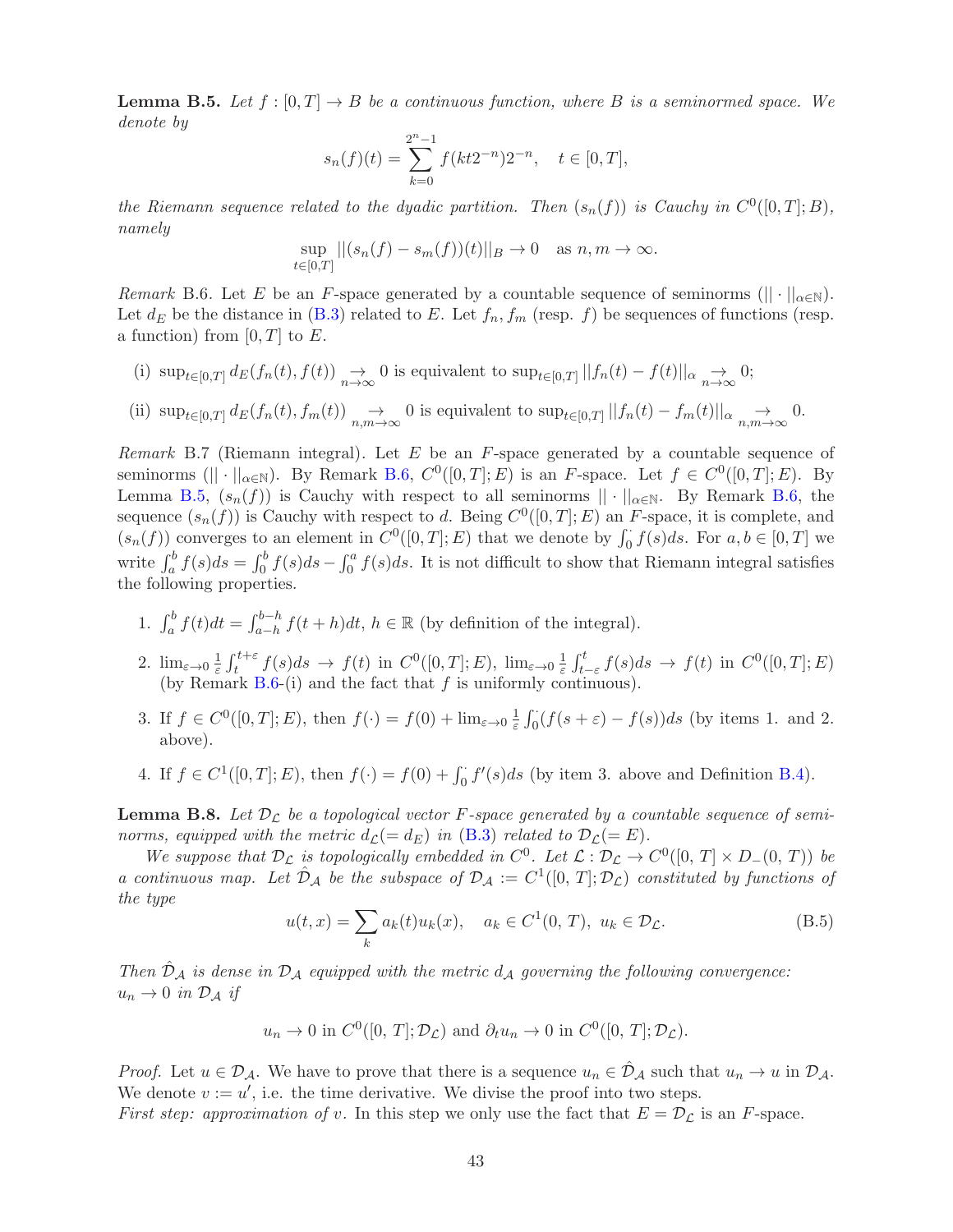Notice that  $v \in C^0([0, T]; \mathcal{D}_\mathcal{L})$ . Let  $\varepsilon > 0$ . Since v is uniformly continuous, by Lemma [B.1,](#page-48-2) there exists  $\delta > 0$  such that

<span id="page-43-1"></span>
$$
|t - s| \le \delta \Rightarrow \bar{d}_{\mathcal{L}}(v(t), v(s)) < \frac{\varepsilon}{2},\tag{B.6}
$$

where  $\bar{d}_{\mathcal{L}}$  is the metric related to  $d_{\mathcal{L}}$  introduced in Lemma [B.1](#page-48-2) with  $M = 1$ . We consider a dyadic partition of [0, T] given by  $t_k = 2^{-n}kT$ ,  $k \in \{0, ..., 2^n\}$ ,  $n \in \mathbb{N}$ . We define the open recovering of  $[0, T]$  given by

<span id="page-43-0"></span>
$$
U_k^n = \begin{cases} [t_0, t_1[ & k = 0, \\ [t_{k-1}, t_{k+1}[\cap[0, T] & k \in \{1, ..., 2^n\} . \end{cases}
$$
 (B.7)

We also introduce a smooth partition of the unit  $\varphi_k^n$ ,  $k \in \{0, ..., 2^n\}$ . In particular,  $\sum_{k=0}^{2^n} \varphi_k^n = 1$ ,  $\varphi_k^n \geq 0$ , and supp  $\varphi_k^n \subset U_k^n$ . We define

<span id="page-43-2"></span>
$$
v_n(t) := \sum_{k=0}^{2^n} v(t_k) \varphi_k^n(t).
$$

We notice that, if  $t \in [t_{k-1}, t_k]$ , then  $v_n(t) = v(t_{k-1})\varphi_{k-1}^n(t) + v(t_k)\varphi_k^n(t)$  and  $v(t) = v(t)\varphi_{k-1}^n(t) + v(t_k)\varphi_k^n(t)$  $v(t)\varphi_k^n(t)$ . Since  $d_{\mathcal{L}}$  is a homogeneous distance, using the triangle inequality, we have

$$
d_{\mathcal{L}}(v_{n}(t), v(t)) = d_{\mathcal{L}}((v(t_{k-1}) - v(t))\varphi_{k-1}^{n}(t) + (v(t_{k}) - v(t))\varphi_{k}^{n}(t), 0)
$$
  
\n
$$
\leq d_{\mathcal{L}}((v(t_{k-1}) - v(t))\varphi_{k-1}^{n}(t), 0) + d((v(t_{k}) - v(t))\varphi_{k}^{n}(t), 0)
$$
  
\n
$$
\leq d_{\mathcal{L}}(v(t_{k-1})\varphi_{k-1}^{n}(t), v(t))\varphi_{k-1}^{n}(t)) + d_{\mathcal{L}}(v(t_{k})\varphi_{k}^{n}(t), v(t)\varphi_{k}^{n}(t))
$$
  
\n
$$
\leq \bar{d}_{\mathcal{L}}(v(t_{k-1}), v(t)) + \bar{d}_{\mathcal{L}}(v(t_{k}), v(t)).
$$
\n(B.8)

Then we choose N such that  $2^{-N}T \leq \delta$ . Recalling [\(B.6\)](#page-43-1), we obtain from [\(B.8\)](#page-43-2) that

$$
n > N \Rightarrow \sup_{t \in [0,T]} d_{\mathcal{L}}(v_n(t), v(t)) \le \varepsilon.
$$

This shows that  $v_n \to v = \partial_t u$  in  $C^0([0, T]; \mathcal{D}_\mathcal{L})$ . Second step: approximation of u. Now we set

$$
u_n(t) := u(0) + \sum_{k=0}^{2^n} v(t_k) \bar{\varphi}_k^n(t),
$$

where  $\bar{\varphi}_k^n(t) := \int_0^t \varphi_k^n(s)ds$ . We remark that  $u_n(t) = u(0) + \int_0^t v_n(s)ds$  in the sense of Remark [B.7.](#page-47-0) We have to show that  $\sup_{t\in[0,T]} d_{\mathcal{L}}(u_n(t), u(t))$  converges to zero. To this end, by Remark [B.6,](#page-47-2) it is enough to show that, for every fixed  $\alpha$ ,

<span id="page-43-3"></span>
$$
\sup_{t \in [0,T]} ||u_n(t) - u(t)||_{\alpha} \to 0.
$$
\n(B.9)

Since u is uniformly continuous with respect to  $d_{\mathcal{L}}$ , obviously it has the same property with respect to the seminorm  $\alpha$ . For every  $t \in [0, T]$ ,

$$
||u_n(t) - u(t)||_{\alpha} \le \int_0^t ||v_n(s) - v(s)||_{\alpha} ds \le T \sup_{s \in [0,T]} ||v_n(s) - v(s)||_{\alpha} \le C \sup_{s \in [0,T]} d_{\mathcal{L}}(v_n(s), v(s))
$$

that converges to zero by the first step of the proof. This implies [\(B.9\)](#page-43-3) and concludes the proof.  $\Box$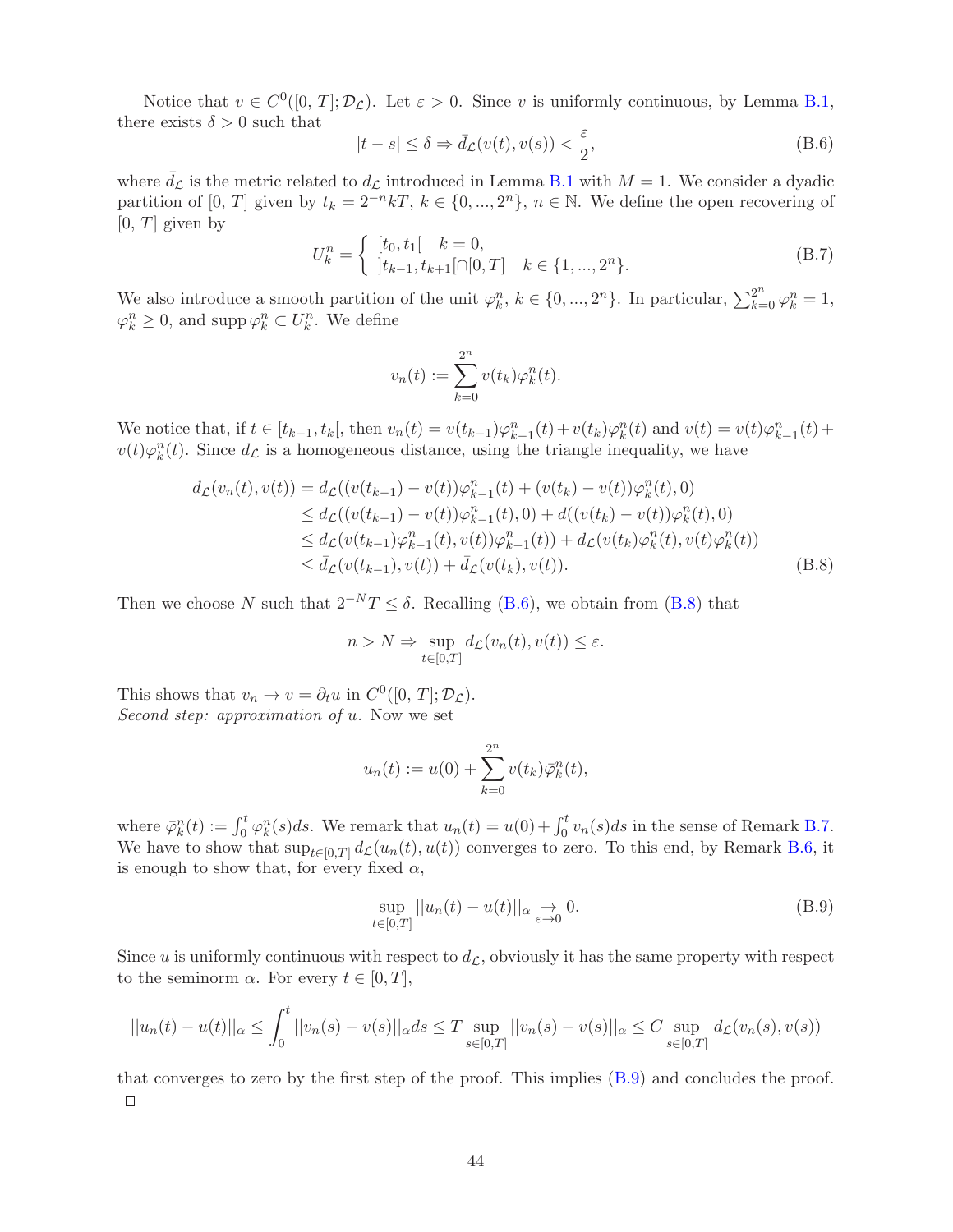<span id="page-44-0"></span>**Lemma B.9.** Let  $\mathcal{D}_{\mathcal{L}_M}$  be a topological vector F-space generated by a countable sequence of seminorms, and let  $\mathcal{D}_\mathcal{A}$  be defined in [\(4.30\)](#page-29-3). If  $\mathcal{D}_{\mathcal{L}_M}$  is dense in  $C^1$ , then  $\mathcal{D}_\mathcal{A}$  is dense in  $C^{0,1}$ .

*Proof.* We start by noticing that  $C^{0,1} = C^0([0, T]; C^1)$ . Then we divise the proof into two steps. *First step.*  $C^0([0, T]; \mathcal{D}_{\mathcal{L}_M})$  is dense in  $C^0([0, T]; C^1)$ .

In this step we only use the fact that  $E := C^1$  is an F-space. Let  $d_E$  be the distance in [\(B.3\)](#page-46-1) related to E. Let  $f \in C^0([0, T]; C^1)$ . Let  $\delta > 0$ . We need to show the existence of  $f^{\varepsilon} \in C^{0}([0, T]; \mathcal{D}_{\mathcal{L}_M})$  such that

$$
d_E(f(t), f^{\varepsilon}(t)) \le \delta, \quad \forall t \in [0, T].
$$

Let  $0 = t_1 < t_1 < \cdots < t_n = T$  be a subdivision with mesh  $\varepsilon$ . Since  $\mathcal{D}_{\mathcal{L}_M}$  is dense in  $C^1$ , using Lemma [B.1,](#page-48-2) for every  $i = 1, ..., n$ , there is  $f_{t_i}^{\varepsilon} \in \mathcal{D}_{\mathcal{L}_M}$  such that

<span id="page-44-1"></span>
$$
\bar{d}_E(f(t_i), f_{t_i}^{\varepsilon}) \le \frac{\delta}{6},\tag{B.10}
$$

where  $\bar{d}_E$  is the metric in Lemma [B.1](#page-48-2) with  $M = 1$ . The candidate now is

$$
f^{\varepsilon}(t) = f_{t_i}^{\varepsilon} + \frac{t - t_{i-1}}{t_i - t_{i-1}} (f_{t_i}^{\varepsilon} - f_{t_{i-1}}^{\varepsilon}), \quad t \in [t_i, t_{i+1}].
$$

To prove that  $f^{\varepsilon}$  is a good approximation of f, we define  $f^{\pi} : [0, T] \to C^{1}$  as

$$
f^{\pi}(t) = f(t_{i-1}) + \frac{t - t_{i-1}}{t_i - t_{i-1}} (f(t_i) - f(t_{i-1})), \quad t \in [t_i, t_{i+1}].
$$

We evaluate the difference between  $f^{\pi}$  and  $f^{\varepsilon}$ . Setting  $A := \frac{t-t_{i-1}}{t-t_{i-1}}$  $\frac{t-t_{i-1}}{t_i-t_{i-1}} \in [0, 1]$ , taking into account the homogeneity of  $d$  and the triangle inequality, we have

$$
d_E(f^{\pi}(t), f^{\varepsilon}(t)) = d\Big(f(t_{i-1}) + A(f(t_i) - f(t_{i-1})), f^{\varepsilon}_{t_{i-1}} + A(f^{\varepsilon}_{t_i} - f^{\varepsilon}_{t_{i-1}})\Big)
$$
  

$$
\leq d_E(f(t_{i-1}), f^{\varepsilon}_{t_{i-1}}) + \bar{d}_E(f(t_i), f^{\varepsilon}_{t_i}) + \bar{d}_E(f(t_{i-1}), f^{\varepsilon}_{t_{i-1}}) \leq 3\frac{\delta}{6} = \frac{\delta}{2},
$$

where in the latter inequality we have used  $(B.10)$ . This shows that

$$
\sup_{t\in[0,T]}d_E(f^\pi(t),f^\varepsilon(t))\leq \frac{\delta}{2}.
$$

Second step.  $C^1([0, T]; \mathcal{D}_{\mathcal{L}_M})$  is dense in  $C^0([0, T]; \mathcal{D}_{\mathcal{L}_M})$ .

In this step we set  $E := \mathcal{D}_{\mathcal{L}_M}$ . Let  $f \in C^0([0, T]; \mathcal{D}_{\mathcal{L}_M})$ , and set  $f_{\varepsilon}(t) := \frac{1}{\varepsilon} \int_{t-\varepsilon}^t f(s) ds$ ,  $t \in [0, T]$ . This integral is well-defined, and converges to f by Remark [B.7-](#page-47-0)2.

#### C Some further technical results

**Proposition C.1.** Condition [\(1.3\)](#page-2-0) is equivalent to ask that

$$
(1 \wedge |x|^2) \star \mu^X \in \mathcal{A}_{\text{loc}}^+.
$$

Proof. We start by noticing that

$$
(1 \wedge |x|^2) \star \mu^X = \int_{\mathbb{R}} \mathbb{1}_{|x|>1} \mu^X(ds \, dx) + \int_{\mathbb{R}} \mathbb{1}_{|x|\leq 1} x^2 \mu^X(ds \, dx)
$$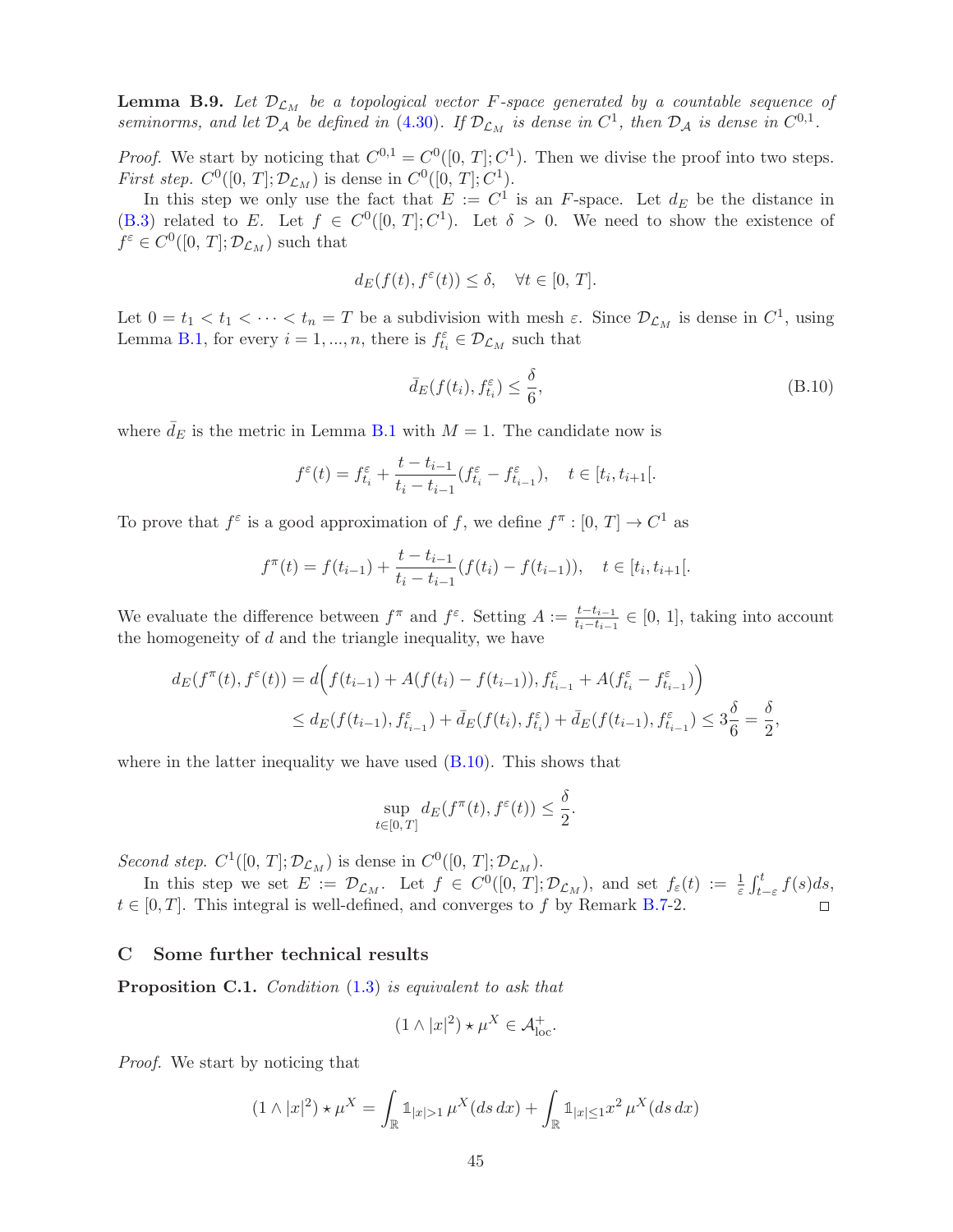$$
= \sum_{s\leq \cdot} \mathbb{1}_{\{|\Delta X_s|>1\}} + \sum_{s\leq \cdot} |\Delta X_s|^2 \, \mathbb{1}_{\{|\Delta X_s|\leq 1\}}.
$$

The process  $\sum_{s\leq 1} 1_{\{|\Delta X_s|>1\}}$  is locally bounded having bounded jumps (see Remark 3.13-2.), and therefore it is locally integrable. On the other hand, since there is almost surely a finite number of jumps above one, condition  $(1.3)$  is equivalent to

$$
S := \sum_{s \leq \cdot} |\Delta X_s|^2 \, \mathbb{1}_{\{|\Delta X_s| \leq 1\}} < \infty \quad \text{a.s.} \tag{C.1}
$$

Being S a process with bounded jumps,  $(C.1)$  is equivalent to say that S is locally bounded and therefore locally integrable. This concludes the result.  $\Box$ 

In the sequel of the section we consider a càdlàg process  $X$  satisfying condition [\(1.3\)](#page-2-0).

**Lemma C.2.** For all  $c > 0$ ,

$$
\mathbb{1}_{\{|x|>c\}} \star \mu^X \in \mathcal{A}^+_{\text{loc}}.
$$

*Proof.* It is enough to prove the result for  $c \leq 1$ . We have

$$
\mathbb{1}_{\{|x|>c\}} \star \mu^{X} = \frac{1}{c^2} c^2 \, \mathbb{1}_{\{|x|>c\}} \star \mu^{X} \le \frac{1}{c^2} (|x|^2 \wedge 1) \star \mu^{X}
$$

and the result follows by  $(1.3)$  and Proposition [C.1.](#page-48-2)

<span id="page-45-1"></span>**Lemma C.3.** Let  $v : \mathbb{R}_+ \times \mathbb{R} \to \mathbb{R}$  be a locally bounded function. Then for all  $0 < a_0 \le a_1$ ,

$$
|v(s, X_{s-} + x) - v(s, X_{s-})| \mathbb{1}_{\{a_0 < |x| \le a_1\}} \star \mu^X \in \mathcal{A}_{\text{loc}}^+.
$$

*Proof.* Without restriction of generality, we can take  $a_0 < 1 \le a_1$ . Since  $X_{s-}$  is càglàd, it is locally bounded, and therefore we can consider the localizing sequence  $(\tau_n)_n$  such that, for every  $n \in \mathbb{N}, \tau_n = \inf\{s \in \mathbb{R}_+ : |X_{s-}| \leq n\}.$  Then, for every  $n \in \mathbb{N},$  on  $[0, \tau_n],$ 

$$
\mathbb{1}_{[0,\tau_n]}(s)|v(s,X_{s-}+x)-v(s,X_{s-})|\mathbb{1}_{\{a_0<|x|\le a_1\}}\star\mu^X\le 2\sup_{y\in(-n-a_1,n+a_1)}|v(s,y)|\mathbb{1}_{\{a_0<|x|\le a_1\}}\star\mu^X
$$
  

$$
\le 2\sup_{y\in(-n-a_1,n+a_1)}|v(s,y)|\mathbb{1}_{\{|x|>a_0\}}\star\mu^X
$$

that belongs to  $\mathcal{A}^+$  by [\(1.3\)](#page-2-0) and Lemma [C.2.](#page-48-3)

We now recall the following fact, which constitutes a generalization of Proposition 4.5 (formula (4.4) and considerations below) in [\[4\]](#page-49-0), obtained replacing  $\mathbb{1}_{\{|x| \leq 1\}}$  with  $k \in \mathcal{K}$ .

<span id="page-45-0"></span>**Proposition C.4.** Let  $v : \mathbb{R}_+ \times \mathbb{R} \to \mathbb{R}$  be a function of class  $C^{0,1}$ . Then, for every  $k \in \mathcal{K}$ ,

$$
|v(s, X_{s-} + x) - v(s, X_{s-})|^2 \frac{k^2(x)}{x^2} \star \mu^X \in \mathcal{A}_{\text{loc}}^+.
$$

In particular, the process  $(v(s, X_{s-} + x) - v(s, X_{s-})) \frac{k(x)}{x} \star (\mu^{X} - \nu^{X})$  is a square integrable purely discontinuous local martingale.

We continue by giving a basic lemma.

 $\Box$ 

 $\Box$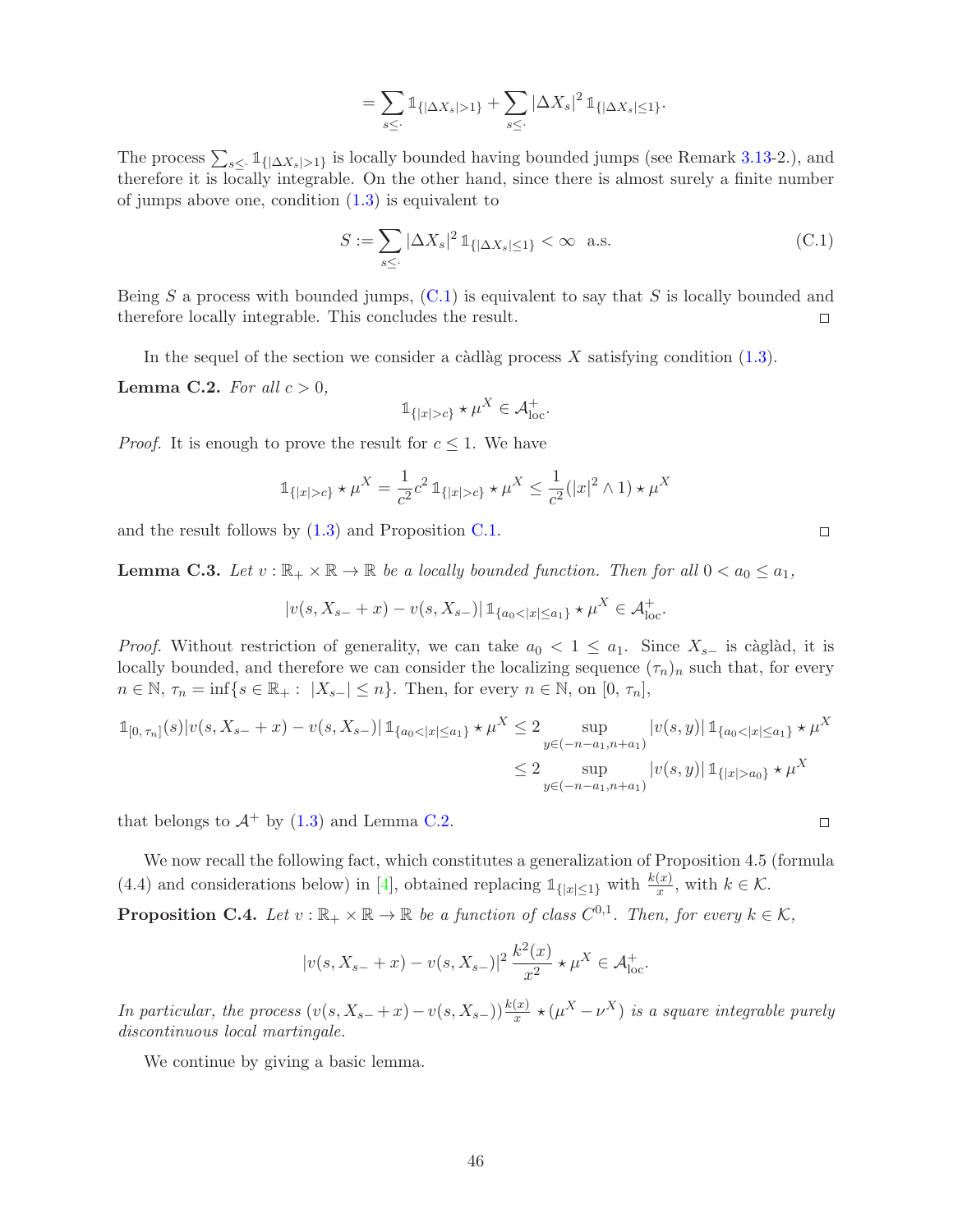<span id="page-46-0"></span>**Lemma C.5.** Let  $k \in \mathcal{K}$ . The maps

$$
(i) \quad v \mapsto (v(s, X_{s-} + x) - v(s, X_{s-})) \frac{x - k(x)}{x} \star \mu^{X} =: D^{v},
$$
  

$$
(ii) \quad v \mapsto (v(s, X_{s-} + x) - v(s, X_{s-})) \frac{k(x)}{x} \star (\mu^{X} - \nu^{X}) =: M^{v,d},
$$

from  $C^{0,1}$  with values in  $\mathbb{D}^{ucp}$  are well-defined and continuous.

*Proof.* Let  $T > 0$ .

(i) For every  $v \in C^{0,1}$ , the process  $D^v$  is defined pathwise. Indeed, let  $a_0 > 0$  such that  $k(x) = x$ for  $x \in [-a_0, a_0]$ . Then

$$
\sup_{t \in [0,T]} \Big| \int_{]0,t] \times \mathbb{R}} (v(s, X_{s-}(\omega) + x) - v(s, X_{s-}(\omega))) \frac{x - k(x)}{x} \mu^X(ds \, dx) \Big|
$$
  
\n
$$
\leq C \sum_{0 < s \leq T} |\Delta v(s, X_s)| \mathbb{1}_{\{|\Delta X_s| > a_0\}}, \tag{C.2}
$$

for some constant  $C = C(k)$ . Since the number of jumps of X larger than  $a_0$  is finite, previous quantity is finite a.s.

Let  $v_{\ell} \to 0$  in  $C^{0,1}$  as  $\ell \to \infty$ . The continuity follows since replacing v by  $v_{\ell}$ , [\(C.2\)](#page-48-5) converges to zero a.s., taking into account that  $v_{\ell}$  converges uniformly on compact sets.

(ii) For every  $v \in C^{0,1}$ ,  $M^{v,d}$  is a square integrable local martingale by Proposition [C.4.](#page-45-0) Moreover, again by Proposition [C.4,](#page-45-0) taking  $v = Id$ , we have  $|k(x)|^2 \star \nu^X \in \mathcal{A}_{\text{loc}}^+$ .

Let  $\tau_n^1 := \inf\{t \geq 0 : |X_{t-}| \geq n\}$  and  $\tau_n^2 \uparrow \infty$  be an increasing sequence of stopping times such that  $\int_{]0,\tau_n^2]\times\mathbb{R}} |k(x)|^2 \nu^X(ds\,dx) \in \mathcal{A}^+$  and  $M_{\tau_n^2}^{v,d}$ <sup>v,a</sup> is a square integrable martingale. Take  $\tau_n := \tau_n^1 \wedge \tau_n^2$ . At this point, let us fix  $\varepsilon > 0$ . We have

$$
\mathbb{P}\Big(\sup_{t\in[0,T]}|M_t^{v,d}|>\varepsilon\Big) = \mathbb{P}\Big(\sup_{t\in[0,T]}|M_t^{v,d}|>\varepsilon,\tau_n\leq T\Big) + \mathbb{P}\Big(\sup_{t\in[0,T]}|M_t^{v,d}|>\varepsilon,\tau_n>T\Big) \leq \mathbb{P}\Big(\tau_n\leq T\Big) + \mathbb{P}\Big(\sup_{t\in[0,T]}|M_{\tau_n\wedge t}^{v,d}|>\varepsilon\Big).
$$

Let us now choose  $n_0 \in \mathbb{N}$  in such a way that there exists  $\delta > 0$  such that  $\mathbb{P}(\tau_n \leq T) \leq \delta$  for all  $n \geq n_0$ . For  $n \geq n_0$ , applying the Chebyshev inequality, previous inequality gives

$$
\mathbb{P}\Big(\sup_{t\in[0,T]}|M_t^{v,d}|>\varepsilon\Big) \leq \delta + \mathbb{P}\Big(\sup_{t\in[0,T]}|M_{\tau_n\wedge t}^{v,d}|>\varepsilon\Big) \leq \delta + \frac{\mathbb{E}\Big[\sup_{t\in[0,T]}|M_{\tau_n\wedge t}^{v,d}|^2\Big]}{\varepsilon^2}.\tag{C.3}
$$

By Doob inequality we have

<span id="page-46-3"></span><span id="page-46-2"></span><span id="page-46-1"></span>
$$
\mathbb{E}\Big[\sup_{t\in[0,T]}|M_{\tau_n\wedge t}^{v,d}|^2\Big]\leq 4\mathbb{E}[|M_{\tau_n\wedge T}^{v,d}|^2]=4\mathbb{E}\left[\langle M^{v,d},M^{v,d}\rangle_{\tau_n\wedge T}\right].\tag{C.4}
$$

Denoting by  $[-m, m]$  the compact support of k, we have

$$
\langle M^{v,d}, M^{v,d} \rangle_{\tau_n \wedge T} \leq \int_{]0, \tau_n \wedge T] \times \mathbb{R}} \int_0^1 da |\partial_x v(s, X_{s-} + ax)|^2 |k(x)|^2 \nu^X(ds dx)
$$
  

$$
\leq \sup_{y \in [-(m+n), m+n], s \in [0, T]} |\partial_x v(s, y)|^2 \int_{]0, \tau_n \wedge t] \times \mathbb{R}} |k(x)|^2 \nu^X(ds dx).
$$
 (C.5)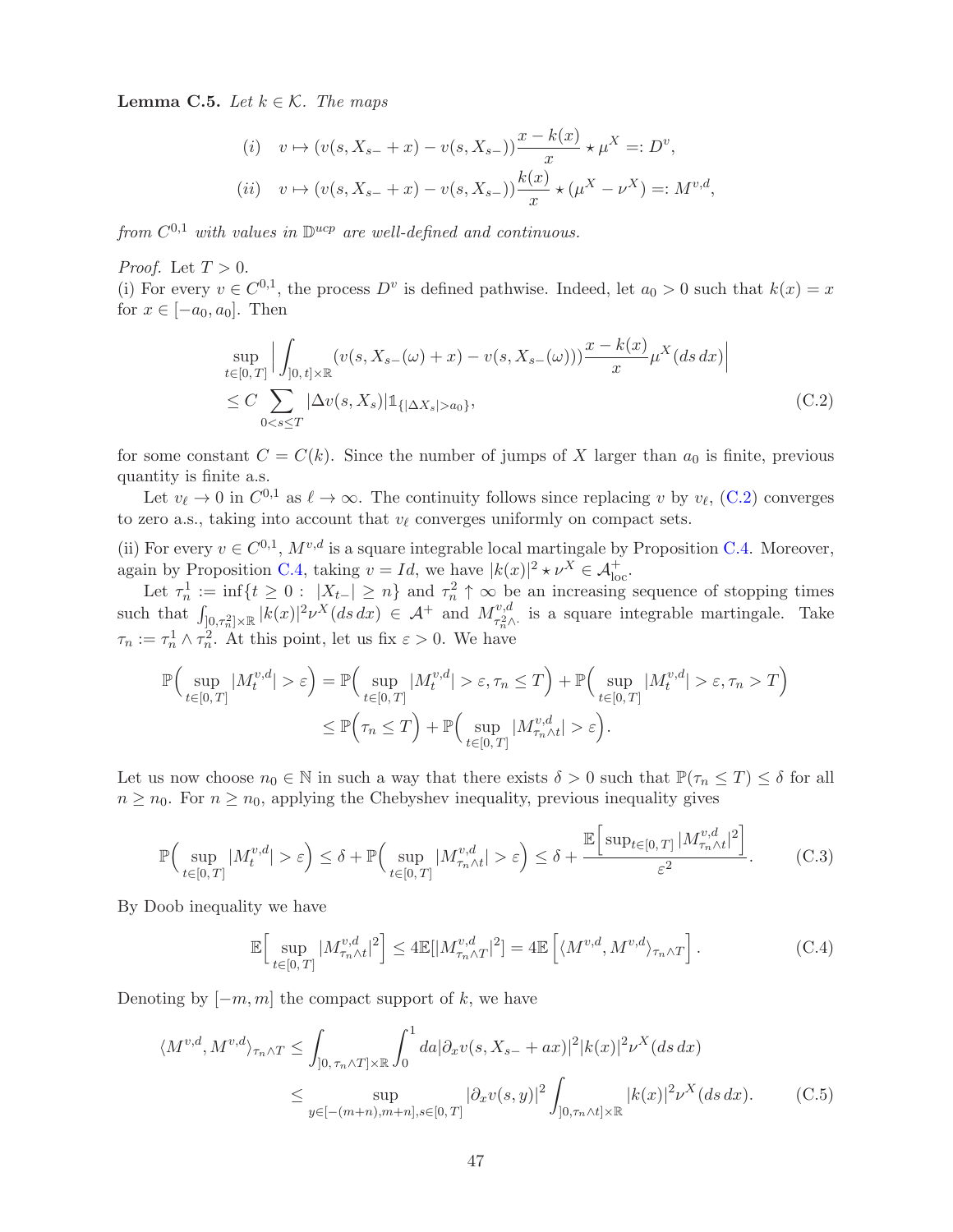Collecting  $(C.4)$  and  $(C.5)$ , inequality  $(C.3)$  becomes

$$
\mathbb{P}\Big(\sup_{t\in[0,T]}|M_t^{v,d}|>\varepsilon\Big)\leq \delta+\frac{4}{\varepsilon^2}\sup_{y\in[-(m+n),m+n],s\in[0,T]}|\partial_x v(s,y)|^2\,\mathbb{E}\Big[\int_{]0,\tau_n\wedge t]\times\mathbb{R}}|k(x)|^2\nu^X(ds\,dx)\Big].
$$

Let us now show the continuity with respect to v. Let  $v_{\ell} \to 0$  in  $C^{0,1}$  as  $\ell \to \infty$ . Previous estimate shows that

$$
\limsup_{\ell \to \infty} \mathbb{P}\Big(\sup_{t \in [0,T]} |M_t^{v_\ell,d}| > \varepsilon\Big) \le \delta.
$$

By the arbitrariness of  $\delta$  this shows that  $(M^{v_{\ell},d})$  converges to zero u.c.p.

<span id="page-47-2"></span>**Lemma C.6.** Let  $k_1, k_2 \in \mathcal{K}$ . Then  $|k_1(x) - k_2(x)| \star \nu^X \in \mathcal{A}_{loc}^+$ .

*Proof.* Let  $a_0$  such that  $k_1(x) = k_2(x) = x$  on  $[-a_0, a_0]$ . Then

$$
|k_1(x) - k_2(x)| \star \nu^X = |k_1(x) - k_2(x)| \mathbb{1}_{\{|x| > a_0\}} \star \nu^X \le (||k_1||_{\infty} + ||k_2||_{\infty}) \mathbb{1}_{\{|x| > a_0\}} \star \nu^X
$$

that belongs to  $\mathcal{A}^+_{\text{loc}}$  by Lemma [C.2.](#page-48-3)

<span id="page-47-0"></span>**Lemma C.7.** Let  $v : \mathbb{R}_+ \times \mathbb{R} \to \mathbb{R}$  be a locally bounded function. Condition [\(3.8\)](#page-8-2) is equivalent to

$$
(v(s, X_{s-} + x) - v(s, X_{s-})) \frac{k(x)}{x} \in \mathcal{G}_{\text{loc}}^1(\mu^X), \qquad \forall k \in \mathcal{K}.
$$

Proof. Let  $k_1, k_2 \in \mathcal{K}$ . It is enough to show that  $\left| (v(s, X_{s-} + x) - v(s, X_{s-})) \frac{k_1(x) - k_2(x)}{x} \right| \star \mu^X \in \mathbb{R}$  $\mathcal{A}^+_{\text{loc}}$ . Let  $a_0, a_1 > 0$  such that  $k_1(x) = k_2(x) = x$  on  $|x| \le a_0$ ,  $k_1(x) = k_2(x) = 0$  for  $|x| > a_1$ . We have

$$
\begin{aligned} & \left| \left( v(s, X_{s-} + x) - v(s, X_{s-}) \right) \frac{k_1(x) - k_2(x)}{x} \right| \star \mu^X \\ &= \left| \left( v(s, X_{s-} + x) - v(s, X_{s-}) \right) \frac{k_1(x) - k_2(x)}{x} \right| \mathbb{1}_{\{a_0 < |x| \le a_1\}} \star \mu^X \\ &\le \frac{||k_1||_{\infty} + ||k_2||_{\infty}}{a_0} \mathbb{1}_{\{a_0 < |x| \le a_1\}} \star \mu^X \end{aligned}
$$

that belongs to  $\mathcal{A}^+_{\text{loc}}$  by Lemma [C.3.](#page-45-1)

### <span id="page-47-1"></span>D Recalls on discontinuous semimartingales and related Jacod's martingale problems

We recall that a special semimartingale is a semimartingale  $X$  which admits a decomposition  $X = M + V$ , where M is a local martingale and V is a finite variation and predictable process such that  $V_0 = 0$ , see Definition 4.21, Chapter I, in [\[27\]](#page-50-7). Such a decomposition is unique, and is called canonical decomposition of  $X$ , see respectively Proposition 3.16 and Definition 4.22, Chapter I, in [\[27\]](#page-50-7). In the following we set  $\mathcal{K} := \{k : \mathbb{R} \to \mathbb{R} \text{ bounded}: k(x) = x \text{ in a neighborhood of } 0\}.$ 

Assume now that X is a semimartingale with jump measure  $\mu^X$ . Given  $k \in \tilde{\mathcal{K}}$ , the process  $X^k = X - \sum_{s \leq} [\Delta X_s - k(\Delta X_s)]$  is a special semimartingale with unique decomposition

<span id="page-47-3"></span>
$$
X^{k} = X^{c} + M^{k,d} + B^{k,X},
$$
\n(D.1)

 $\hfill \square$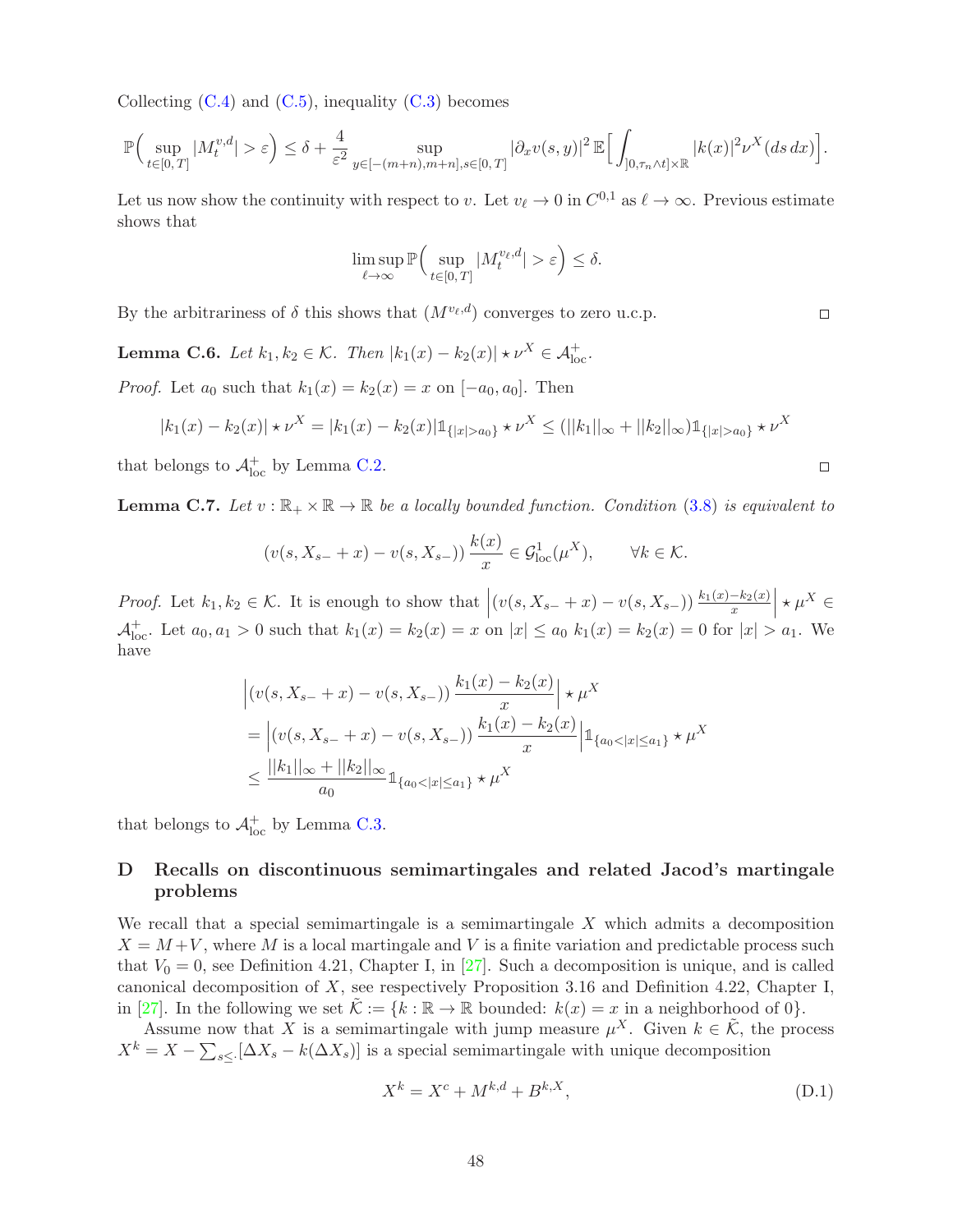where  $M^{k,d}$  is a purely discontinuous local martingale such that  $M_0^{k,d} = 0$ ,  $X^c$  is the unique continuous martingale part of X (it coincides with the process  $X<sup>c</sup>$  introduced in Proposition [3.2\)](#page-6-0), and  $B^{k,X}$  is a predictable process of bounded variation vanishing at zero.

Let now  $(\check{\Omega}, \check{\mathcal{F}}, \check{\mathbb{F}})$  be the canonical filtered space, and  $\check{X}$  the canonical process. According to Definition 2.6, Chapter II in [\[27\]](#page-50-7), the characteristics of X associated with  $k \in \tilde{\mathcal{K}}$  is then the triplet  $(B^k, C, \nu)$  on  $(\Omega, \mathcal{F}, \mathbb{F})$  such that the following items hold.

- (i)  $B^k$  is  $\check{F}$ -predictable, with finite variation on finite intervals, and  $B_0^k = 0$ , i.e.,  $B^{k,X} = B^k \circ X$ is the process in  $(D.1)$ ;
- (ii) C is a continuous process of finite variation with  $C_0 = 0$ , i.e.,  $C^X := C \circ X = \langle \check{X}^c, \check{X}^c \rangle$ .
- (iii)  $\nu$  is an  $\check{F}$ -predictable random measure on  $\mathbb{R}_+ \times \mathbb{R}$ , i.e.,  $\nu^X := \nu \circ X$  is the compensator of  $\mu^X.$

<span id="page-48-2"></span>**Theorem D.1** (Theorem 2.42, Chapter II, in  $[27]$ ). Let X be an adapted càdlàg process. Let  $B^k$  be an  $\check{F}$ -predictable process, with finite variation on finite intervals, and  $B_0^k = 0$ , C be an  $\check{F}$ -adapted continuous process of finite variation with  $C_0 = 0$ , and  $\nu$  be an  $\check{F}$ -predictable random measure on  $\mathbb{R}_+ \times \mathbb{R}$ . There is equivalence between the two following statements.

- (i) X is a real semimartingale with characteristics  $(B^k, C, \nu)$ .
- (ii) For each bounded function f of class  $C^2$ , the process

<span id="page-48-5"></span>
$$
f(X_{\cdot}) - f(X_0) - \frac{1}{2} \int_0^{\cdot} f''(X_s) dC_s^X - \int_0^{\cdot} f'(X_s) dB_s^{k,X}
$$

$$
- \int_{]0, \cdot] \times \mathbb{R}} (f(X_{s-} + x) - f(X_{s-}) - k(x) f'(X_{s-})) \nu^X(ds dx)
$$
(D.2)

is a local martingale.

<span id="page-48-3"></span>Remark D.2. Assuming item (i) in Theorem [D.1,](#page-48-2) if f is a bounded function of class  $C^{1,2}$ , formula [\(D.2\)](#page-48-5) can be generalized into

$$
f(t, X_t) - f(0, X_0) - \int_0^t \frac{\partial}{\partial s} f(s, X_s) ds - \frac{1}{2} \int_0^t \frac{\partial^2}{\partial x^2} f(s, X_s) dC_s^X - \int_0^t \frac{\partial}{\partial x} f(s, X_s) dB_s^{k,X}
$$

$$
- \int_{]0, t] \times \mathbb{R}} \left( f(s, X_{s-} + x) - f(s, X_{s-}) - k(x) \frac{\partial}{\partial x} f(s, X_{s-}) \right) \nu^X(ds dx), \quad t \in [0, T].
$$

Acknowledgements. The work of the first named author was partially supported by PRIN 2015 Deterministic and Stochastic Evolution equations. The work of the second named author was partially supported by a public grant as part of the *Investissement d'avenir project, reference ANR-11-LABX-0056-*LMH, LabEx LMH, in a joint call with Gaspard Monge Program for optimization, operations research and their interactions with data sciences.

## <span id="page-48-4"></span>References

- [1] E. Bandini. Optimal control of Piecewise-Deterministic Markov Processes: a BSDE representation of the value function. ESAIM: Control, Optimization and Calculus of Variations, 4(1):311–354, 2018.
- <span id="page-48-1"></span>[2] E. Bandini, A. Calvia, and K. Colaneri. Stochastic filtering of a pure jump process with predictable jumps and path-dependent local characteristics. Preprint arXiv:2004.12944.
- <span id="page-48-0"></span>[3] E. Bandini and F. Russo. Singular SDEs with jumps and their connections with Dirichlet processes. In preparation.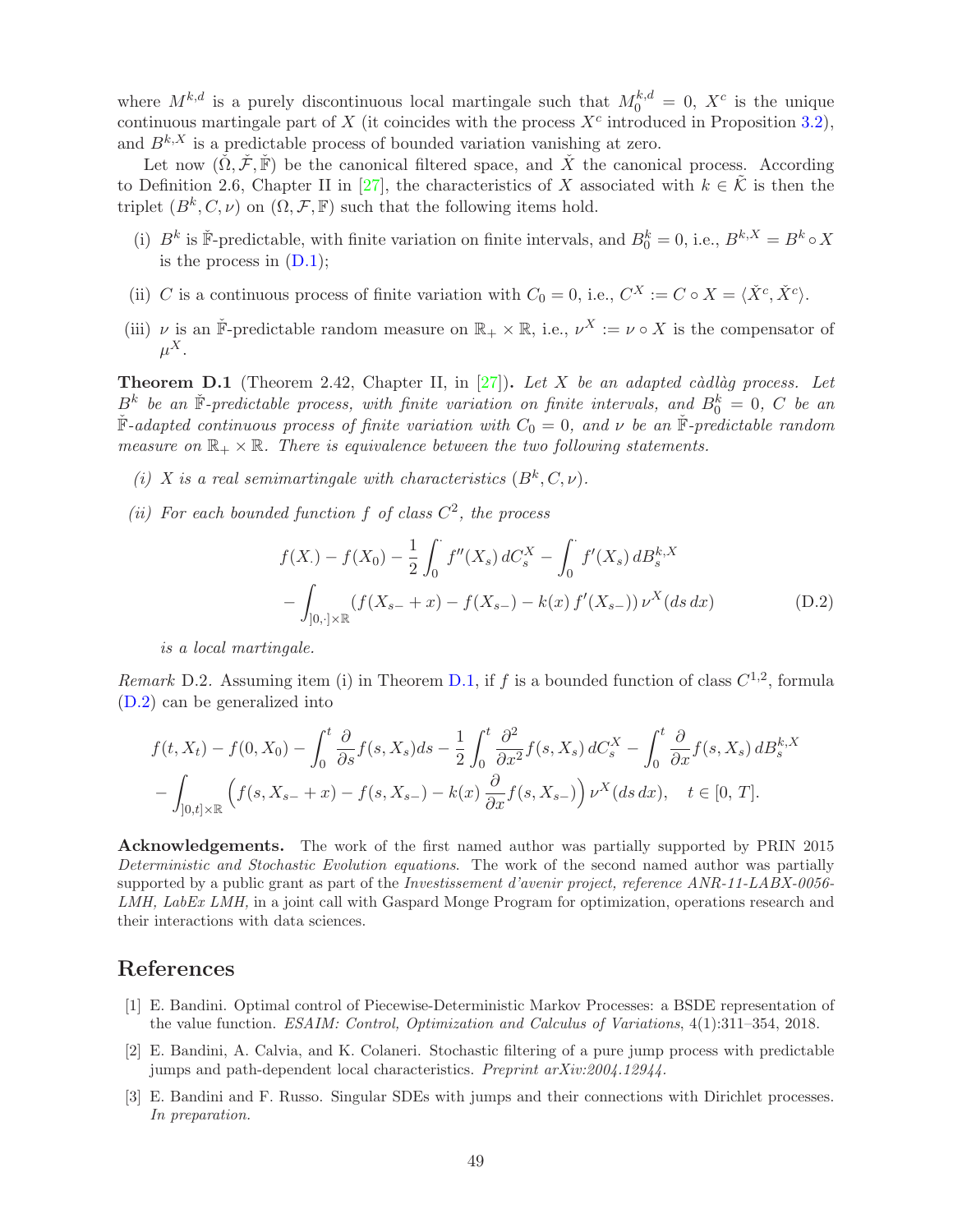- <span id="page-49-6"></span><span id="page-49-0"></span>[4] E. Bandini and F. Russo. Weak Dirichlet processes with jumps. Stochastic Processes and their Applications, 127(12):4139–4189, 2017.
- <span id="page-49-14"></span>[5] E. Bandini and F. Russo. Special weak Dirichlet processes and BSDEs driven by a random measure. Bernoulli, 24(4A):2569–2609, 2018.
- <span id="page-49-19"></span>[6] A. Barrasso and F. Russo. Martingale driven BSDEs, PDEs and other related deterministic problems. Stochastic Processes and their Applications, 133:193–228, 2021.
- [7] P. Billingsley. Convergence of probability measures. Wiley Series in Probability and Statistics: Probability and Statistics. John Wiley & Sons Inc., New York, second edition, 1999. A Wiley-Interscience Publication.
- <span id="page-49-8"></span>[8] B. Bouchard, G. Loeper, and G. Tan. A  $C^{0,1}$ -functional Itô's formula and its applications in mathematical finance. Preprint arXiv:2101.03759.
- <span id="page-49-13"></span>[9] G. Cannizzaro and K. Chouk. Multidimensional SDEs with singular drift and universal construction of the polymer measure with white noise potential. Ann. Probab., 46(3):1710–1763, 2018.
- <span id="page-49-2"></span>[10] F. Coquet, A. Jakubowski, J. Mémin, and L. S lominski. Natural decomposition of processes and weak Dirichlet processes. In In memoriam Paul-André Meyer: Séminaire de Probabilités XXXIX, volume 1874 of Lecture Notes in Math., pages 81–116. Springer, Berlin, 2006.
- <span id="page-49-18"></span>[11] M. H. A. Davis. Markov models and optimization., volume 49 of Monographs on Statistics and Applied Probability. Chapman & Hall., 1993.
- <span id="page-49-12"></span>[12] F. Delarue and R. Diel. Rough paths and 1d SDE with a time dependent distributional drift: application to polymers. Probab. Theory Related Fields, 165(1-2):1–63, 2016.
- <span id="page-49-17"></span>[13] N. Dunford and J. T. Schwartz. Linear operators. Part I. Wiley Classics Library. John Wiley & Sons Inc., New York, 1988. General theory, With the assistance of William G. Bade and Robert G. Bartle, Reprint of the 1958 original, A Wiley-Interscience Publication.
- <span id="page-49-1"></span>[14] M. Errami and F. Russo. Covariation de convolution de martingales. C. R. Acad. Sci. Paris Sér. I Math., 326(5):601–606, 1998.
- <span id="page-49-15"></span>[15] M. Errami and F. Russo. n-covariation, generalized Dirichlet processes and calculus with respect to finite cubic variation processes. Stochastic Process. Appl., 104(2):259–299, 2003.
- <span id="page-49-11"></span>[16] F. Flandoli, E. Issoglio, and F. Russo. Multidimensional stochastic differential equations with distributional drift. Trans. Amer. Math. Soc., 369(3):1665–1688, 2017.
- <span id="page-49-9"></span>[17] F. Flandoli, F. Russo, and J. Wolf. Some SDEs with distributional drift. I. General calculus. Osaka J. Math., 40(2):493–542, 2003.
- <span id="page-49-10"></span>[18] F. Flandoli, F. Russo, and J. Wolf. Some SDEs with distributional drift. II. Lyons-Zheng structure, Itô's formula and semimartingale characterization. Random Oper. Stochastic Equations, 12(2):145– 184, 2004.
- <span id="page-49-3"></span>[19] H. Föllmer. Calcul d'Itô sans probabilités. In Seminar on Probability, XV (Univ. Strasbourg, Strasbourg, 1979/1980) (French), volume 850 of Lecture Notes in Math., pages 143–150. Springer, Berlin, 1981.
- <span id="page-49-4"></span>[20] H. Föllmer. Dirichlet processes. In Stochastic integrals (Proc. Sympos., Univ. Durham, Durham, 1980), volume 851 of Lecture Notes in Math., pages 476–478. Springer, Berlin, 1981.
- <span id="page-49-16"></span>[21] W. Föllmer, C.T. Wu, and M. Yor. Canonical decomposition of linear transformations of two independent Brownian motions motivated by models of insider trading. *Stochastic Processes Appl.*, 84(1):137–164, 1999.
- <span id="page-49-7"></span>[22] M. Fuhrman and G. Tessitore. Generalized directional gradients, backward stochastic differential equations and mild solutions of semilinear parabolic equations. Appl Math Optim, 108:263–298, 2003.
- <span id="page-49-5"></span>[23] F. Gozzi and F. Russo. Verification theorems for stochastic optimal control problems via a time dependent Fukushima-Dirichlet decomposition. Stochastic Process. Appl., 116(11):1530–1562, 2006.